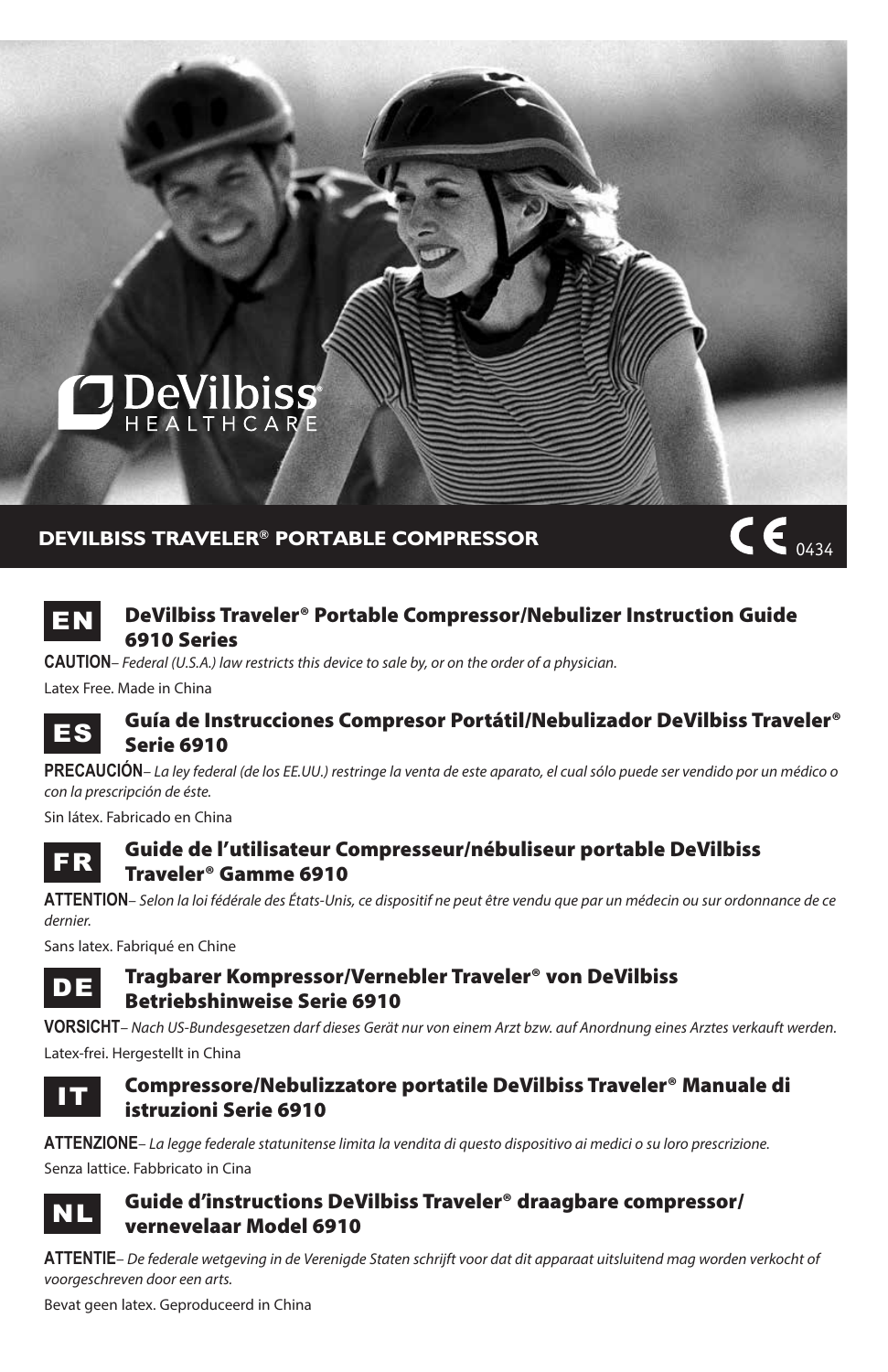# important parts









# **OPERATION**







# **CLEANING**

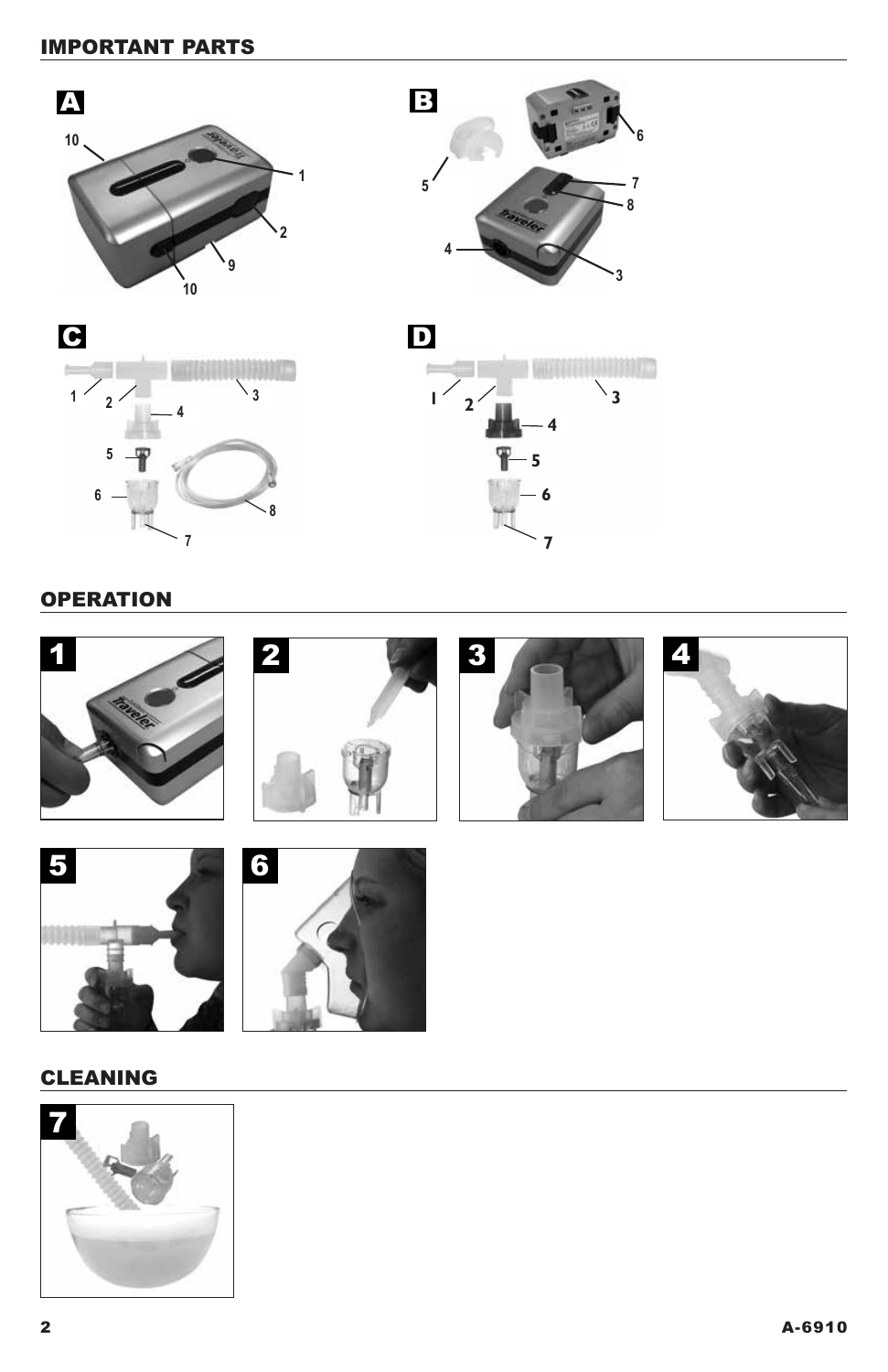| <b>EN-3</b> |
|-------------|
| <b>ES-9</b> |
|             |
|             |
|             |
|             |

## TABLE OF CONTENTS

| $FN - 3$ |
|----------|
| $FN - 3$ |
| $FN - 3$ |
| $EN - 5$ |
| $FN - 5$ |
| $FN - 5$ |
| $FN - 6$ |
| $EN - 6$ |
| $FN - 7$ |
| $FN - 7$ |
| $FN - 7$ |
| $FN - 8$ |
| $FN - 8$ |
|          |

# INTRODUCTION

Thank you for purchasing the DeVilbiss Traveler portable compressor/nebulizer for aerosol therapy. Your doctor has prescribed a liquid medication to treat your respiratory condition. The portable compressor/nebulizer works to convert the medication to a high-quality mist of fine particles that penetrates deep into the lungs.

Be sure that you read and understand the information in this instruction guide. By following these simple instructions and the advice of your physician, your compressor will become an effective addition to your therapeutic routine.

### Statement of Intended Use

This compressor is intended to be used with a compatible pneumatic nebulizer to convert certain inhalable drugs into an aerosol form for inhalation by a patient for the treatment of asthma, COPD, and other respiratory ailments. The device is intended for the home care market. It is intended for use with a single adult, pediatric, or infant patient.

**NOTE***–If using a nebulizer other than one distributed by DeVilbiss, verify that the pressure and/or flow characteristics of the nebulizer (while driven by the Model 6910) meet the nebulizer manufacturer's recommendation.*

# **IEC SYMBOLS**

|                          | Attention, consult instruction guide             | Type BF applied part                                                                                            |
|--------------------------|--------------------------------------------------|-----------------------------------------------------------------------------------------------------------------|
|                          | Alternating current                              | Double Insulated                                                                                                |
| $\underline{\mathbb{X}}$ | Waste Electrical and Electronic Equipment (WEEE) | This device contains electrical and/or electronic equipment that must be recycled per EC Directive 2002/96/EC - |

# IMPORTANT SAFEGUARDS

When using electrical products, especially when children are present, basic safety precautions should always be followed. Read all instructions before using. Important information is highlighted by these terms:

**DANGER**– Urgent safety information for hazards that will cause serious injury or death.

**Warning**–Important safety information for hazards that might cause serious injury.

**Caution**– Information for preventing damage to the product.

**Note**– Information to which you should pay special attention.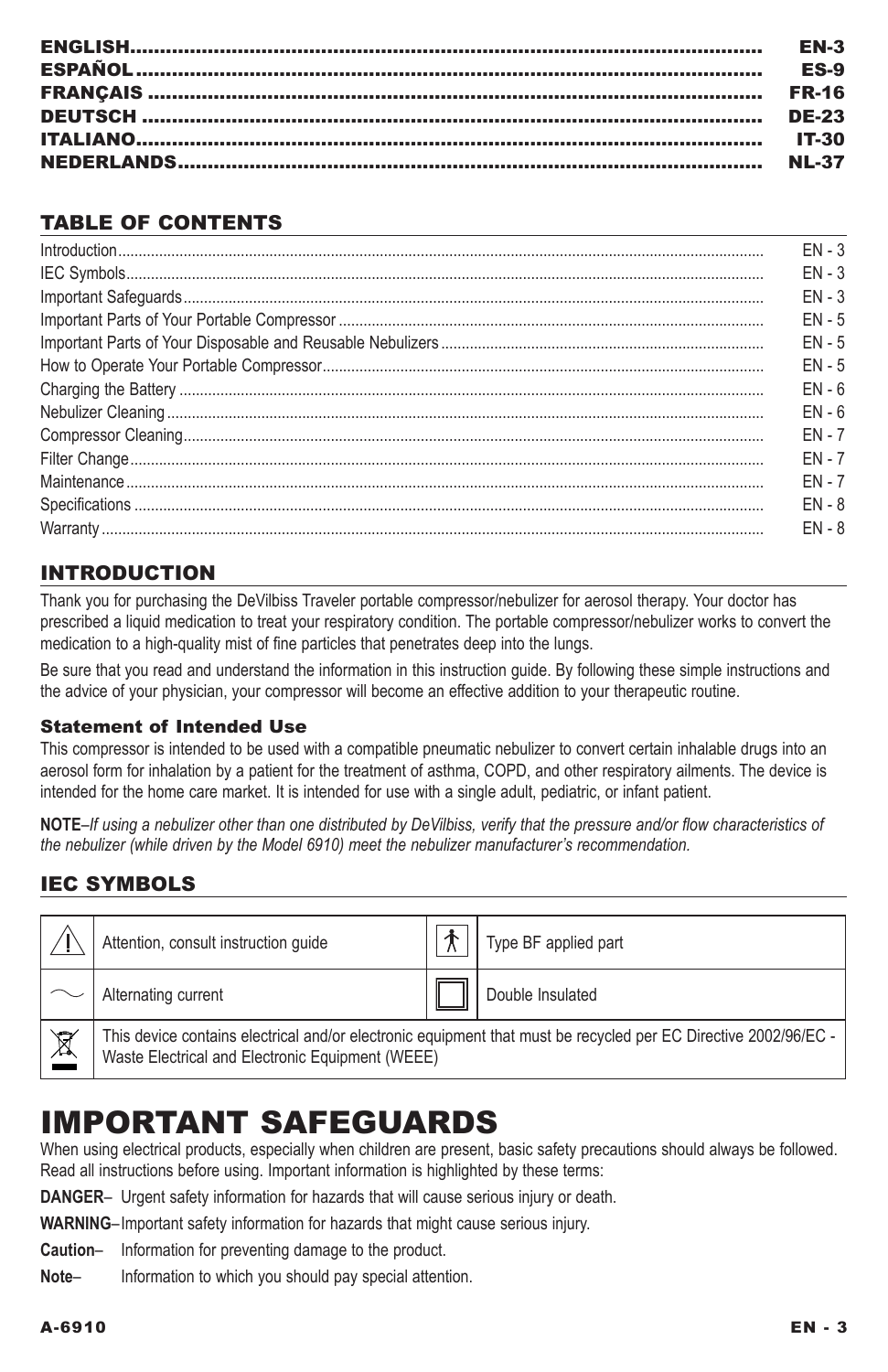# Read all Instructions before using.

## **DANGER**

## **To reduce the risk of electrocution:**

- 1. Always unplug this product immediately after using.
- 2. Do not use while bathing.
- 3. Do not place or store product where it can fall or be pulled into a tub or sink.
- 4. Do not place in or drop into water or other liquid.
- 5. Do not reach for a product that has fallen into water. Unplug immediately.

## **WARNING**

### **To reduce the risk of burns, electrocution, fire or injury to persons:**

- 1. A product should never be left unattended when plugged in.
- 2. Close supervision is necessary when this product is used by, on, or near children or physically incapacitated individuals.
- 3. Use this product only for its intended use as described in this guide. Do not use attachments not recommended by the manufacturer.
- 4. Never operate this product if:
	- a. It has a damaged power cord or plug.
	- b. It is not working properly.
	- c. It has been dropped or damaged.
	- d. It has been dropped into water.
	- Return the product to an authorized DeVilbiss provider for replacement.
- 5. Keep the power cord away from heated surfaces.
- 6. Never use while drowsy or asleep.
- 7. Never drop or insert any object into any opening or hose.
- 8. Do not use in an oxygen enriched environment.<br>9. Do not use this product with a DC to AC convert
- Do not use this product with a DC to AC converter, or with an AC voltage and/or frequency other than specified.
- 10. Care should be taken when this product is used in the vicinity of other electronic equipment concerning the possible interference between them. They may need to be moved apart.

**Note***– If replacement of the cord or plug is necessary, contact your authorized DeVilbiss provider.*

**Note***– The exterior surfaces of the unit and the air outlet connector may become slightly warm to the touch during use. This is normal.*

## GENERAL PRECAUTIONS

- 1. Before use, thoroughly read and understand the information contained in this instruction manual.
- 2. Ensure the dryness of the inlet filter for proper operation. If the inlet filter becomes moist, replace it with a dry filter and allow the wet filter to dry.
- 3. This device is not suitable for use in the presence of a flammable anesthetic mixture with air or with oxygen or nitrous oxide.
- 4. Unplug the device before filling. Do not overfill.
- 5. Always unplug the device immediately after using it.

## DRUG USE WARNING

Always follow the doctor's instructions regarding the type of drug to be used, the dosage, the frequency, and duration of the treatment. This device has been designed for use with aqueous solutions of drugs; drugs that are too dense or oily will not be nebulized correctly.

# Save these instructions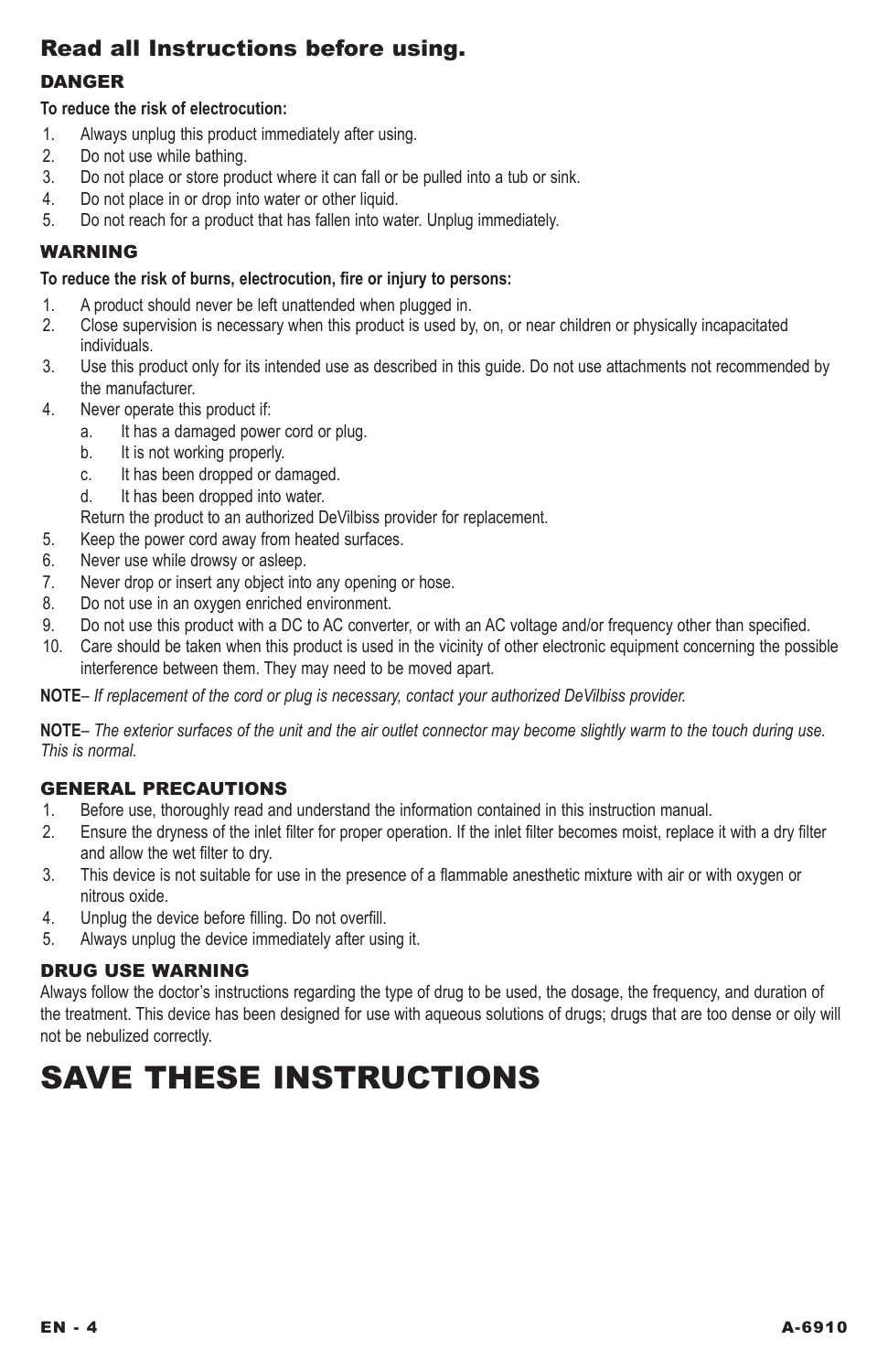## Important Parts of your portable compressor (Page 2, Figures A & B)

- 1. Power Switch<br>2. Filter Cover are
- 2. Filter Cover and Filter (non-washable)<br>3. Built-In Reusable Nebulizer Holder
- 3. Built-In Reusable Nebulizer Holder
- 4. Air-Outlet Connector
- 5. Add-On Nebulizer Holder Bracket
- 6. Rechargeable Battery (optional w/some models)<br>7 Power Indicator Light
- Power Indicator Light
- 8. Battery Status Indicator Light
- 9. Power Socket
- 10. Battery Release Buttons (one on each side)
- 11. AC Adapter (not shown)
- 12. DC Car Adapter (not shown)
- 13. Battery Cover (not shown)

## Important parts of your disposable and reusable nebulizers (Page 2, Figures C & D)

- 1. Mouthpiece
- 2. T-piece
- 3. Corrugated Tubing
- 4. Cap
- 5. Baffle
- 6. Medication Cup
- 7. Nebulizer Air-Inlet Connector
- 8. Tubing

Nebulizer received may look different than pictured nebulizer. Nebulizer parts are not sold separately. Additional nebulizers (part #3655D-621 or 900D-610) are available through your DeVilbiss provider.

**Note***–Reusable Nebulizer may be optional with some models.*

### Accessories

| 6910D-601 | Rechargeable Battery                                         | 3655D-621 | Disposable Nebulizer     |
|-----------|--------------------------------------------------------------|-----------|--------------------------|
| 6910D-602 | <b>AC Adapter</b>                                            | 932168    | Instructional DVD        |
| 6910D-603 | DC Car Adapter                                               | AAM12     | Adult Aerosol Mask       |
| 6910D-605 | Air-Inlet Filter (5), Filter Cover (1), &<br>Neb Bracket (1) | PAM10     | Pediatric Aerosol Mask   |
| 6910D-607 | Carrying Case                                                | DL1050    | Pediatric Character Mask |
| 900D-610  | Reusable Nebulizer                                           |           |                          |

# How to operate your portable compressor

**Note***– Before initial operation, your nebulizer should be cleaned by following the Cleaning Instructions, or as recommended by your physician or DeVilbiss provider.*

### The device can be powered in several ways:

### **With the AC Adapter:**

This is designed for use at home or wherever normal-voltage power supply is available (different connections are available for different voltages).

- 1. Insert the AC adapter into an appropriate wall outlet (specifications are indicated on the adapter).
- 2. Insert the plug of the adapter into the power socket of the device (Fig A).
- 3. The power indicator light will display green when the unit is turned on (Fig B).

## **With the DC Car Adapter:**

It is very convenient to allow the patient to take treatments when traveling by car.

## **WARNING**

### **Do not use while driving.**

- 1. Make sure the car cigarette lighter or DC source is 12 VDC. Insert the plug of the DC adapter into the cigarette lighter or 12 VDC source.
- 2. Insert the other end of the adapter into the power socket of the device (Fig A).

3. The power indicator light will display green when the unit is turned on (Fig B).

### **With the Rechargeable Battery:**

The rechargeable battery can provide two treatments of about 20 minutes each.

- 1. Remove the battery cover on the end of the device if attached.
- 2. Insert the battery by matching one of the connectors of the battery into the groove on the side of the device. Push in until the second connector clicks into its groove. Installation is done.
- 3. Remove the battery by pushing in both side release buttons on the battery and pulling away from the device (Fig A).
- 4. The power indicator light will display green when the unit is turned on (Fig B).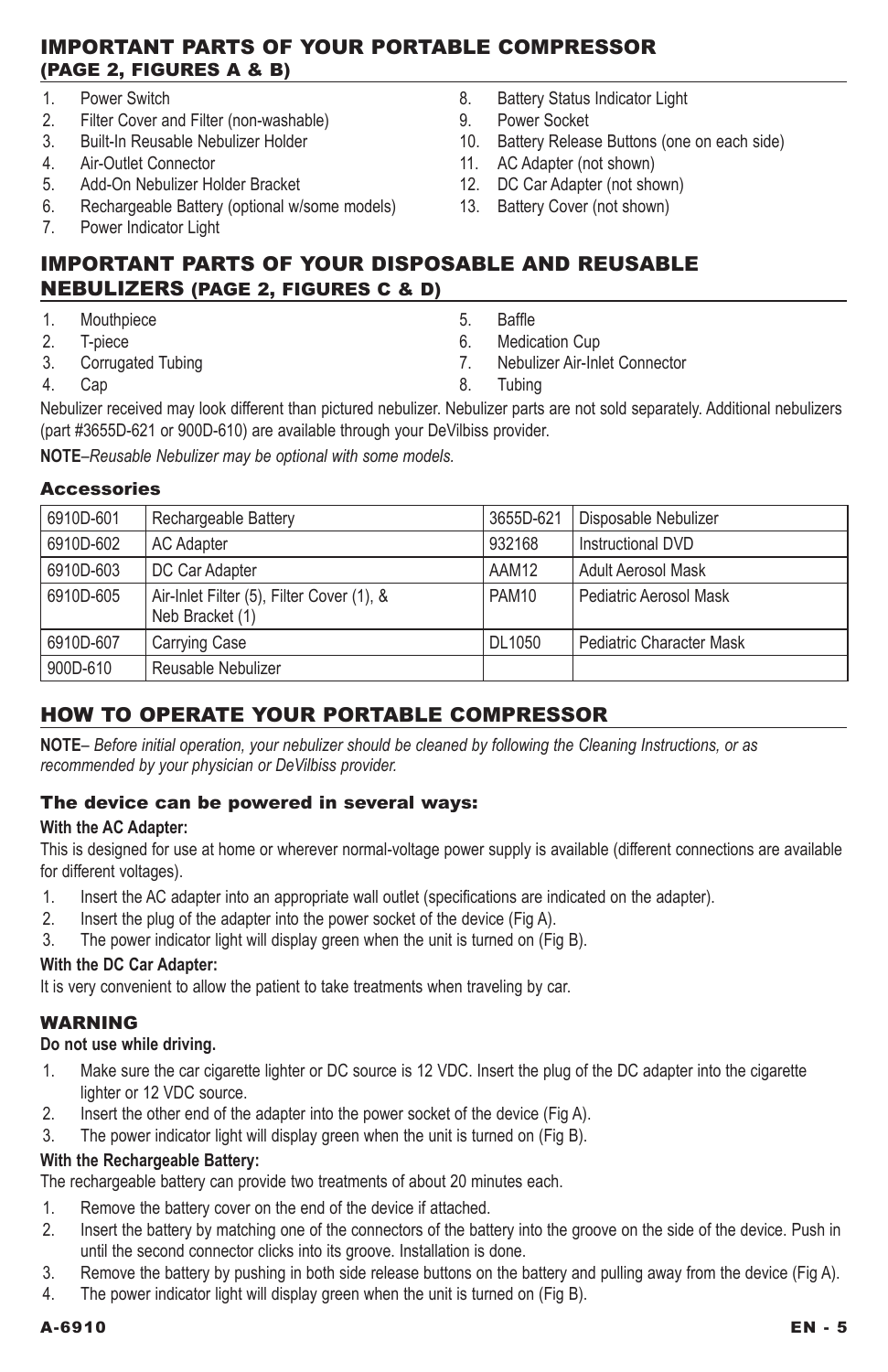5. The battery status indicator light will illuminate red if battery voltage is low during operation with battery (Fig B).

## **DANGER**

**The portable compressor/nebulizer must be operated on the specified power source to avoid risk of electric shock and damage to the compressor.**

1. Wash hands.

2. Connect one end of the nebulizer tubing to the compressor air-outlet connector (Fig. 1).

**Note***– During high-humidity weather conditions, condensation (water build-up) can occur in the nebulizer tubing. If this occurs, after the treatment operate the unit with the tubing connected but without the nebulizer to dry the tubing.*

- 3. Assemble clean nebulizer parts by placing baffle down in medication cup. Add prescribed medication into the medication cup (Fig. 2). Holding cup stationary, screw on nebulizer cap (Fig. 3).
- 4. Assemble mouthpiece and t-piece (if applicable) and insert into the top of the nebulizer cap. If using an aerosol mask, insert the bottom part of the mask directly into the top of the nebulizer cap.
- 5. Attach tubing to nebulizer air-inlet connector (Fig. 4).
- 6. Press the power switch "ON" to start the compressor.
- 7. Begin treatment by placing the mouthpiece between teeth. With mouth closed, inhale deeply and slowly through mouth as aerosol begins to flow then exhale slowly through the mouthpiece (Fig. 5). If treatment needs to be interrupted, simply press power switch and insert neb or tubing into the holder (Fig B).

**Note***– Some physicians may recommend a specific breathing pattern during treatment. If so, follow their recommendation.*

- 8. If an aerosol mask is used, place the mask over mouth and nose (Fig. 6). As aerosol begins to flow, inhale deeply and slowly through mouth, then exhale slowly.
- 9. When treatment is complete, turn unit off by pressing the power switch. Unplug the unit from the wall power outlet if using the AC adapter.

## Charging the Battery

- 1. The battery indicator light will illuminate red if battery voltage is low during operation with battery.
- 2. Recharge the battery by inserting plug of the either the AC or DC adapter into the power socket of the device while battery is installed (Fig A). The charging time is 4-12 hours. The battery indicator light will illuminate orange during the charging operation and turn green when fully charged (Fig B). Normal battery life is approximately 250 full charge/discharge cycles under normal conditions and if properly maintained.

**NOTE**– For a new rechargeable battery, the first charge will take at least 24 hours.

**Note***– Battery will not charge while device is in use. Charging the battery continually between treatments is recommended.* 

**Caution***– Make sure battery poles do not come in contact with keys, coins or other metal objects that can short circuit battery poles.*

### Proper Care for the Rechargeable Battery

- 1. The battery should always be stored FULLY CHARGED in a cool dry place.
- 2. Charge the battery continually to maintain maximum battery capacity.
- 3. If unit is not in use for extended periods, the battery should be recharged a minimum of every 3 months. It may take up to 3 charge/discharge/recharge cycles to return the battery to maximum capacity.

**Note***– When unit is not in use, disconnect battery from main unit to preserve the life of the rechargeable battery. If the battery goes for an extended period of time without recharging, the rechargeable battery will slowly discharge.*

## Nebulizer Cleaning

All parts of the nebulizer, except tubing, should be cleaned according to the following instructions. Your physician and/or DeVilbiss provider may specify a certain cleaning procedure. If so, follow their recommendations.

## **WARNING**

### **To prevent possible risk of infection from contaminated medication, cleaning of the nebulizer is recommended after each aerosol treatment. Disinfecting is recommended once a day.**

### **Clean After Every Use:**

- 1. When the unit is turned off, unplug power cord from wall outlet.
- 2. Disconnect tubing from the air-inlet connector and set aside.
- 3. Disassemble mouthpiece or mask from cap. Open nebulizer by turning cap counterclockwise and removing baffle.
- 4. Wash all items, except tubing, in a hot water/dishwashing detergent solution. Rinse under hot tap water for 30 seconds to remove detergent residue. Allow to air dry.

**Battery Status Indicator Light Red** - Low Battery. Recharge ASAP. **Green** - Fully Charged Battery.

**Orange** - Battery Recharging.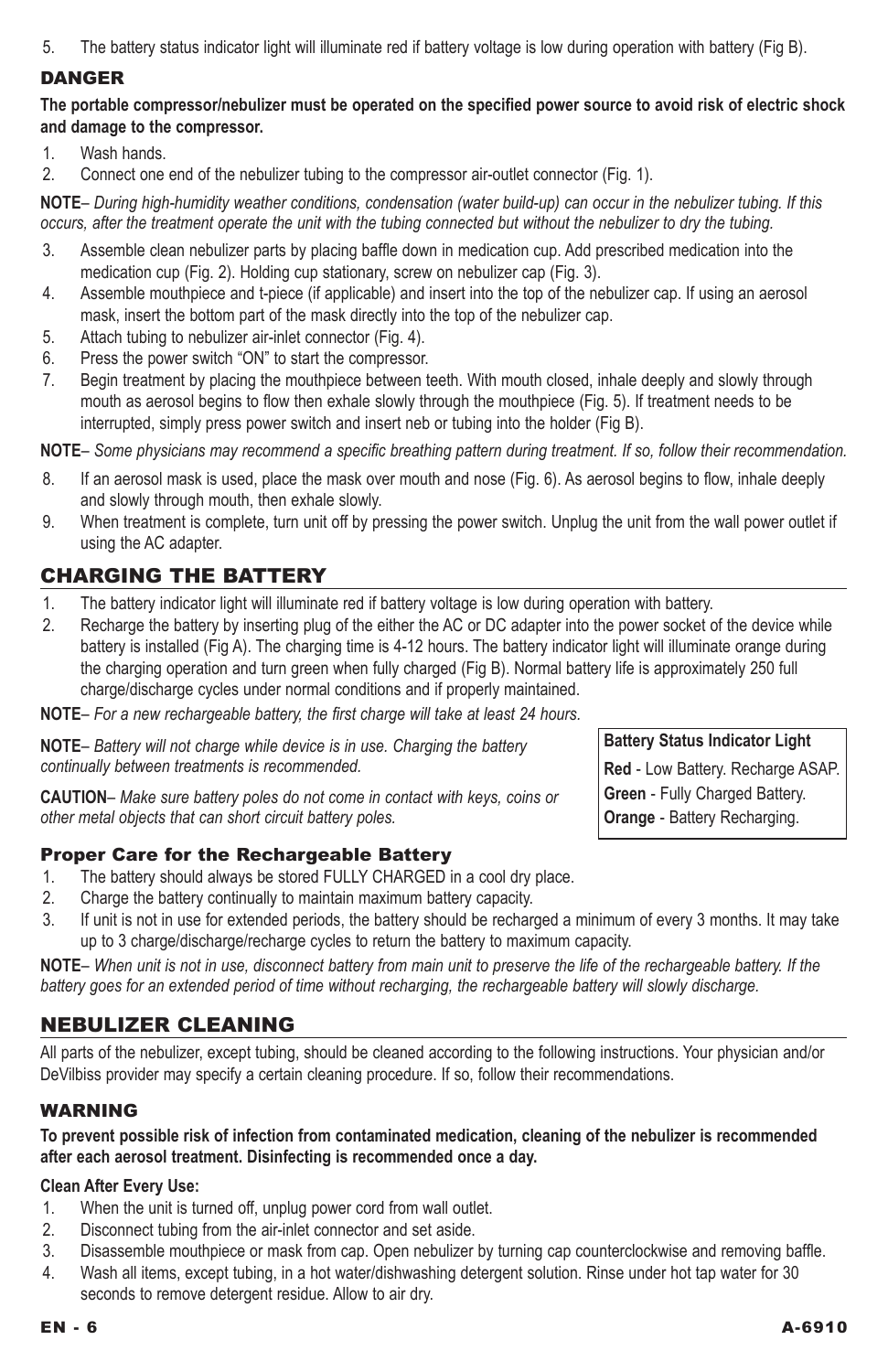**Caution***– The DeVilbiss Reusable Nebulizer is dishwasher safe, but do not place any disposable nebulizer parts in an automatic dishwasher; doing so could cause damage.*

### **Disinfect Daily:**

- 1. Using a clean container or bowl, soak items in three parts hot water (131ºF-149ºF/55ºC-65ºC) to one part white vinegar (>=5% acetic acid concentration) for 30 minutes (Fig. 7) OR use a medical bacterial-germicidal disinfectant available through your provider. Be sure to follow manufacturer's instructions carefully.
- 2. With clean hands, remove items from disinfectant solution, rinse under hot tap water, and air dry on a clean paper towel. Store in a Zip-lock® bag.

**Note***– Do not towel dry nebulizer parts; this could cause contamination.*

### **WARNING**

**To prevent possible risk of infection from contaminated cleaning solutions, always prepare fresh solution for each cleaning cycle and discard solution after each use.**

- 3. For reusable nebulizer only, clean daily in dishwasher (if available) using top shelf.
- 4. Keep the outer surface of the tubing dust-free by wiping regularly. Nebulizer tubing does not have to be washed because only filtered air passes through it.

**Note***– The Disposable Nebulizer will last at least 15 days and possibly longer, depending on usage. Proper cleaning will also help extend the life of the nebulizer. Because the nebulizer is disposable, we recommend that an extra nebulizer be kept on hand at all times. The DeVilbiss Reusable Nebulizer is dishwasher safe and may be cleaned and reused for up to 6 months.*

## Compressor cleaning

- 1. With the unit off, unplug power cord from wall outlet.<br>2. Wipe the outside of the compressor cabinet with a cl
- Wipe the outside of the compressor cabinet with a clean damp cloth every few days to keep dust-free.

### **DANGER**

**Do not submerge in water; doing so will result in compressor damage.**

### Filter change

- 1. Filter should be changed every six months or sooner if filter discolors.<br>2. Remove filter (Fig. A) by pulling back the filter cover tab and then pulli
- Remove filter (Fig. A) by pulling back the filter cover tab and then pulling out the filter from the unit. Discard old filter. The filter cover tab should remain attached to the device.
- 3. Replace with a new filter. Additional filters should be purchased from your DeVilbiss provider.
- 4. Push new filter into position, and replace filter cover.

**Caution***– Do not reuse or wash filter or substitute any other material such as cotton for a DeVilbiss air-inlet filter. It will result in compressor damage.*

### Maintenance

All maintenance must be performed by a authorized DeVilbiss provider.

### **DANGER**

**Electric shock hazard. Do not remove compressor cabinet. All disassembly and maintenance must be done by a authorized DeVilbiss provider.**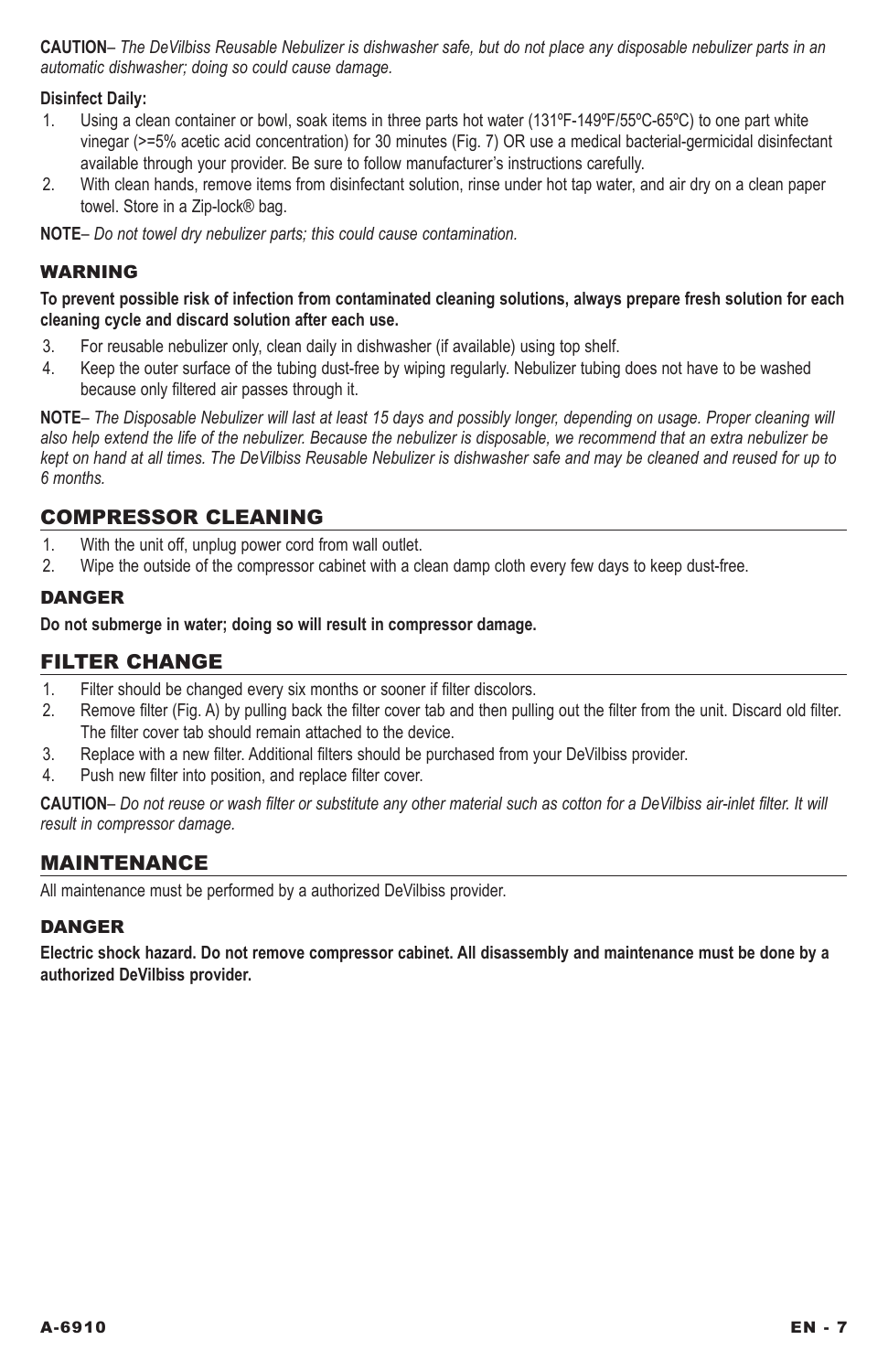# **SPECIFICATIONS**

|                                                                                              | 3.34" W x 2.2" H x 5.3" D (8.5 cm x 5.6 cm x 13.5 cm) with battery |
|----------------------------------------------------------------------------------------------|--------------------------------------------------------------------|
|                                                                                              |                                                                    |
|                                                                                              |                                                                    |
|                                                                                              |                                                                    |
|                                                                                              |                                                                    |
|                                                                                              |                                                                    |
|                                                                                              |                                                                    |
|                                                                                              |                                                                    |
|                                                                                              |                                                                    |
|                                                                                              |                                                                    |
|                                                                                              |                                                                    |
|                                                                                              |                                                                    |
|                                                                                              |                                                                    |
|                                                                                              |                                                                    |
|                                                                                              |                                                                    |
|                                                                                              |                                                                    |
|                                                                                              |                                                                    |
|                                                                                              |                                                                    |
|                                                                                              |                                                                    |
|                                                                                              |                                                                    |
|                                                                                              |                                                                    |
|                                                                                              |                                                                    |
|                                                                                              |                                                                    |
| *Conditions may vary based on altitude above sea level, barometric pressure and temperature. |                                                                    |
| **Value determined with minimum flow rate through the nebulizer (20°C, sea level).           |                                                                    |
|                                                                                              |                                                                    |

### Equipment Classifications

| Equipment not suitable for use in the presence of flammable anaesthetic mixture with air or with oxygen or nitrous oxide. |  |
|---------------------------------------------------------------------------------------------------------------------------|--|

# three-year limited warranty on compressor parts

DeVilbiss Healthcare warrants the DeVilbiss Traveler Portable Compressor to be free from defective workmanship and material for a period of three years from the date of purchase. The rechargeable battery is warranted for one year from date of purchase. Any defective part(s) will be replaced or refunded prorated over the term of the warranty at the sole discretion and determination of DeVilbiss if the unit has not been tampered with or used improperly during that period. Make certain that any malfunction is not due to inadequate cleaning or failure to follow the instructions. This warranty is limited to the original purchaser. Normal maintenance items and disposable products are not covered under warranty. If replacement is necessary, contact your authorized DeVilbiss provider or DeVilbiss Customer Service Department at 800- 338-1988 or 814-443-4881 for instructions.

**NOTE***: This warranty does not cover providing a loaner compressor, compensating for costs incurred in compressor rental*  while said unit is out of service, or costs for labor incurred in replacing defective part(s). For non-warranty replacement, the *customer will be charged the current rate at the time of the receipt of unit; all shipping costs are the responsibility of the purchaser. Any replacement parts or units are warranted for the remainder of the original warranty period.* 

THERE IS NO OTHER EXPRESS WARRANTY. IMPLIED WARRANTIES, INCLUDING THOSE OF MERCHANTABILITY AND FITNESS FOR A PARTICULAR PURPOSE, ARE LIMITED TO THE DURATION OF THE EXPRESS LIMITED WARRANTY AND TO THE EXTENT PERMITTED BY LAW ANY AND ALL IMPLIED WARRANTIES ARE EXCLUDED. THIS IS THE EXCLUSIVE REMEDY AND LIABILITY FOR CONSEQUENTIAL AND INCIDENTAL DAMAGES UNDER ANY AND ALL WARRANTIES ARE EXCLUDED TO THE EXTENT EXCLUSION IS PERMITTED BY LAW. SOME STATES DO NOT ALLOW LIMITATIONS ON HOW LONG AN IMPLIED WARRANTY LASTS, OR THE LIMITATION OR EXCLUSION OF CONSEQUENTIAL OR INCIDENTAL DAMAGES, SO THE ABOVE LIMITATION OR EXCLUSION MAY NOT APPLY TO YOU.

This warranty gives you specific legal rights, and you may also have other rights which vary from state to state.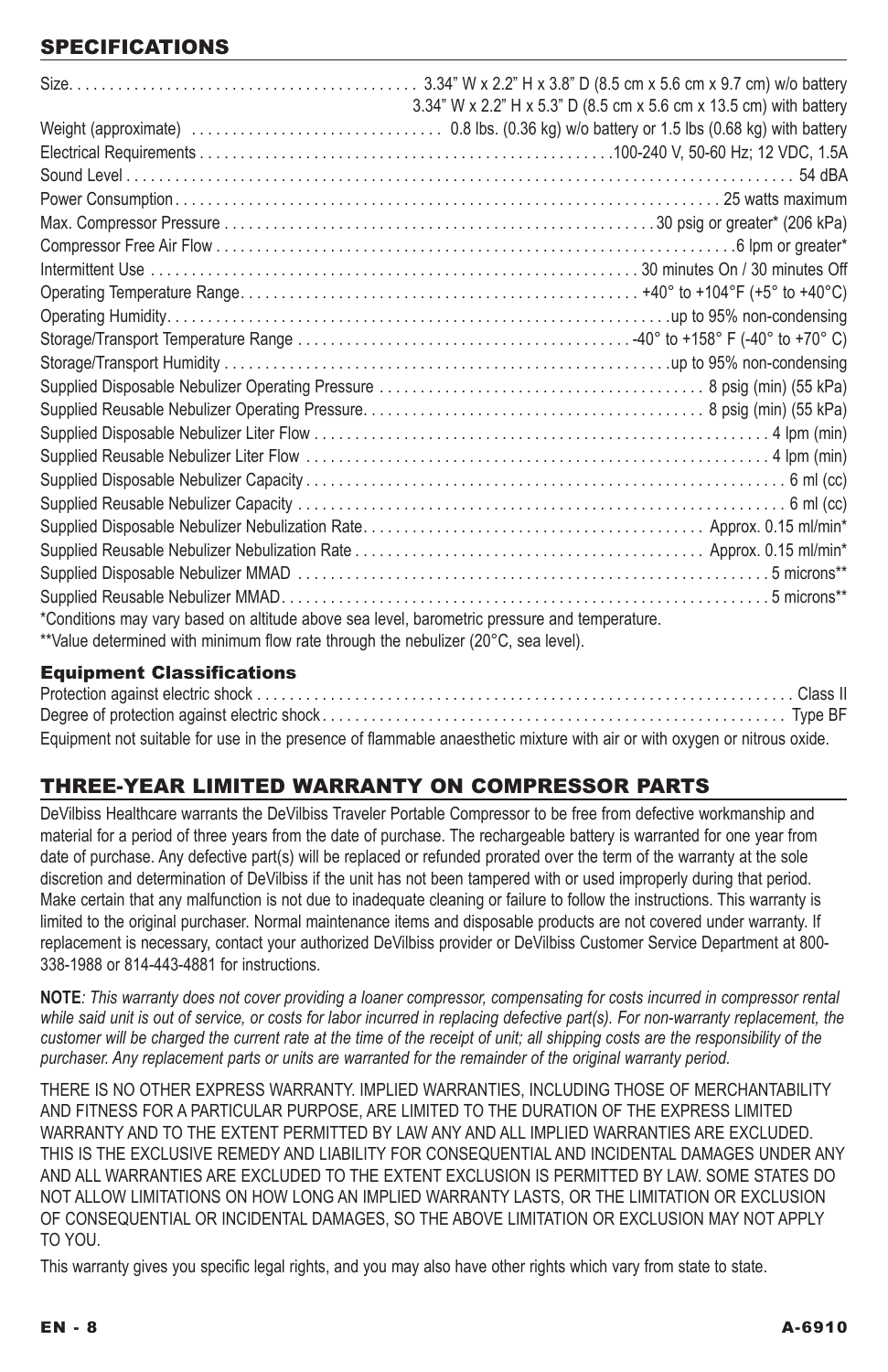# **CONTENIDO**

| $ES - 9$  |
|-----------|
| $FS - 9$  |
| $ES - 9$  |
| $FS - 11$ |
| $FS - 11$ |
| $FS - 11$ |
| $FS - 12$ |
| $ES - 13$ |
| $FS - 13$ |
| $FS - 13$ |
| $FS - 14$ |
| $FS - 14$ |
| $FS - 15$ |

# Introducción

Gracias por comprar el compresor portátil / nebulizador DeVilbiss Traveler para la terapia por aerosol. Su médico le ha prescrito un medicamento líquido para el tratamiento de su estado respiratorio. El compresor portátil / nebulizador funciona para convertir el medicamento en una neblina de alta calidad de finas partículas que penetran dentro de los pulmones.

Asegúrese de leer y comprender toda la información contenida en esta guía de instrucciones. Al seguir estas sencillas instrucciones y el consejo de su médico, su compresor se convertirá en un auxiliar efectivo de su rutina terapéutica.

### Enunciado de Uso Idóneo

Este compresor fue diseñado para ser usado con un nebulizador neumático compatible para convertir ciertos medicamentos inhalables en un aerosol, para que el paciente pueda inhalarlos como tratamiento del asma, de la enfermedad pulmonar obstructiva crónica (COPD) y otros trastornos respiratorios. Este dispositivo fue diseñado para el mercado de cuidados médicos en el hogar. Está diseñado para ser usado por un solo adulto, paciente pediátrico o bebé.

**NOTA***– Si utiliza un nebulizador que no sea distribuido por DeVilbiss, verifique que la presión y / o las características de flujo del nebulizador (activado por el Modelo 6910) cumplan con las recomendaciones del fabricante del nebulizador.*

# Simbolos IEC

|                          | Atención, consulte la guía de instrucciones                   | ₩ | Parte aplicada Tipo BF                                                                                           |
|--------------------------|---------------------------------------------------------------|---|------------------------------------------------------------------------------------------------------------------|
|                          | Corriente alterna                                             |   | Doble aislamiento                                                                                                |
| $\underline{\mathbb{X}}$ | 2002/96/EC - Equipo Eléctrico y Electrónico de Desecho (WEEE) |   | Este dispositivo contiene equipo eléctrico y / o electrónico que debe ser reciclado de acuerdo a la Directiva EC |

# Salvaguardas Importantes

Observe siempre las precauciones de seguridad básicas cuando utilice aparatos eléctricos, especialmente en presencia de niños. Antes de usar lea todas las instrucciones. La información importante se resalta utilizando estos términos:

**PELIGRO**– Información de seguridad urgente para situaciones peligrosas que pueden provocar lesiones graves o incluso la muerte.

**ADVERTENCIA**– Información de seguridad importante para situaciones peligrosas que pueden provocar lesiones graves.

**Precaución**– Información para evitar daños al producto.

Nota– Información a la cual usted debe prestar especial atención.

## Antes de usar lea todas las Instrucciones.

## Peligro

### **Para reducir el riesgo de electrocutación:**

- 1. Siempre desconecte este producto inmediatamente después de usarlo.
- 2. No lo use cuando se bañe.<br>3 No coloque ni quarde el pro
- No coloque ni guarde el producto donde se pueda caer a la bañera o al lavabo.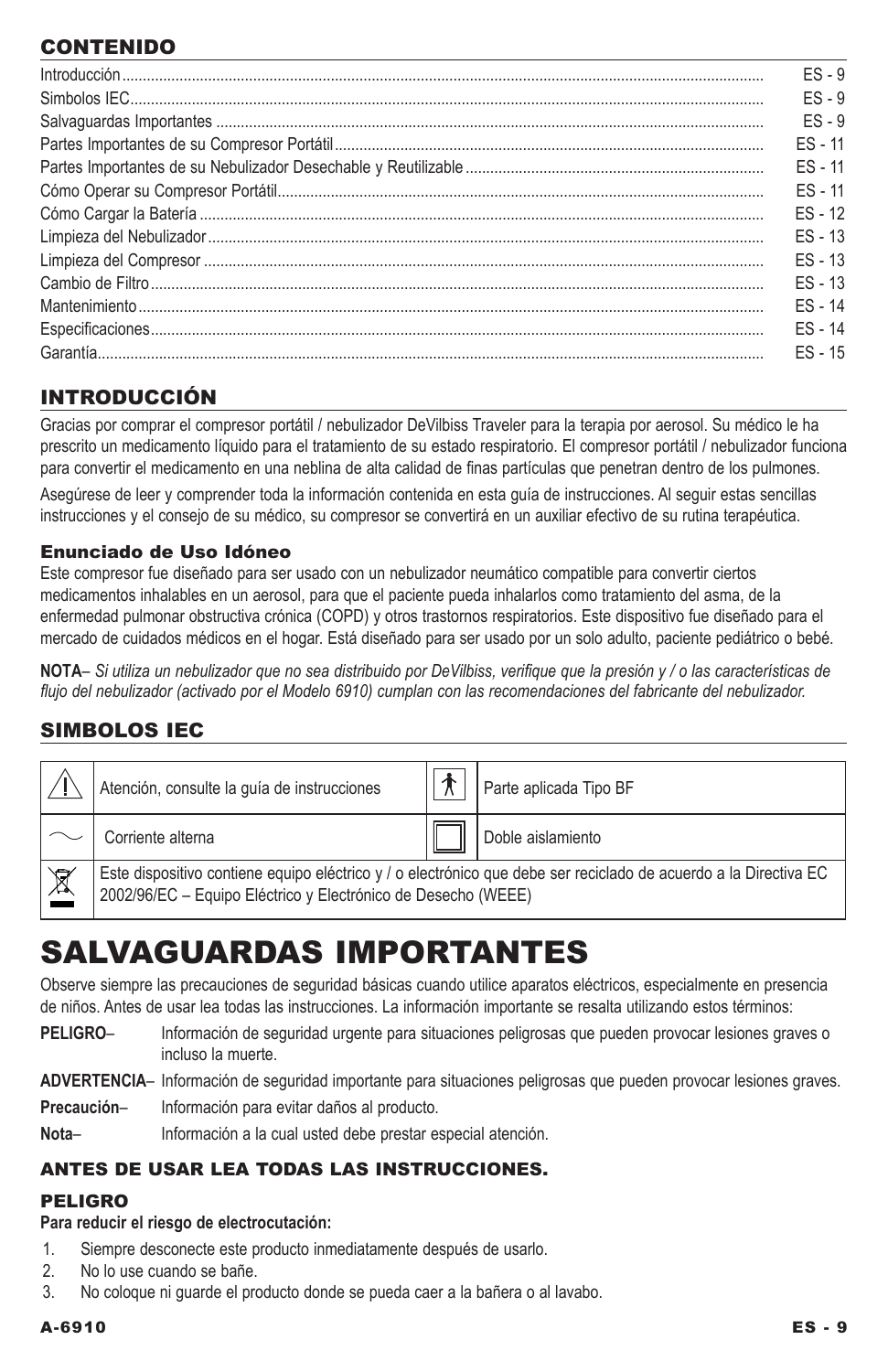- 4. No lo ponga ni lo deje caer en agua o en otro líquido.
- 5. No toque el producto que cayó en el agua. Desconéctelo inmediatamente.

## ADVERTENCIA

### **Para reducir el riesgo de quemaduras, electrocución, incendio o lesiones personales:**

- 1. Nunca se debe dejar desatendido un producto cuando esté conectado.
- 2. Une surveillance attentive est nécessaire lorsque ce produit est utilisé par, sur ou près d'enfants ou de personnes handicapées.
- 3. Utilice este producto exclusivamente para lo que fue hecho, tal como se describe en la guía. No use aditamentos que no recomiende el fabricante.
- 4. Nunca opere este producto si:
	- a. Tiene el cordón o el enchufe deteriorado.
	- b. No funciona apropiadamente.
	- c. Se ha caído o dañado.
	- d. Se ha caído en el agua.
	- Regrese el producto a un distribuidor autorizado de DeVilbiss para ser examinado y reparado
- 5. Mantenga el cordón lejos de superficies calientes.
- 6. Nunca lo use cuando esté somnoliento o adormecido
- 7. Nunca deje caer ni introduzca ningún objeto dentro de los tubos u orificios
- 8. No lo use en un ambiente enriquecido de oxígeno.
- 9. No use esta unidad con un convertidor CC a CA o con cualquier voltaje y / o frecuencia de CA que no sea la especificada.
- 10. Debe tenerse cuidado cuando esta unidad se usa cerca de otro equipo electrónico, debido a posible interferencia entre sí. Es probable que necesite apartar uno del otro.

**NOTA***– Si es necesario el reemplazo del cable eléctrico o enchufe, comuníquese con su distribuidor autorizado de DeVilbiss.*

**NOTA***– Durante el uso, las superficies exteriores de la unidad y el conector de la salida de aire pudieran sentirse ligeramente tibios al tacto. Esto es algo normal.*

### PRECAUCIONES GENERALES

- 1. Antes de usar, debe leer cuidadosamente y entender la información contenida en ese manual de instrucciones.<br>2. Para un funcionamiento apropiado, asegúrese que el filtro de entrada está seco. Si este filtro de entrada se
- 2. Para un funcionamiento apropiado, asegúrese que el filtro de entrada está seco. Si este filtro de entrada se humedece, reemplácelo con un filtro seco y deje secar el filtro húmedo.
- 3. Este aparato no puede utilizarse en presencia de mezclas anestésicas inflamables con aire, oxígeno u óxido nitroso.
- 4. Desconecte el aparato antes de llenarlo. No lo llene demasiado.
- 5. Siempre desconecte este aparato inmediatamente después de usarlo.

### ADVERTENCIA SOBRE EL USO DE MEDICAMENTOS

Siempre debe seguir las instrucciones del médico concernientes al tipo de medicamento que debe usar, la dosis, la frecuencia y la duración del tratamiento. Este aparato ha sido diseñado para usar con medicamentos en solución acuosa; los medicamentos demasiado densos o en solución de aceite no serán nebulizados de manera apropiada.

# GUARDE ESTAS INSTRUCCIONES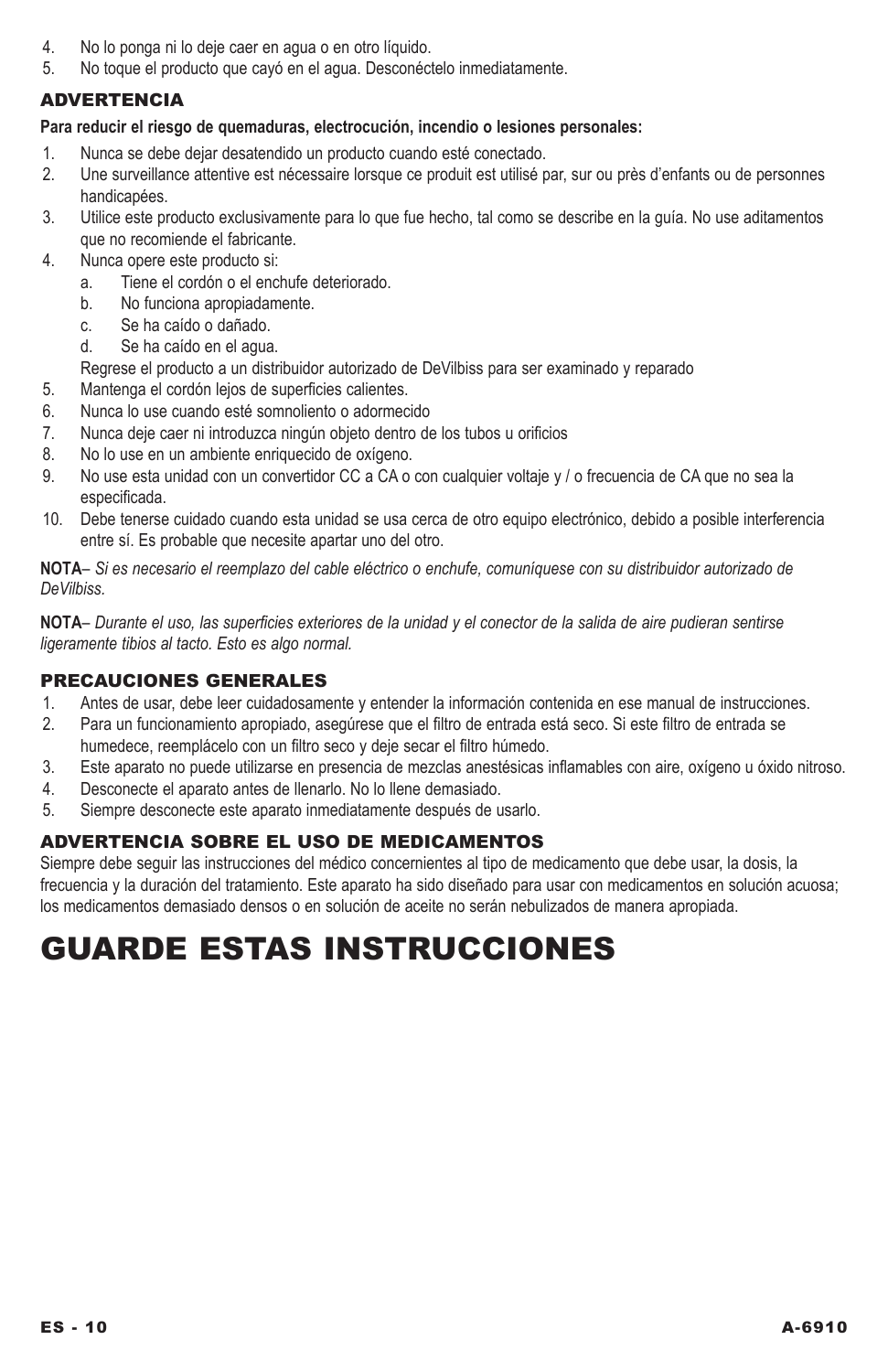## Partes Importantes de su compresor portátil (página 2, Figuras A y B)

- 1. Interruptor de corriente<br>2. Cubierta del filtro y filtro
- 2. Cubierta del filtro y filtro (no lavable)
- 3. Soporte de nebulizador incorporado reutilizable
- 4. Conector de salida de aire
- 5. Abrazadera complementaria del soporte de nebulizador
- 6. Batería recargable (opcional con algunos modelos)
- 7. Luz indicadora de corriente
- 8. Luz indicadora del estado de la batería
- 9. Toma de corriente
- 10. Botones de liberación de la batería (uno a cada lado)
- 11. Adaptador de CA (no se muestra)
- 12. Adaptador de CC para automóvil (no se muestra)<br>13. Tapa de la batería (no se muestra)
- Tapa de la batería (no se muestra)

## Partes importantes de su nebulizador desechable y reutilizable (página 2, Figura C y D)

- 1. Pieza bucal
- Pieza-T
- 3. Tubo corrugado
- 4. Tapa

5. Deflector

- 6. Copa del medicamento
- 7. Conector de entrada del aire del nebulizador
- 8. Tubos

Su nebulizador podría verse un poco diferente al mostrado. Las partes del nebulizador no se venden por separado. Se cuenta con nebulizadores adicionales (parte No. 3655D-621 u 900D-610) que puede conseguir a través de su distribuidor **DeVilhiss** 

**NotA***–El nebulizador reutilizable puede ser opcional con algunos modelos*

### Accesorios

| 6910D-601 | Batería recargable                                                             | 3655D-621         | Nebulizador desechable            |
|-----------|--------------------------------------------------------------------------------|-------------------|-----------------------------------|
| 6910D-602 | Adaptador de CA                                                                | 932168            | DVD informativo                   |
| 6910D-603 | Adaptador de CC para automóvil                                                 | AAM12             | Mascarilla de aerosol para adulto |
| 6910D-605 | Filtro de entrada de aire (5), cubierta del filtro (1)<br>y abrazadera NEB (1) | PAM <sub>10</sub> | Mascarilla pediátrica de aerosol  |
| 6910D-607 | Funda para transporte                                                          | <b>DL1050</b>     | Mascarilla pediátrica             |
| 900D-610  | Nebulizador reutilizable                                                       |                   |                                   |

## Cómo Operar su Compresor Portátil

**NOTA***– Antes de la operación inicial, se debe limpiar el nebulizador siguiendo las instrucciones o como lo recomiende su médico o distribuidor DeVilbiss.*

### Este aparato puede alimentarse de varias maneras:

### **Con el Adaptador de CA:**

Diseñado para usar en el hogar o en donde hay disponible un suministro de voltaje normal (están disponibles diferentes conexiones para voltajes distintos).

- 1. Conecte el adaptador de CA en un tomacorriente apropiado (las especificaciones se indican en el adaptador).
- 2. Conecte el enchufe del adaptador en la toma de corriente de este aparato (Fig. A).
- 3. Cuando se enciende la unidad, el indicador de corriente mostrará una luz de color verde (Fig. B).

## **Con el Adaptador de CC Para Automóvil:**

Resulta conveniente permitir al paciente recibir tratamiento cuando viaja en automóvil.

## **ADVERTENCIA**

### **No lo use al conducir.**

- 1. Asegúrese que el encendedor de cigarrillos del automóvil o fuente de CC sea de 12 VCC. Conecte el enchufe del adaptador de CC en el encendedor de cigarrillos o fuente de poder de 12 VCC.
- 2. Conecte el otro extremo del adaptador en la toma de corriente del aparato (Fig. A).
- 3. Cuando se enciende la unidad, el indicador de corriente mostrará una luz de color verde (Fig. B).

### **Con la Batería Recargable:**

La batería recargable es suficiente para dos tratamientos con una duración de 20 minutos cada uno.

- 1. Retire la tapa de la batería en el extremo del aparato, si la hubiera.
- 2. Conecte la batería al introducir uno de los conectores de la batería en la ranura del costado del aparato. Empuje hasta que el 2o. conector entre en la ranura. La instalación ha concluido.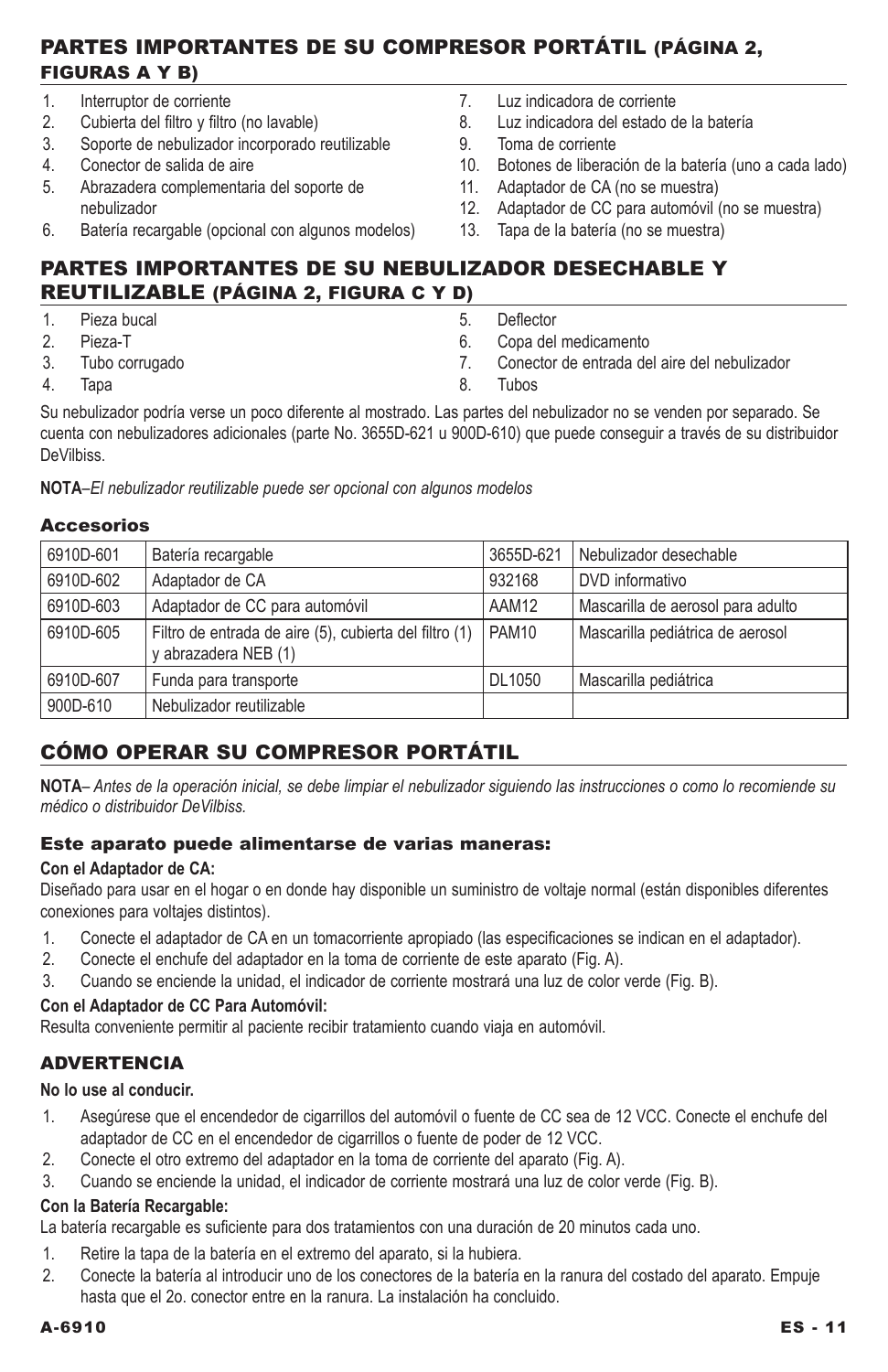- 3. Retire la batería oprimiendo ambos botones de liberación laterales de la batería y sacándola del aparato (Fig. A).
- 4. Cuando se enciende la unidad, el indicador de corriente mostrará una luz de color verde (Fig. B).
- 5. Durante el funcionamiento con batería, la luz indicadora del estado de la misma se iluminará de color rojo para indicar bajo voltaje (Fig. B).

## Peligro

**El compresor portátil / nebulizador debe funcionar con lafuente de poder especificada para evitar el riesgo de choque eléctrico y daños al compresor** 

- 1. Lávese las manos.
- 2. Conecte un extremo del tubo del nebulizador al conector de salida del aire del compresor (Fig. 1).

**NOTA***– En condiciones climáticas muy húmedas, puede ocurrir condensación (acumulación de agua) en los tubos del nebulizador. Si llegara a ocurrir, después del tratamiento haga funcionar la unidad con el tubo conectado, pero sin conectar el nebulizador, para secar el tubo.*

- 3. Ensamble las partes limpias del nebulizador colocando el deflector hacia abajo en la copa del medicamento. Ponga el medicamento prescrito en la copa del medicamento (Fig. 2). Manteniendo la copa fija, enrosque la tapa del nebulizador (Fig. 3).
- 4. Ensamble la pieza bucal y la pieza-T (en caso de usarla) e inserte en la parte superior de la tapa del nebulizador. Si se usa una mascarilla para aerosol, inserte la parte inferior de la mascarilla directamente en la parte superior de la tapa del nebulizador.
- 5. Fije el tubo del conector de la entrada de aire del nebulizador (Fig. 4).
- 6. Oprima el interruptor de corriente en "ON" para encender el compresor.
- 7. Comience el tratamiento colocando la pieza bucal entre los dientes. Con la boca cerrada, inhale profunda y lentamente por la boca y el aerosol comenzará a fluir, luego exhale lentamente por la pieza bucal (Fig. 5). Si es necesario interrumpir el tratamiento, simplemente oprima el interruptor de corriente e inserte el nebulizador o tubo en el soporte (Fig. B).

**NOTA***– Algunos médicos podrían recomendarle un patrón específico de respiración durante el tratamiento. De ser así, siga sus recomendaciones.*

- 8. Si se usa una mascarilla de aerosol, coloque la mascarilla sobre boca y nariz (Fig. 6). Conforme el aerosol comienza a fluir, inhale profunda y lentamente por la boca, luego exhale lentamente.
- 9. Después de terminar el tratamiento, apague la unidad oprimiendo el interruptor de corriente. Si utilizó un adaptador de CA, desenchufe la unidad del tomacorriente.

# Cómo Cargar la Batería:

- 1. Durante el funcionamiento con batería, la luz indicadora de la misma se iluminará de color rojo para indicar bajo voltaje.
- 2. Para recargar la batería, conecte el enchufe del adaptador de CA o CC en la toma de corriente del aparato mientras la batería está instalada (Fig. A). El período de recarga es de 4 a 12 horas. La luz indicadora de la batería mostrará un color anaranjado mientras está recargando y de color verde cuando está cargada por completo (Fig. B). La vida útil de la batería regular es de aproximadamente 250 ciclos de carga / descarga completa en condiciones normales y con un mantenimiento apropiado.

**NOTA***– Si la batería recargable es nueva, la primera carga tomará al menos 24 horas.*

**NOTA***– La batería no se recargará si se está usando el aparato. Se recomienda cargar la batería continuamente entre los períodos de tratamiento.*

**Luz indicadora del estado de la batería**

**Rojo** - Batería baja. Recárguela lo más pronto posible. **Verde** - Batería totalmente cargada. **Anaranjado** - Batería recargando.

**Precaución***– Verifique que los postes conductores de la batería no hagan contacto con llaves, monedas u otros objetos de metal que pueden provocar un corto circuito.*

## Cuidado Apropiado de la Batería Recargable

- 1. La batería debe guardarse siempre TOTALMENTE CARGADA en un lugar fresco y seco.
- 2. Recargue la batería continuamente para mantener su capacidad máxima.
- 3. Si la unidad no se usa durante un largo período de tiempo, la batería se debe recargar al menos cada 3 meses. Es posible que se necesiten hasta 3 ciclos completos de carga/descarga/recarga para que la batería vuelva a su capacidad máxima.

**NOTA***–Cuando la unidad no está en uso, desconecte la batería de la unidad principal para conservar la vida útil de la batería recargable. Si la batería no se recarga durante un largo período, se descargará lentamente.*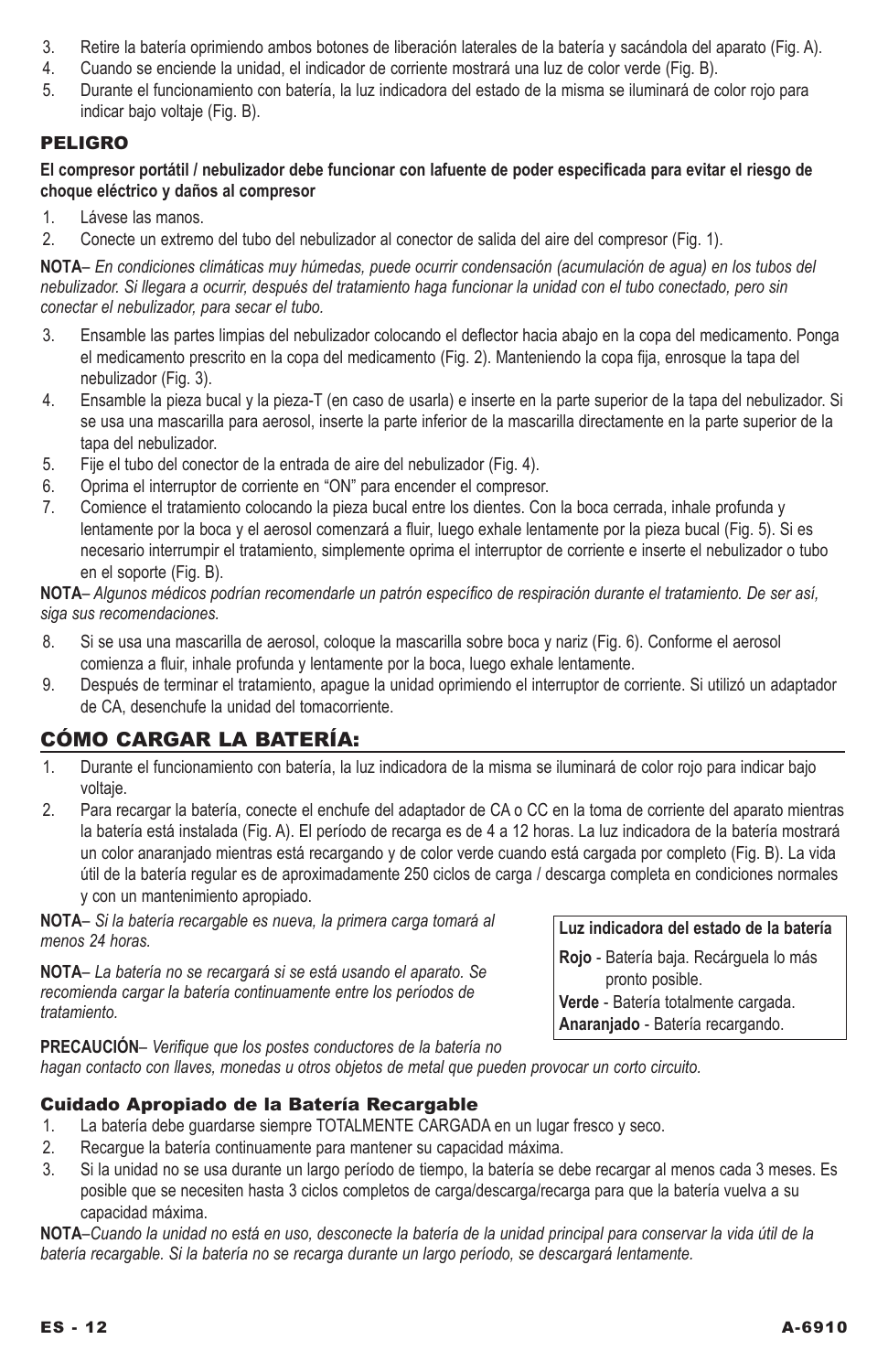# Limpieza del Nebulizador

Todas las partes del nebulizador, excepto el tubo, deben limpiarse después de cada uso de acuerdo con las instrucciones siguientes. Su médico y / o distribuidor DeVilbiss puede especificar cierto procedimiento de limpieza. De ser así, siga sus recomendaciones.

## ADVERTENCIA

**Para evitar un posible riesgo de infección debido a un medicamento contaminado, se recomienda limpiar el nebulizador después de cada tratamiento de aerosol se recomienda las desinfección una vez al día.**

### Limpie Después de Cada Uso:

- 1. Cuando la unidad está apagada, desenchufe el cable eléctrico del tomacorriente.
- 2. Desconecte el tubo del conector de la entrada de aire y póngalo aparte.
- 3. Desarme la pieza bucal o la mascarilla de la tapa. Abra el nebulizador girando la tapa en el sentido contrario a las manecillas del reloj y retire el deflector.
- 4. Lave todas las piezas, excepto el tubo, con una solución de agua caliente y detergente para platos. Enjuague con agua caliente del grifo por 30 segundos para quitar el residuo del detergente. Deje secar.

**Precaución***– El Nebulizador Reutilizable DeVilbiss se puede lavar en máquina lavaplatos, pero no lave las partes del nebulizador desechable en lavadora automática de platos; podría dañarlas de hacerlo así.*

## Desinfecte Diariamente:

- 1. Usando una olla o tazón limpios, sumerja las piezas en una solución de tres partes de agua (55 °C-65 °C) caliente y una parte de vinagre (>=5% concentración de ácido acético) blanco por 30 minutos (Fig. 7), O use un desinfectante germicida bacteriano que se puede conseguir a través de su distribuidor. Asegúrese de seguir al pie de la letra las instrucciones del fabricante.
- 2. Con las manos limpias, retire las piezas de la solución desinfectante, enjuáguelas con agua caliente del grifo y déjelas secar al aire sobre una toalla de papel limpia. Guárdelas en una bolsa hermética Zip-lock®.

**NOTA***– No seque las partes del nebulizador con una toalla; esto podría contaminarlas.*

## **ADVERTENCIA**

**Para evitar un posible riesgo de infección por las soluciones de limpieza contaminadas, siempre prepare una solución nueva para cada limpieza y deséchela después de usarla.**

- 3. Sólo para nebulizador reutilizable, lave diariamente en el lavaplatos (si está disponible) utilizando la rejilla superior.
- 4. Mantenga la superficie exterior del tubo sin la presencia de polvo pasándole un paño regularmente. El tubo del nebulizador no necesita lavarse ya que únicamente pasa aire filtrado por él.

**NOTA***– El Nebulizador Desechable dura por lo menos 15 días y probablemente más, dependiendo del uso. Una limpieza apropiada también ayudará a extender la vida del nebulizador. Debido a que el nebulizador es desechable,*  recomendamos que siempre tenga a la mano un nebulizador extra. El Nebulizador Reutilizable DeVilbiss puede lavarse en *el lavaplatos y puede limpiarse y volverse a usar hasta por 6 meses.*

## Limpieza del compresor

- 1. Cuando la unidad está apagada, desenchufe el cable eléctrico del tomacorriente.
- 2. Pase un paño limpio y húmedo por el exterior del gabinete del compresor a intervalos de pocos días para mantenerlo sin polvo.

### Peligro

**No lo sumerja en agua, ya que dañaría el compresor.**

## Cambio de filtro

- 1. Se debe cambiar el filtro cada seis meses o con menor frecuencia si el mismo se decolora.
- 2. Retire el filtro (Fig. A) tirando de la lengüeta de la cubierta del filtro hacia atrás y sacando el filtro de la unidad. Deseche el filtro viejo. La lengüeta de la cubierta del filtro debe permanecer fija en la unidad.
- 3. Coloque un nuevo filtro. Los filtros adicionales se deben comprar a través del distribuidor DeVilbiss.<br>4. Instale el nuevo filtro y vuelva a colocar la qubierta del mismo
- 4. Instale el nuevo filtro y vuelva a colocar la cubierta del mismo.

**PRECAUCION***– No lave ni vuelva a usar el filtro, ni sustituya un filtro de entrada de aire DeVilbiss por cualquier otro material como algodón. Ello producirá daños al compresor.*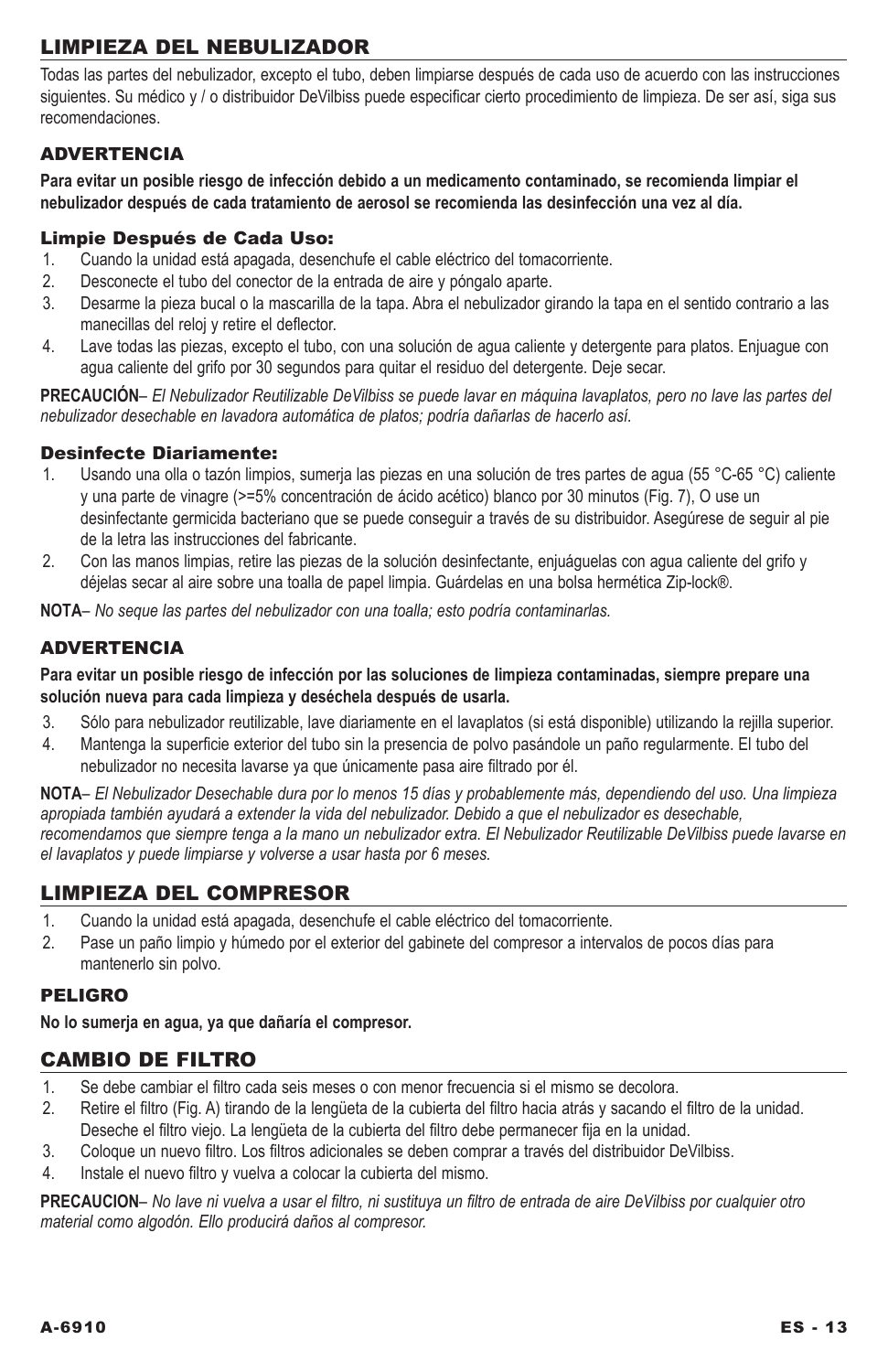## Mantenimiento

Todo el mantenimiento debe ser realizado por un distribuidor calificado DeVilbiss.

## Peligro

**Riesgo de choque eléctrico. No quite el gabinete del compresor. Todo el desarmado y mantenimiento debe ser realizado por un distribuidor calificado DeVilbiss.**

## especificaciones

|           | 8,5 cm x 5,6 cm x 13,5 cm (3,34" A x 2,2" Alt. x 5,3" Prof.) con batería                                                  |
|-----------|---------------------------------------------------------------------------------------------------------------------------|
|           |                                                                                                                           |
|           |                                                                                                                           |
|           |                                                                                                                           |
|           |                                                                                                                           |
|           |                                                                                                                           |
|           |                                                                                                                           |
|           |                                                                                                                           |
|           |                                                                                                                           |
|           |                                                                                                                           |
|           |                                                                                                                           |
|           |                                                                                                                           |
|           | Presión de funcionamiento del nebulizador desechable incluido 8 psig (mín.) (55 kPa)                                      |
|           |                                                                                                                           |
|           |                                                                                                                           |
|           |                                                                                                                           |
|           |                                                                                                                           |
|           |                                                                                                                           |
|           | Velocidad de nebulización del nebulizador desechable incluido  Aprox. 0.15 ml/min*                                        |
|           |                                                                                                                           |
|           |                                                                                                                           |
|           |                                                                                                                           |
| peratura. | * Las condiciones pueden variar con la altitud por encima del nivel del mar y cambios en la presión barométrica y la tem- |

\*\*Valor determinado con la velocidad de flujo mínimo a través del nebulizador (20°C, a nivel del mar).

## Clasificaciones del Equipo:

| Este equipo no resulta adecuado para ser utilizado en presencia de una mezcla anestésica inflamable con aire, con |  |
|-------------------------------------------------------------------------------------------------------------------|--|
| oxígeno o con óxido nitroso.                                                                                      |  |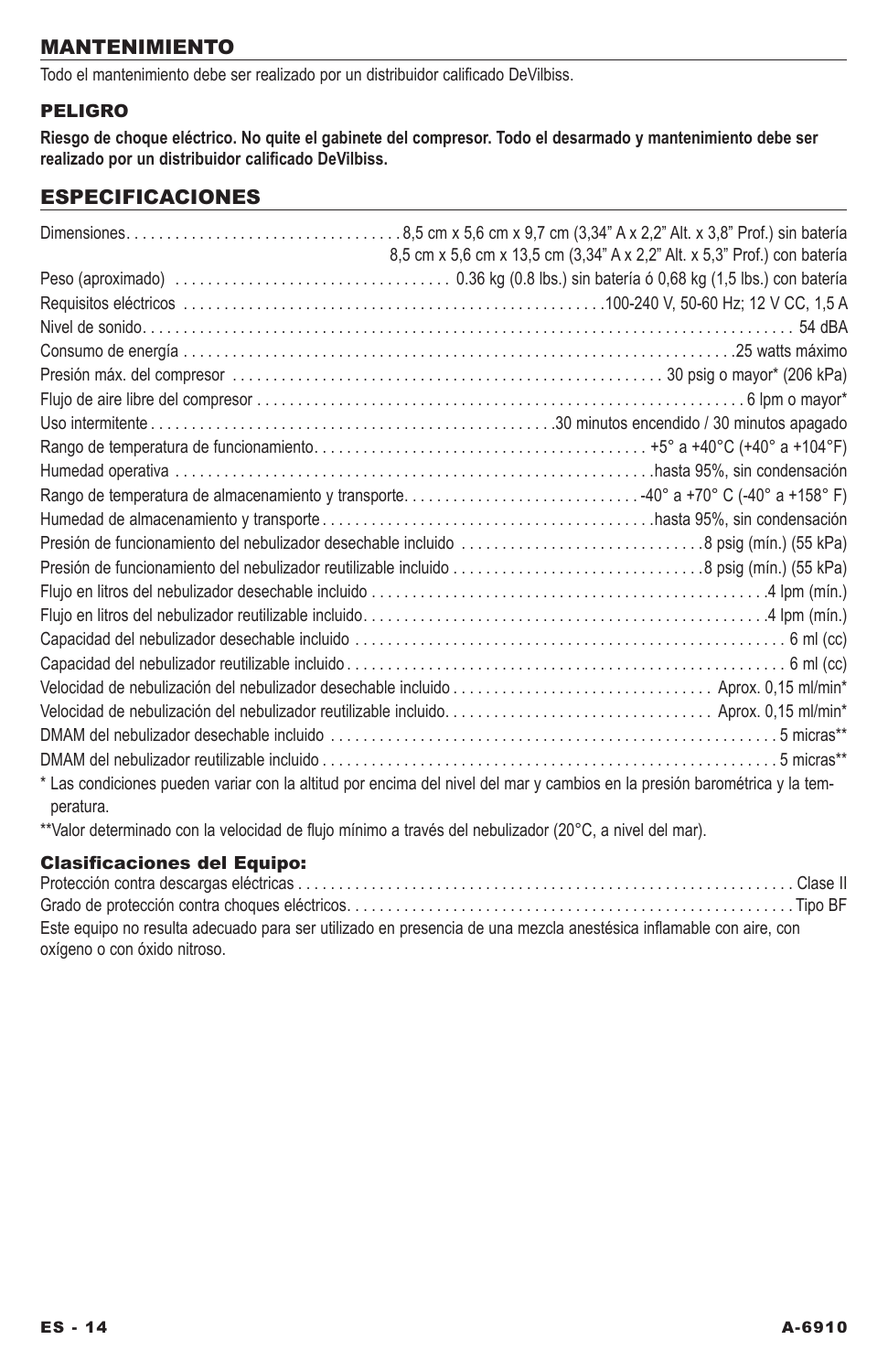# Garantía limitada de tres años en las partes del compresor

DeVilbiss Healthcare garantiza el Compresor Portátil DeVilbiss Traveler contra cualquier defecto de mano de obra o de material por un período de tres años a partir de la fecha de compra. La batería recargable está garantizada por un año a partir de la fecha de compra. Cualquier pieza defectuosa se reemplazará o reembolsará de manera prorrateada durante el término de la garantía a determinación y criterio único de DeVilbiss siempre que la unidad no haya sido alterada ni utilizada de forma inapropiada durante dicho período. Asegúrese de que el mal funcionamiento no se debe a una limpieza inadecuada ni al hecho de no obedecer las instrucciones. Esta garantía se limita al comprador original. Los artículos que requieren mantenimiento normal y los productos desechables no se encuentran cubiertos por esta garantía. Si fuera necesario reemplazar la unidad, comuníquese con el distribuidor autorizado DeVilbiss o con el Departamento de Servicio al Cliente de DeVilbiss y solicite instrucciones llamando al 800-338-1988 o 814-443-4881.

**NOTA***-Esta garantía no cubre el préstamo de un compresor, la compensación por los costos de renta incurridos mientras*  la unidad esté fuera de servicio ni los costos de mano de obra en los que se incurra para sustituir la(s) parte(s) *defectuosa(s). Para reemplazos que no estén dentro de la garantía, se cobrará al cliente la tarifa actual al momento de recibir la unidad; todos los costos de envío son responsabilidad del comprador. Las piezas o unidades de repuesto están garantizadas durante el período restante de la garantía original.* 

NO EXISTE NINGUNA OTRA GARANTÍA EXPRESA. LAS GARANTÍAS IMPLÍCITAS, INCLUYENDO AQUÉLLAS DE COMERCIABILIDAD Y AJUSTE PARA UN PROPÓSITO PARTICULAR ESTÁN LIMITADAS A LA DURACIÓN DE LA GARANTÍA LIMITADA EXPRESA Y EN LA MEDIDA QUE LA LEY LO PERMITA, TODAS Y CADA UNA DE LAS GARANTÍAS QUEDAN EXCLUIDAS. ESTA ES LA SOLUCIÓN Y RESPONSABILIDAD EXCLUSIVAS PARA DAÑOS CONSECUENTES O INCIDENTALES BAJO CUALQUIERA Y TODAS LAS GARANTÍAS QUE SE EXCLUYEN EN LA MEDIDA QUE LA EXCLUSIÓN SEA PERMITIDA POR LA LEY. ALGUNOS ESTADOS NO PERMITEN LIMITACIONES EN LA DURACIÓN DE LA GARANTÍA IMPLÍCITA, NI LA LIMITACIÓN O EXCLUSIÓN DE DAÑOS CONSECUENTES O INCIDENTALES, POR LO QUE LA LIMITACIÓN O EXCLUSIÓN ANTERIOR PUEDE NO APLICARSE A USTED. Esta garantía le otorga derechos legales específicos, y puede otorgarle también otros derechos que varían de estado a estado.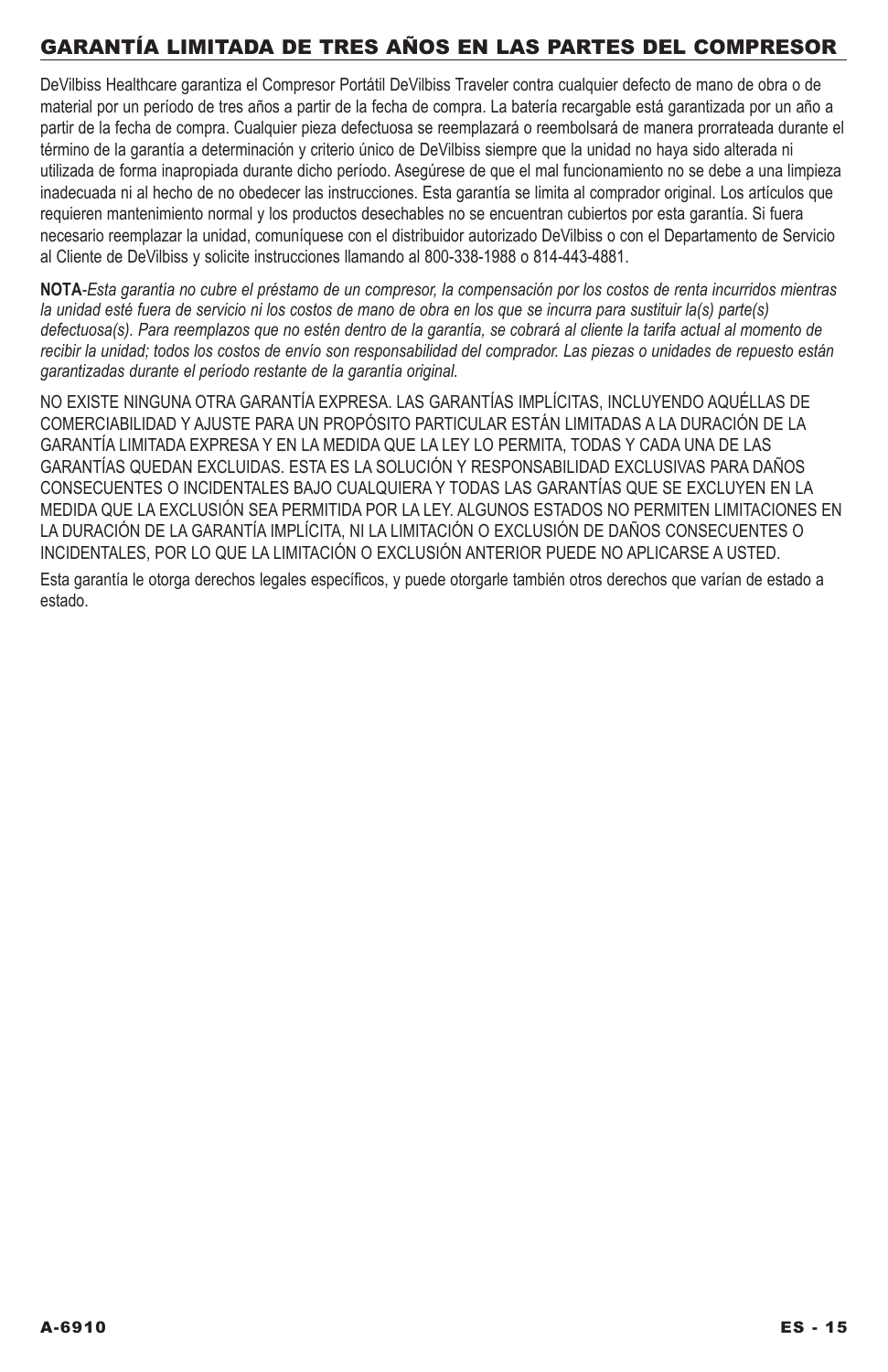# TABLE DES MATIÈRES

| $\label{prop:nonlinear} \textbf{Introduction} \,\, \ldots \,\, \ldots \,\, \ldots \,\, \ldots \,\, \ldots \,\, \ldots \,\, \ldots \,\, \ldots \,\, \ldots \,\, \ldots \,\, \ldots \,\, \ldots \,\, \ldots \,\, \ldots \,\, \ldots \,\, \ldots \,\, \ldots \,\, \ldots \,\, \ldots \,\, \ldots \,\, \ldots \,\, \ldots \,\, \ldots \,\, \ldots \,\, \ldots \,\, \ldots \,\, \ldots \,\, \ldots \,\, \ldots \,\, \ldots \,\, \ldots \,\, \ldots \,\, \ldots \,\, \ldots \,\$ | $FR - 16$ |
|----------------------------------------------------------------------------------------------------------------------------------------------------------------------------------------------------------------------------------------------------------------------------------------------------------------------------------------------------------------------------------------------------------------------------------------------------------------------------|-----------|
|                                                                                                                                                                                                                                                                                                                                                                                                                                                                            | $FR - 16$ |
|                                                                                                                                                                                                                                                                                                                                                                                                                                                                            | $FR - 16$ |
|                                                                                                                                                                                                                                                                                                                                                                                                                                                                            | $FR - 18$ |
|                                                                                                                                                                                                                                                                                                                                                                                                                                                                            | $FR - 18$ |
|                                                                                                                                                                                                                                                                                                                                                                                                                                                                            | FR - 18   |
|                                                                                                                                                                                                                                                                                                                                                                                                                                                                            | $FR - 19$ |
|                                                                                                                                                                                                                                                                                                                                                                                                                                                                            | $FR - 20$ |
|                                                                                                                                                                                                                                                                                                                                                                                                                                                                            | $FR - 20$ |
|                                                                                                                                                                                                                                                                                                                                                                                                                                                                            | $FR - 20$ |
|                                                                                                                                                                                                                                                                                                                                                                                                                                                                            | $FR - 21$ |
|                                                                                                                                                                                                                                                                                                                                                                                                                                                                            | FR - 21   |
|                                                                                                                                                                                                                                                                                                                                                                                                                                                                            | FR - 22   |

# INTRODUCTION

Nous vous remercions d'avoir acheté le compresseur/nébuliseur portable DeVilbiss Traveler pour une thérapie par aérosol. Votre médecin vous a prescrit un médicament liquide pour traiter votre état respiratoire. Le compresseur / nébuliseur portable convertit le médicament en une brume de particules fines de haute qualité qui pénètre profondément dans les poumons.

Veiller à bien lire et comprendre les informations de ce guide. En suivant ces simples instructions et les conseils de votre médecin, votre compresseur complémentera efficacement votre routine thérapeutique.

### Déclaration d'utilisation envisagée

Le compresseur doit être utilisé avec un nébuliseur (pneumatique) à jet compatible afin de transformer certains médicaments inhalables en aérosol, à l'usage de patients souffrant d'asthme, de BPCO et d'autres problèmes respiratoires. Ce dispositif est destiné exclusivement au marché des soins à domicile. Il est conçu pour un seul patient adulte, pédiatrique ou en bas âge.

**REMARQUE***– Si vous utilisez un nébuliseur non fourni par DeVilbiss, vérifiez que ses caractéristiques de pression et/ou de débit (fonctionnant avec le modèle 6910) correspondent aux recommandations du fabricant.*

## SYMBOLES CEI

|                          | Attention, consultez le mode d'emploi.                                                                                                                                                                 |  | Pièce appliquée de type BF |  |
|--------------------------|--------------------------------------------------------------------------------------------------------------------------------------------------------------------------------------------------------|--|----------------------------|--|
|                          | Courant alternatif                                                                                                                                                                                     |  | Double isolation           |  |
| $\underline{\mathbb{X}}$ | Cet appareil contient des équipements électriques et/ou électroniques qui doivent être recyclés conformément à<br>la Directive 2002/96/CE - Déchets d'équipements électriques et électroniques (DEEE). |  |                            |  |

# Mises en garde importantes

Lors de l'utilisation d'appareils électriques, respectez toujours les consignes de sécurité de base, surtout en présence d'enfants. Lisez toutes les instructions d'utilisation de l'appareil avant de l'employer. Les informations importantes sont signalées par les mentions suivantes :

**Danger**– Consignes de sécurité extrêmement importantes concernant un danger pouvant entraîner des blessures graves, voire mortelles.

**Avertissement**– Consignes de sécurité importantes concernant un danger pouvant entraîner des blessures graves.

Attention- **Informations visant à éviter l'endommagement de l'appareil.** 

Remarque– Informations auxquelles il convient de prêter une attention particulière.

### Veuillez lire toutes les instructions avant d'utiliser cet appareil.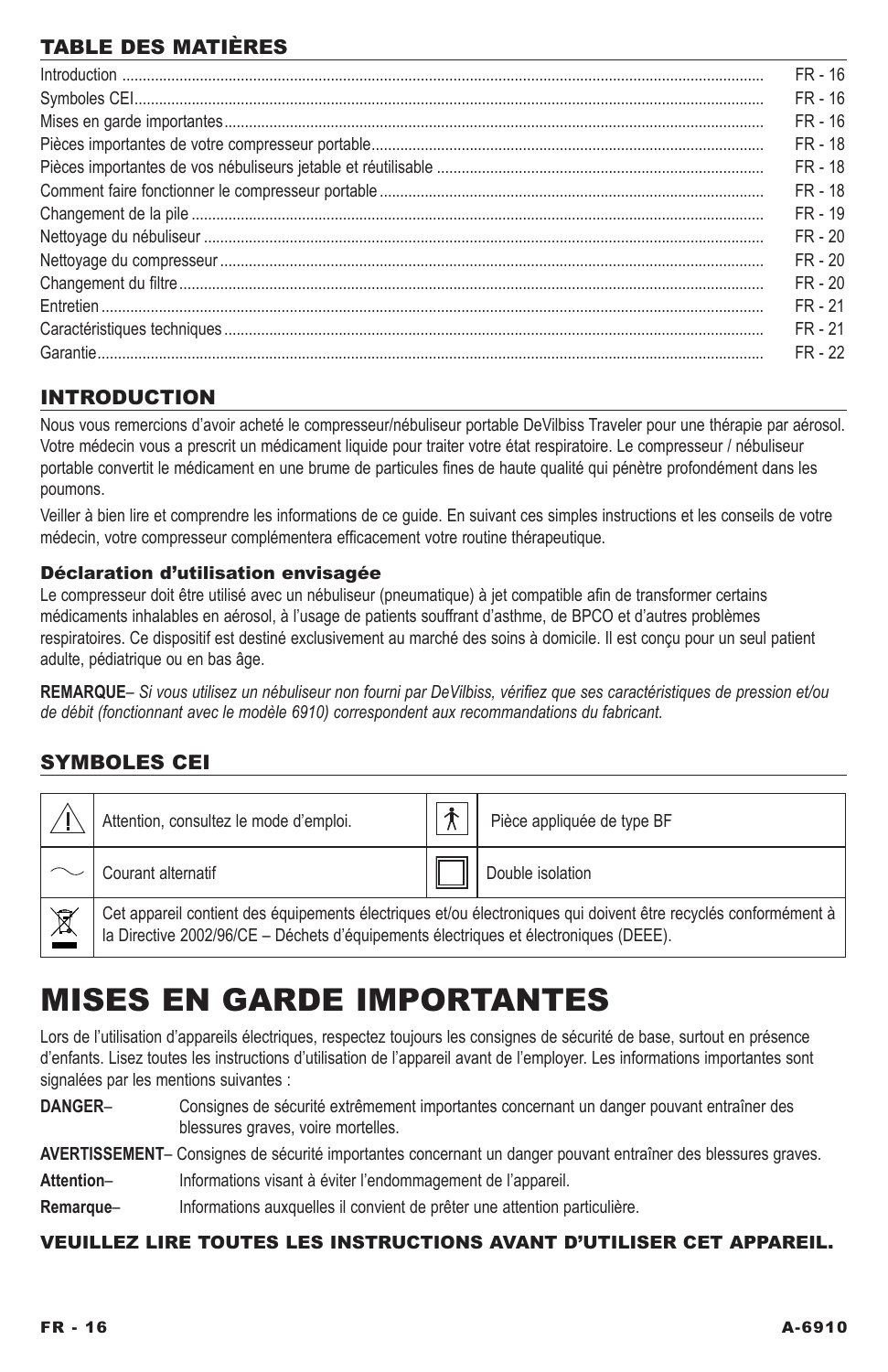## **DANGER**

### **Pour réduire les risques d'électrocution :**

- 1. Débranchez systématiquement cet appareil juste après son utilisation.
- 2. Ne l'utilisez pas en vous baignant.
- 3. Ne le placez et ne l'entreposez pas dans un endroit où il pourrait tomber ou basculer dans une baignoire ou un lavabo.
- 4. Ne le mettez pas/ne le faites pas tomber dans de l'eau ou un autre liquide.
- 5. Ne touchez jamais un appareil qui est tombé dans l'eau. Débranchez-le immédiatement.

## Avertissement

### **Pour réduire les risques de brûlure, d'électrocution, d'incendie ou de lésions corporelles :**

- 1. Ne laissez jamais l'appareil sans surveillance quand il est branché.
- 2. Une surveillance attentive est nécessaire lorsque ce produit est utilisé par, sur ou près d'enfants ou de personnes handicapées.
- 3. Utilisez toujours ce produit dans le but pour lequel il a été prévu, tel que décrit dans ce guide. N'utilisez jamais d'accessoires non recommandés par le fabricant.
- 4. Ne faites jamais fonctionner cet appareil si :
	- a. Le cordon d'alimentation ou la fiche est endommagé.
	- b. Il ne fonctionne pas de facon adéquate.
	- c. Le produit est tombé ou celui-ci est endommagé
	- d. Il est tombé dans de l'eau.
	- Renvoyez l'appareil à un distributeur DeVilbiss agréé afin qu'il remplace.
- 5. Éloignez le cordon d'alimentation des surfaces chaudes.
- 6. N'utilisez jamais cet appareil lorsque vous somnolez ou que vous dormez.
- 7. Ne laissez jamais tomber et n'insérez jamais des objets dans une ouverture ou dans un tuyau.
- 8. N'utilisez jamais cet appareil dans un environnement riche en oxygène.
- 9. N'utilisez jamais cet appareil avec un convertisseur de courant continu (DC) en courant alternatif (AC) ou avec toute tension et/ou fréquence de courant alternatif autre que celles indiquées.
- 10. Lorsque ce produit est utilisé à proximité d'un autre équipement électronique, des précautions doivent être prises pour parer à d'éventuelles interférences. Il peut s'avérer nécessaire d'éloigner les appareils les uns des autres.

**Remarque***– Si le cordon ou la fiche doit être réparé, contactez votre distributeur DeVilbiss agréé.*

**Remarque***– Les surfaces externes de l'appareil et le connecteur de sortie d'air peuvent chauffer légèrement durant l'utilisation de l'appareil. C'est tout à fait normal.*

## PRÉCAUTIONS GÉNÉRALES

- 1. Avant toute utilisation de l'appareil, lisez attentivement ce manuel et comprenez-le bien.
- 2. Vérifiez que le filtre d'admission est sec afin qu'il fonctionne correctement. Si le filtre d'admission devient humide, remplacez-le par un filtre sec et laissez-le sécher.
- 3. Cet appareil ne peut pas être utilisé en présence d'un mélange anesthésique inflammable contenant de l'air, de l'oxygène ou de l'oxyde d'azote.
- 4. Débranchez l'appareil avant de le remplir. Ne le remplissez pas trop.
- 5. Débranchez systématiquement cet appareil juste après son utilisation.

## AVERTISSEMENT CONCERNANT L'UTILISATION DE MÉDICAMENTS

Suivez toujours les recommandations du médecin concernant le type de médicaments devant être utilisés, leur dosage, la fréquence d'ingestion et la durée du traitement. Cet appareil doit être utilisé avec des solutions médicamenteuses aqueuses ; les médicaments trop épais ou huileux ne peuvent pas être correctement nébulisés.

# Conservez ces instructions.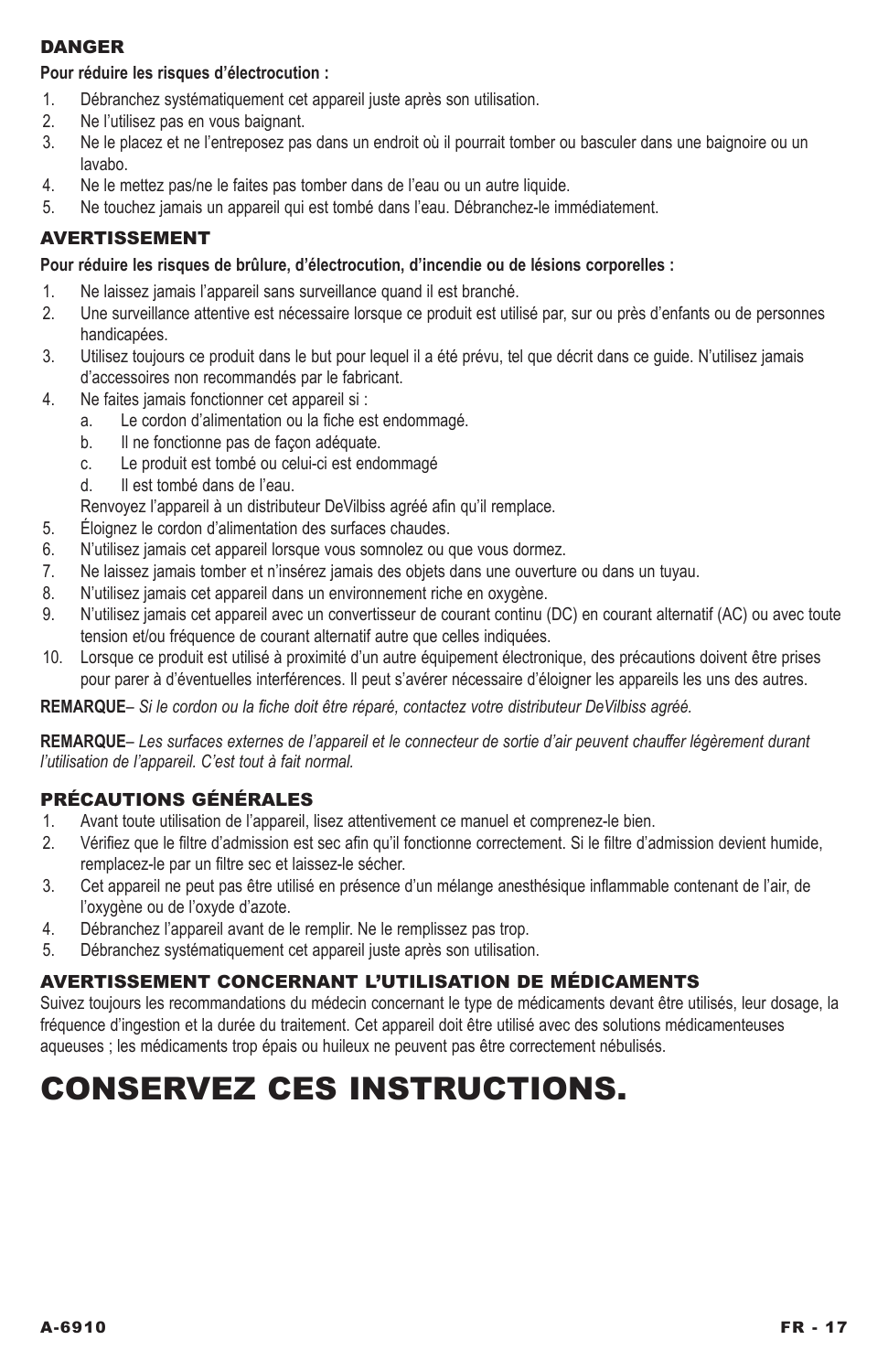## Pièces principales de votre compresseur portable (Page 2, Figures A & B)

- 1. Interrupteur principal
- 2. Couvre-filtre et filtre (non lavable)<br>3. Porte-nébuliseur intégré et réutilis.
- Porte-nébuliseur intégré et réutilisable
- 4. Connecteur de sortie d'air
- 5. Support de porte-nébuliseur complémentaire
- 6. Pile rechargeable (en option avec certains modèles)
- 7. Voyant indicateur d'alimentation
- 8. Voyant indicateur de l'état de la pile
- 9. Prise d'alimentation
- 10. Boutons de dégagement de la pile (un de chaque côté)
- 11. Adaptateur c.a. (non illustré)
- 12. Adaptateur c.c. pour voiture (non illustré)
- 13. Couvre-pile (non illustré)

## Pièces principales de vos nébuliseurs jetable et utilisable (Page 2, Figures C & D)

- 1. Embout buccal
- 2. Pièce en T
- 3. Tube cannelé
- 4. Couvercle
- 5. Déflecteur
- 6. Chambre de médication
- 7. Connecteur d'admission d'air
- 8. Tube

Il se peut que le nébuliseur que vous avez reçu ait un aspect différent de celui de l'illustration. Les pièces du nébuliseur ne sont pas vendues séparément. Des nébuliseurs supplémentaires (pièce nº 3655D-621 ou 900D-610) sont disponibles auprès de votre distributeur DeVilbiss.

**Remarque***– Le nébuliseur réutilisable peut être fourni en option avec certains modèles.*

### **Accessoires**

| 6910D-601 | Pile rechargeable                                                               | 3655D-621         | Nébuliseur jetable         |
|-----------|---------------------------------------------------------------------------------|-------------------|----------------------------|
| 6910D-602 | Adaptateur c.a.                                                                 | 932168            | DVD éducatif               |
| 6910D-603 | Adaptateur c.c. pour voiture                                                    | AAM12             | Masque aérosol pour adulte |
| 6910D-605 | Filtre d'admission d'air (5), couvre-filtre (1) et<br>support de nébuliseur (1) | PAM <sub>10</sub> | Masque aérosol pour enfant |
| 6910D-607 | Étui de transport                                                               | DL1050            | Masque pour enfant         |
| 900D-610  | Nébuliseur réutilisable                                                         |                   |                            |
|           |                                                                                 |                   |                            |

# Comment faire fonctionner le compresseur portable

**Remarque***– Avant la mise en service initiale du nébuliseur, nettoyez-le en suivant les instructions ci-dessous, ou de la manière recommandée par votre médecin ou votre distributeur DeVilbiss.*

### Cet appareil peut être alimenté de plusieurs façons :

### **À l'aide d'un adaptateur c.a. :**

Cet adaptateur peut-être utilisé à la maison ou lorsqu'une alimentation électrique normale est disponible (il existe différentes connexions pour différentes tensions).

- 1. Branchez l'adaptateur c.a. sur une prise murale adéquate (les spécifications sont indiquées sur l'adaptateur).
- 2. Branchez la prise de l'adaptateur sur la prise d'alimentation de l'appareil (Fig A).
- 3. Le voyant indicateur d'alimentation est vert lorsque l'appareil est sous tension (Fig B).

## **À l'aide d'un adaptateur pour voiture c.c. :**

Il est très pratique pour le patient de pouvoir inhaler des traitements alors qu'il est en voiture.

# AVERTISSEMENT

## **N'utilisez jamais l'appareil lorsque vous conduisez.**

- 1. Vérifiez que l'allume-cigare de la voiture ou la source d'alimentation c.c. est de 12 VCC. Branchez la prise de l'adaptateur c.c. sur l'allume-cigare ou sur la source d'alimentation de 12 VCC.
- 2. Branchez la prise de l'adaptateur sur la prise alimentation de l'appareil (Fig A).
- 3. Le voyant indicateur d'alimentation est vert lorsque l'appareil est sous tension (Fig B).

## **À l'aide d'une pile rechargeable :**

La pile rechargeable peut alimenter deux traitement d'environ 20 minutes.

- 1. Retirez le couvre-pile situé à l'extrémité de l'appareil, s'il est attaché.
- 2. Insérez la pile en enclenchant un de ses connecteurs dans la fente située sur le côté de l'appareil. Enfoncez-la jusqu'à ce que le deuxième connecteur s'enclenche dans la fente. L'installation est terminée.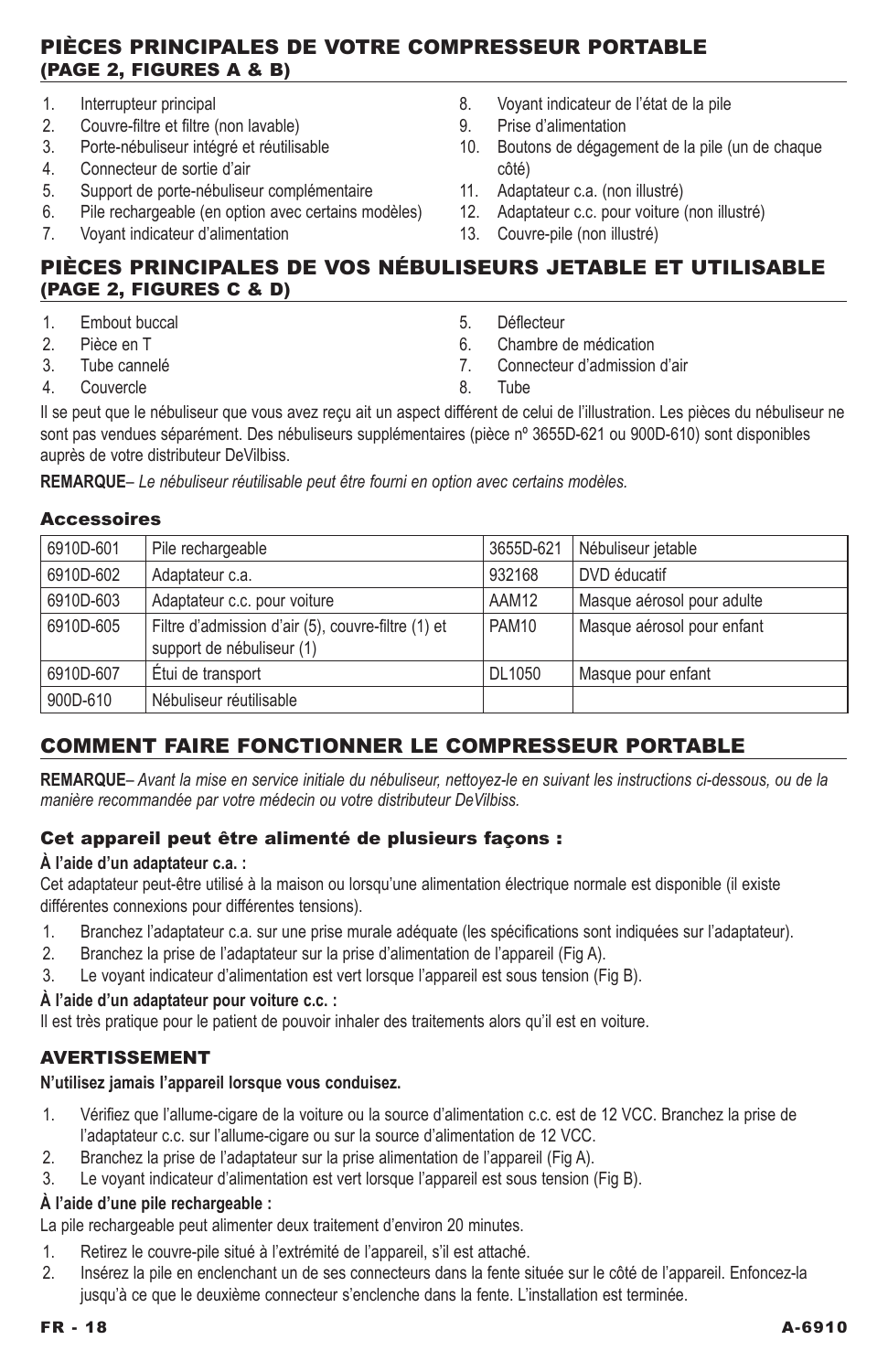- 3. Retirez la pile en enfonçant ses deux boutons de dégagements latéraux, puis en la faisant sortir de l'appareil (Fig A).
- 4. Le voyant indicateur d'alimentation est vert lorsque l'appareil est sous tension (Fig B).
- 5. Le voyant indicateur de l'état de la pile devient rouge si cette dernière est faiblement chargée durant son fonctionnement (Fig B).

## **DANGER**

**Pour éviter de vous électrocuter ou d'endommager le compresseur/nébuliseur DeVilbiss, alimentez ce dernier à l'aide de la source de courant spécifiée.**

- 1. Lavez-vous les mains.
- 2. Branchez une des extrémités du tube du nébuliseur sur le connecteur d'admission d'air (Fig. 1).

**Remarque***– Dans des conditions d'humidité élevée, de la condensation (accumulation d'eau) peut se produire dans le tube du nébuliseur. Dans ce cas, une fois le traitement terminé, faites fonctionner l'appareil avec le tube branché, mais sans le nébuliseur, afin de faire sécher le tube.*

- 3. Assemblez les pièces propres du nébuliseur en mettant le déflecteur dans la chambre de médication. Ajoutez les médicaments prescrits dans la chambre de médication (Fig. 2). Vissez le couvercle du nébuliseur, tout en stabilisant la chambre (Fig. 3).
- 4. Assemblez l'embout buccal et la pièce en T (si besoin est) et insérez le tout dans la partie supérieure du couvercle du nébuliseur. Si vous utilisez un masque aérosol, insérez le bas du masque directement dans la partie supérieure du couvercle du nébuliseur.
- 5. Attachez le tube au connecteur d'admission d'air du nébuliseur (Fig. 4).
- 6. Mettez l'interrupteur principal sur « ON » pour démarrer le compresseur.
- 7. Commencez le traitement en plaçant l'embout buccal entre vos dents. Lorsque l'aérosol commence à s'écouler, inspirez profondément et lentement par la bouche, tout en la maintenant fermée, puis expirez lentement par l'embout buccal (Fig. 5). Si vous devez interrompre le traitement, appuyez sur l'interrupteur et insérez le nébuliseur ou le tube dans le support de l'appareil (Fig B).

**Remarque***– Il se peut que certains docteurs recommandent une méthode de respiration spécifique durant le traitement. Dans ce cas, suivez leurs recommandations.*

- 8. Si vous utilisez un masque aérosol, placez-le sur la bouche et le nez (Fig. 6). Lorsque l'aérosol commence à s'écouler, respirez profondément et lentement par la bouche, puis expirez lentement.
- 9. Lorsque le traitement est terminé, éteignez l'appareil en appuyant sur l'interrupteur d'alimentation. Débranchez-le de la prise murale si vous utilisez un adaptateur c.a.

# Chargement de la pile

- 1. Le voyant indicateur de l'état de la pile devient rouge si la tension de cette dernière devient faible.
- 2. Rechargez la pile en branchant la prise de l'adaptateur c.a. ou c.c. dans celle de l'appareil alors que la pile est installée (Fig. A) La durée de chargement est de 4 à 12 heures. Le voyant indicateur de l'état de la pile devient orange durant le chargement de cette dernière, puis vert lorsqu'elle est totalement chargée (Fig B) La durée de vie normale de la pile est d'environ 250 cycles de charge/décharge, dans des conditions d'utilisation normale et si la pile est correctement entretenue.

**Remarque***– La première charge d'une pile rechargeable neuve dure environ 24 heures.*

**Remarque***– La pile ne se chargera pas si l'appareil fonctionne. Nous vous conseillons de recharger la pile entre chaque traitement.* 

**Attention***– Vérifiez que les bornes de la pile n'entrent pas en contact avec des clés, des pièces de monnaie ou d'autres objets en métal qui pourraient la court-circuiter.*

**Voyant indicateur de l'état de la pile Rouge** - Pile faible Rechargez-la dès que possible. **Vert** - La pile est totalement chargée

**Orange** - La pilie est en train de se recharger

### Comment prendre soin de votre pile rechargeable

- 1. Elle doit toujours être entreposée, TOTALEMENT CHARGÉE, dans un endroit sec et frais.
- 2. Rechargez-la continuellement afin qu'elle puisse fonctionner au maximum de sa capacité.
- 3. Si l'unité n'est pas utilisée pendant une longue période, la batterie doit être rechargée au minimum tous les 3 mois. Il se peut que vous deviez attendre trois cycles de charge/décharge/recharge afin qu'elle récupère sa capacité maximale.

**Remarque***– Lorsque l'appareil n'est pas utilisé, déconnectez la pile rechargeable pour préserver sa durée de vie. Si la pile n'est pas rechargée pendant longtemps, la pile rechargeable se déchargera lentement.*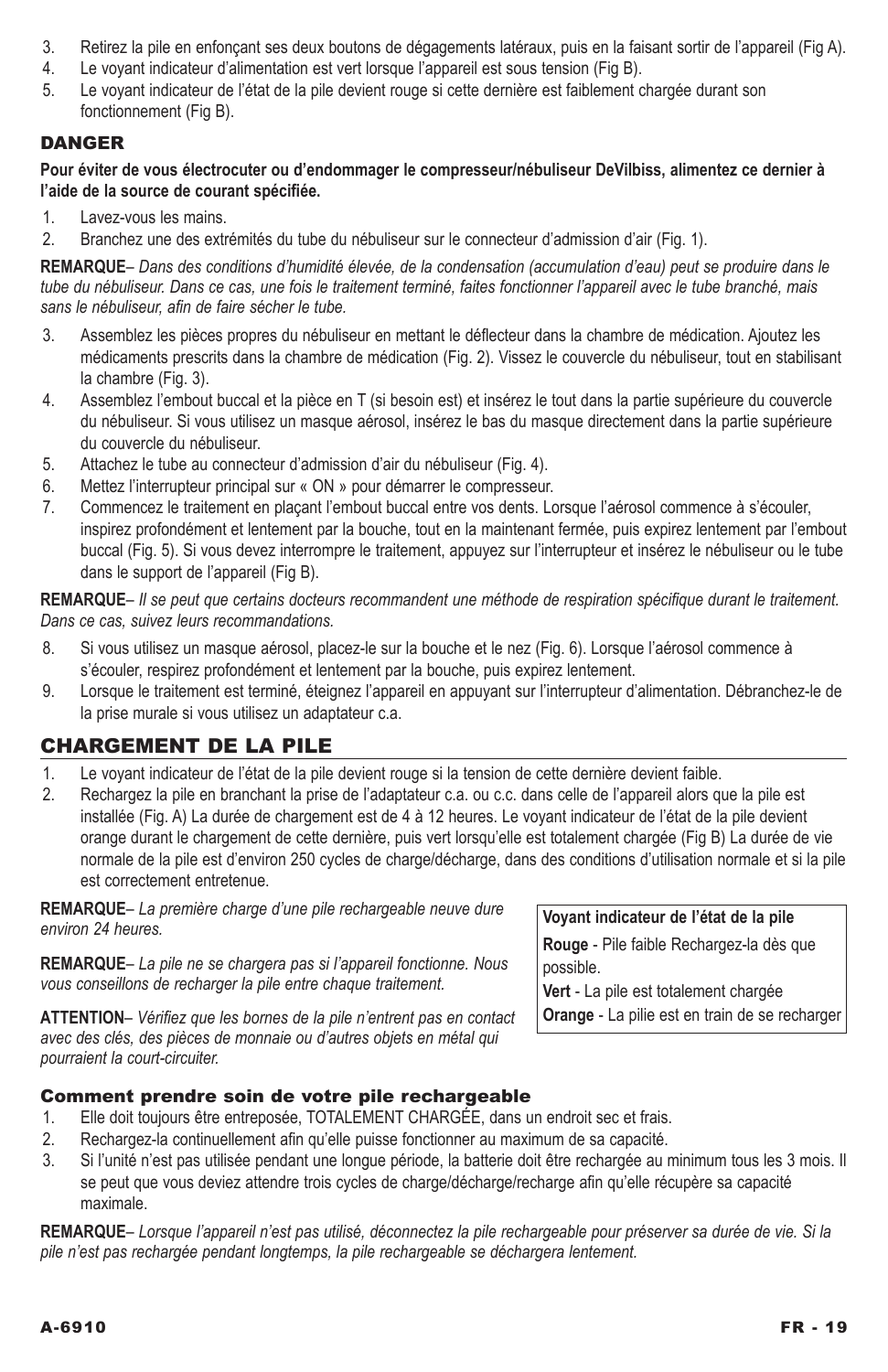# Nettoyage du nébuliseur

Toutes les pièces du nébuliseur, à part le tube, doivent être nettoyées selon les instructions ci-dessous. Votre médecin et/ ou votre distributeur DeVilbiss peuvent spécifier une certaine procédure de nettoyage. Dans ce cas, suivez leurs recommandations.

### Avertissement

**Afin d'éviter tout risque d'infection due à un médicament contaminé, nous vous conseillons de nettoyer le nébuliseur après chaque traitement par aérosol. Nous vous conseillons aussi de le désinfecter une fois par jour.**

### Nettoyez-le après chaque utilisation :

- 1. Une fois que l'appareil est éteint, débranchez le cordon alimentation de la prise murale.
- 2. Déconnectez le tube du connecteur d'admission d'air et mettez-le de côté.
- 3. Démontez l'embout buccal ou le masque du couvercle. Ouvrez le nébuliseur en faisant tourner son couvercle dans le sens inverse des aiguilles d'une montre et enlevez le déflecteur.
- 4. Lavez toutes les pièces, sauf le tube, dans une solution d'eau chaude et de détergent à vaisselle. Rincez-les pendant 30 secondes sous un jet d'eau chaude du robinet pour enlever tout résidu de détergent. Laissez sécher à l'air.

**Attention***– Le nébuliseur réutilisable DeVilbiss peut passer au lave-vaisselle, mais ne mettez jamais une de ses pièces jetables dans un lave-vaisselle automatique, car elles pourraient s'endommager.*

### Désinffectez-le quotidiennement :

- 1. Laissez tremper les pièces pendant 30 minutes dans une solution de trois parts d'eau chaude (entre 55 et 65 °C) pour une part de vinaigre (concentration en acide acétique supérieure ou égale à 5 %) blanc, dans un récipient ou un bol propre (Fig. 7) OU utilisez un désinfectant bactérien germicide médical, disponible auprès de votre distributeur. Suivez à la lettre les instructions du fabricant.
- 2. Avec les mains propres, enlevez les pièces de la solution désinfectante, rincez-les à l'eau chaude du robinet et laissez-les sécher à l'air sur une serviette en papier propre. Rangez-les dans un sac à fermeture par pression et glissière.

**Remarque***– N'essuyez pas les pièces du nébuliseur avec une serviette en éponge, car ceci pourrait les contaminer.*

## avertissement

**Pour empêcher tout risque d'infection provenant de solutions de nettoyage contaminées, utilisez des solutions fraîches pour chaque cycle de nettoyage et mettez la solution usagée au rebut.**

- 3. Nettoyez quotidiennement le nébuliseur réutilisable en le mettant dans le panier supérieur du lave-vaisselle (si vous en avez un).
- 4. Essuyez régulièrement la surface externe du tube. Vous n'avez pas besoin de laver le tube du nébuliseur jetable car il n'achemine que de l'air filtré.

**Remarque***– Le nébuliseur jetable peut durer pendant au moins 15 jours, et peut-être plus, en fonction de son usage. Nettoyez-le bien pour prolonger sa durée de vie. Comme il est jetable, nous vous conseillons de toujours garder un autre*  nébuliseur à portée de main. Le nébuliseur réutilisable DeVilbiss peut passer au lave-vaisselle et peut être nettoyé et *réutilisé pendant 6 mois.*

## Nettoyage du compresseur

- 1. Une fois que l'appareil est éteint, débranchez le cordon d'alimentation de la prise murale.
- 2. Tous les deux ou trois jours, essuyez l'extérieur du boîtier du compresseur avec un chiffon humide propre pour enlever la poussière.

### **DANGER**

**N'immergez jamais le compresseur dans de l'eau, car ceci pourrait l'endommager.**

## Changement du filtre

- 1. Changez le filtre au moins tous les 6 mois ou avant s'il ne se décolore.
- 2. Retirez le filtre (Fig. A) en tirant sur son couvercle puis en l'extrayant de l'appareil. Mettez le filtre usagé au rebut Le couvercle du filtre doit rester attaché à l'appareil.
- 3. Remplacez-le par un filtre neuf Vous pouvez acheter des filtres supplémentaires auprès de votre distributeur DeVilbiss.
- 4. Enclenchez le nouveau filtre et replacez le couvre-filtre.

**Attention***– Ne réutilisez pas ou ne lavez pas le filtre d'admission d'air DeVilbiss et ne remplacez pas ce dernier par du coton ou tout autre matériau similaire. Cela endommagerait le compresseur.*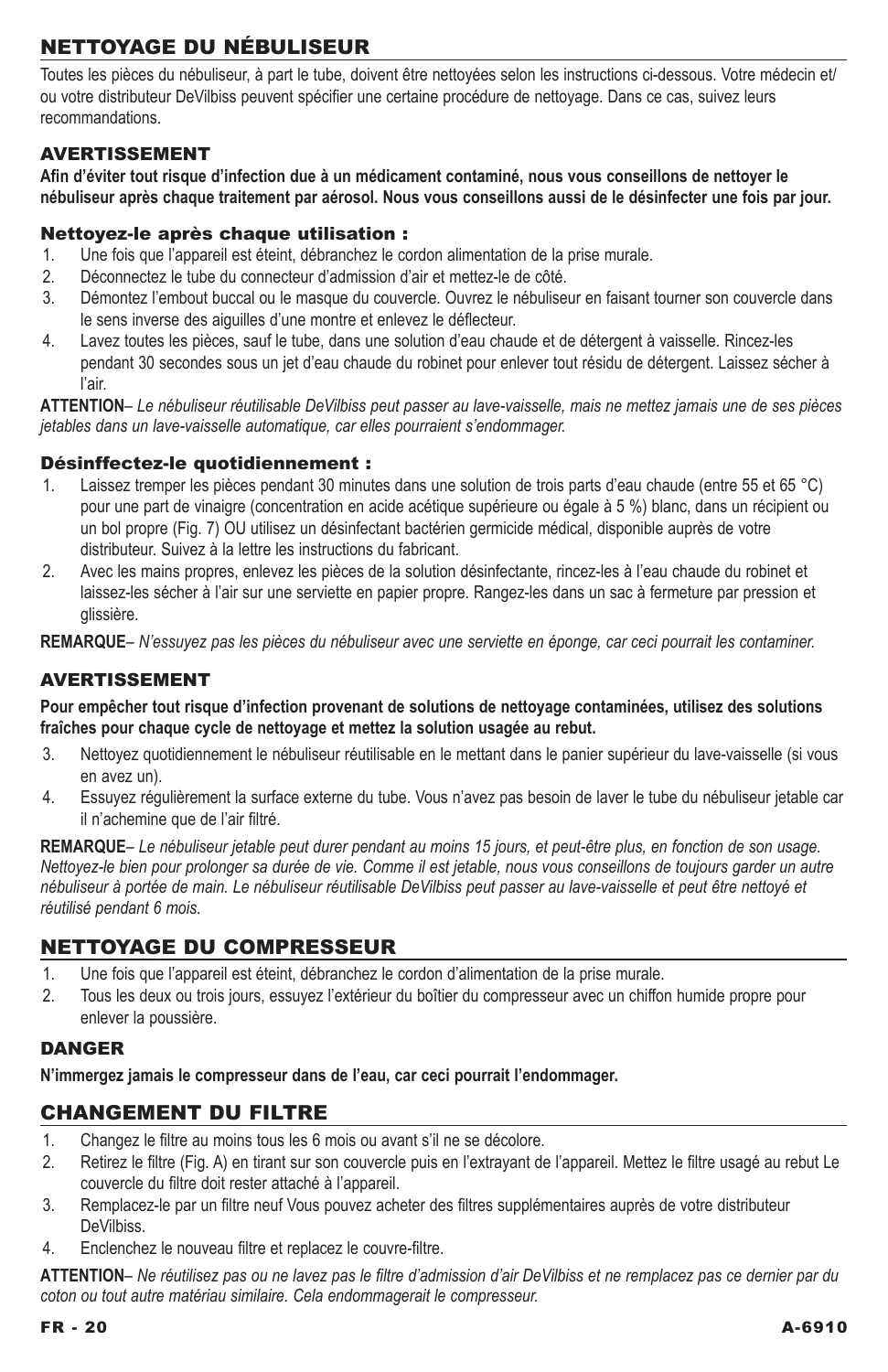## **ENTRETIEN**

Tout entretien doit être effectué par un distributeur DeVilbiss agréé.

## **DANGER**

**Danger d'électrocution. Ne retirez jamais le boîtier du compresseur. Tout démontage et entretien doit être effectué par un distributeur DeVilbiss agréé.**

## Caractéristiques techniques

|                 | 8,5 cm x 5,6 cm x 13,5 cm (3,34 po L x 2,2 po H x 5,3 po P) avec pile                                                      |
|-----------------|----------------------------------------------------------------------------------------------------------------------------|
|                 |                                                                                                                            |
|                 |                                                                                                                            |
|                 |                                                                                                                            |
|                 |                                                                                                                            |
|                 |                                                                                                                            |
|                 |                                                                                                                            |
|                 |                                                                                                                            |
|                 |                                                                                                                            |
|                 |                                                                                                                            |
|                 |                                                                                                                            |
|                 |                                                                                                                            |
|                 |                                                                                                                            |
|                 |                                                                                                                            |
|                 |                                                                                                                            |
|                 |                                                                                                                            |
|                 |                                                                                                                            |
|                 |                                                                                                                            |
|                 |                                                                                                                            |
|                 |                                                                                                                            |
|                 |                                                                                                                            |
|                 |                                                                                                                            |
|                 | * Les conditions peuvent varier en fonction de l'altitude au-dessus du niveau de la mer, de la pression barométrique et de |
| la température. |                                                                                                                            |

\*\*Valeur calculée à l'aide d'un taux de débit minimum par le nébuliseur (20°C au niveau de la mer).

## Classes d'équipement

| Équipement non utilisable en présence d'un mélange anesthésique inflammable avec de l'air ou avec de l'oxygène ou |  |
|-------------------------------------------------------------------------------------------------------------------|--|
| avec de l'oxyde d'azote                                                                                           |  |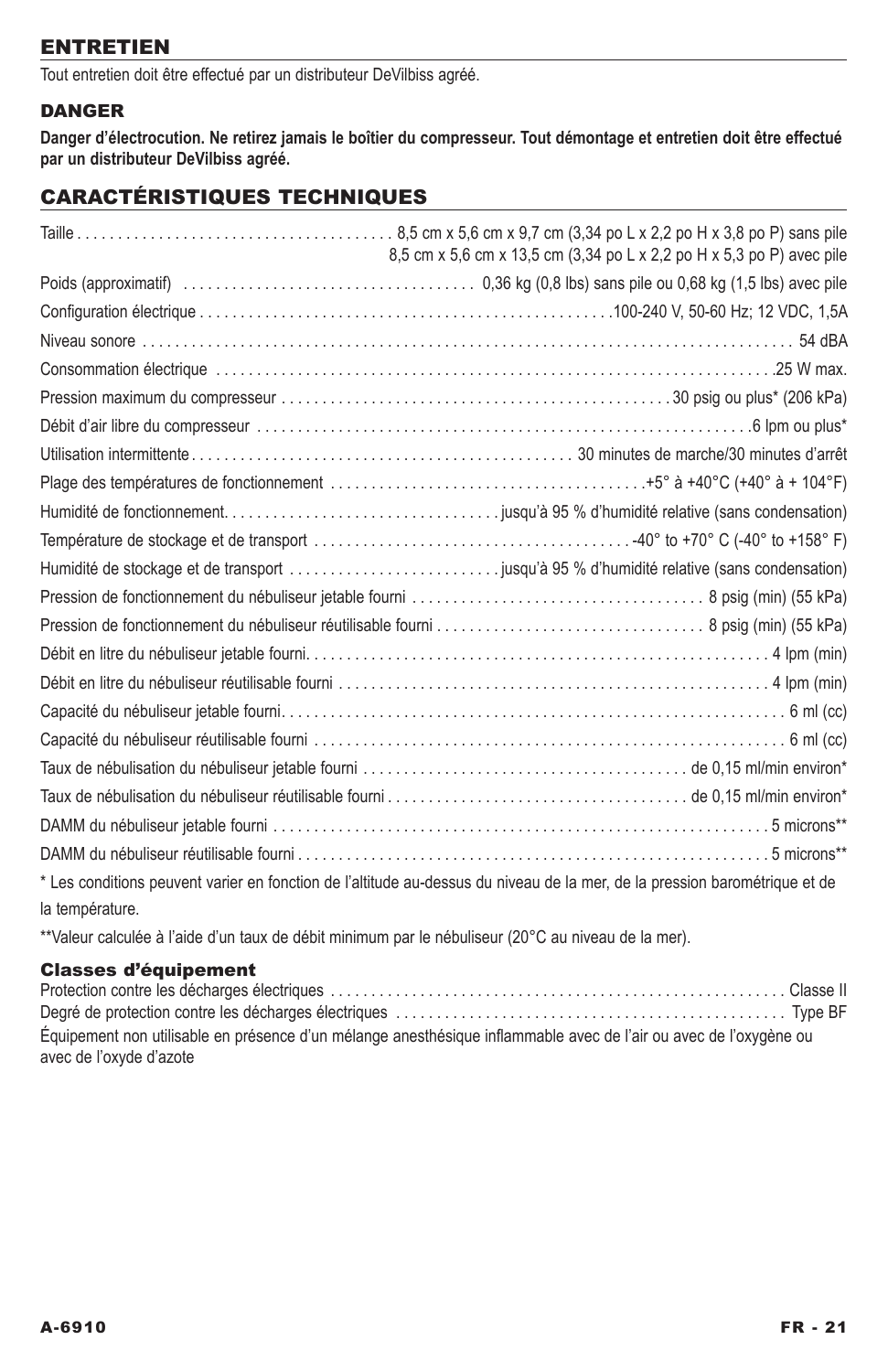## Les pièces du compresseur sont couvertes par une garantie limitée de trois ans

DeVilbiss Healthcare garantit tous les compresseurs DeVilbiss contre tout défaut de matériau et de fabrication, pendant trois ans à compter de la date d'achat. La pile rechargeable est garantie pendant un an à partir de sa date d'achat. Toute pièce défectueuse sera remplacée ou remboursée, au prorata, durant la durée de la garantie, selon le bon vouloir de DeVilbiss si l'appareil n'a pas été modifié ou utilisé de manière incorrecte durant cette période. Vérifiez que tout mauvais fonctionnement n'est pas simplement dû à un mauvais nettoyage ou au non-respect des instructions. Cette garantie ne couvre que l'acheteur d'origine. Les éléments faisant objet d'un entretien de routine et les produits jetables ne sont pas couverts par cette garantie. Si des réparations sont nécessaires, contactez votre distributeur DeVilbiss agréé ou le service après-vente de DeVilbiss au 800-338-1988 (814-443-4881) pour obtenir des instructions.

**REMARQUE** *: Cette garantie ne couvre pas la fourniture d'un compresseur de remplacement, le remboursement des frais de location d'un autre compresseur pendant que l'appareil est réparé, ou de la main-d'?uvre pour la réparation ou le remplacement de la (des) pièce(s) défectueuse(s). Toutes les réparations non couvertes par la garantie seront facturées au tarif courant lors de la réception de l'appareil ; tous les frais d'expédition sont à la charge de l'acheteur. Les pièces ou les appareils de rechange sont garantis pendant la durée restante de la période de garantie d'origine.* 

IL N'EXISTE AUCUNE AUTRE GARANTIE EXPLICITE. LES GARANTIES IMPLICITES, Y COMPRIS CELLES DE QUALITÉ MARCHANDE OU D'APTITUDE À UNE UTILISATION PARTICULIÈRE, SONT LIMITÉES À LA DURÉE DE LA GARANTIE LIMITÉE EXPLICITE, DANS LA MESURE AUTORISÉE PAR LA LOI. TOUTE GARANTIE IMPLICITE EST EXCLUE. CETTE GARANTIE CONSTITUE LE SEUL RECOURS DE L'ACHETEUR ET LA SEULE RESPONSABILITÉ ASSUMÉE PAR LE FABRICANT QUANT À DES DOMMAGES INDIRECTS ET SECONDAIRES.TOUTE AUTRE GARANTIE EST EXCLUE, DANS LES LIMITES D'EXCLUSION AUTORISÉES PAR LA LOI. CERTAINS ÉTATS/ PROVINCES OU PAYS INTERDISENT LA LIMITATION DE LA DURÉE DE VALIDITÉ D'UNE GARANTIE IMPLICITE, L'EXCLUSION OU LA LIMITATION DES DOMMAGES INDIRECTS ET SECONDAIRES ; LA LIMITE ET L'EXCLUSION STIPULÉES CI-DESSUS PEUVENT DONC NE PAS VOUS CONCERNER.

Cette garantie vous confère certains droits légaux spécifiques auxquels peuvent s'ajouter d'autres droits selon votre pays.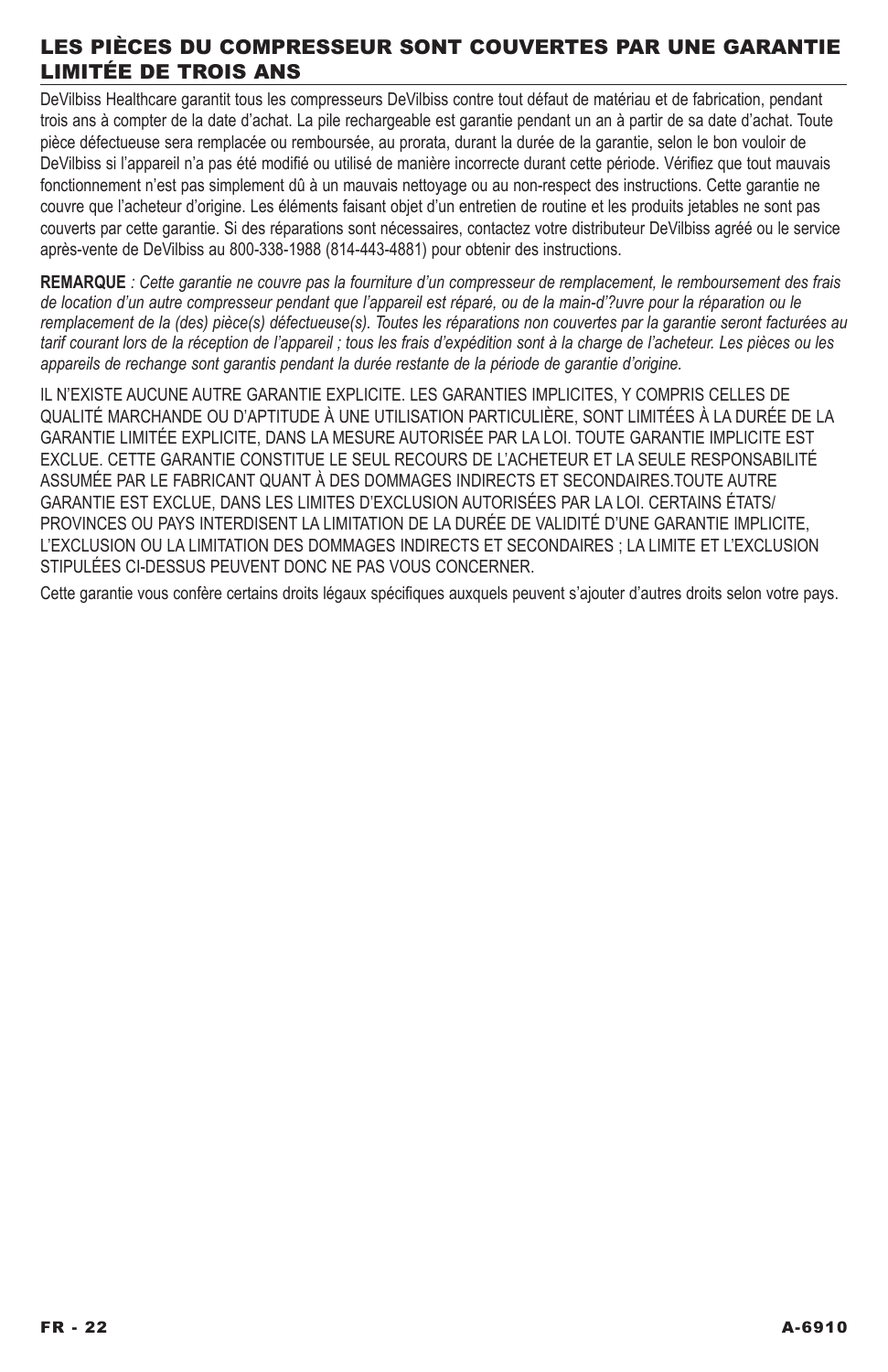# INHALT

| $DF - 23$ |
|-----------|
| $DF - 23$ |
| $DF - 23$ |
| DF - 25   |
| DF - 25   |
| DF - 25   |
| DE - 26   |
| DF - 26   |
| DF - 27   |
| DF - 27   |
| DE - 28   |
| DE - 28   |
| DF-29     |

# EINFÜHRUNG

Wir danken Ihnen für den Kauf des tragbaren Kompressor/Verneblers Traveler von DeVilbiss, zur Aerosolbehandlung. Ihr Arzt hat Ihnen ein flüssiges Medikament verschrieben, um Ihre Atemwegserkrankung zu behandeln. Der tragbare Kompressorvernebler wandelt Medikamente in einen hochwertigen Nebel aus feinen Partikeln um, der tief in die Lungen eindringt.

Vergewissern Sie sich, dass Sie alle Informationen in diesem Leitfaden gelesen und verstanden haben. Wenn Sie diese einfachen Hinweise und die Anordnungen Ihres Arztes befolgen, wird der Kompressor eine effektive Ergänzung Ihres Behandlungsprogramms darstellen.

### Sachgemässe Anwendung

Dieser Kompressor ist für die Verwendung mit einem kompatiblen druckluftbetriebenen Vernebler vorgesehen, der bestimmte inhalierbare Medikamente in eine Aerosolform umwandelt, um Patienten, die an Asthma, COPD oder anderen Atembeschwerden leiden, durch Inhalation zu behandeln. Dieses Gerät ist für den privaten Gebrauch vorgesehen. Es ist für die Einzelverwendung durch einen Erwachsenen, ein Kind oder einen Säugling vorgesehen.

**HINWEIS***– Falls Sie einen Vernebler verwenden, der nicht von DeVilbiss vertrieben wird, stellen Sie sicher, dass der Druck und/oder die Durchflusseigenschaften des Verneblers (wenn über Modell 6910 betrieben) den Empfehlungen des Verneblerherstellers entsprechen.*

# IEC-SYMBOLE

|                        | Achtung, Gebrauchsanweisung lesen                                                                                                                                                                       |  | Schutzklasse BF |  |
|------------------------|---------------------------------------------------------------------------------------------------------------------------------------------------------------------------------------------------------|--|-----------------|--|
|                        | Wechselstrom                                                                                                                                                                                            |  | Schutzisoliert  |  |
| $\frac{\mathbb{X}}{2}$ | Dieses Gerät enthält elektrische und/oder elektronische Komponenten, die gemäss EC-Richtlinie 2002/96/EC<br>über Elektro- und Elektronik Altgeräte (WEEE) der Wiederverwertung zugeführt werden müssen. |  |                 |  |

# Wichtige Schutzmassnahmen

Bei der Verwendung von elektrischen Geräten müssen immer grundsätzliche Sicherheitsvorkehrungen getroffen werden. Vor der Verwendung alle Hinweise lesen. Wichtige Informationen werden folgendermassen hervorgehoben:

- **Gefahr** Wichtige Sicherheitsinformationen über Gefahren, die schwere Verletzungen oder Tod nach sich ziehen können.
- **Warnung** Wichtige Sicherheitsinformationen über Gefahren, die schwere Verletzungen zur Folge haben können.
- **Vorsicht** Informationen zur Vermeidung von Produktbeschädigungen.
- **Hinweis** Informationen, auf die Sie besonders achten sollten.

## Vor der Verwendung alle Hinweise lesen.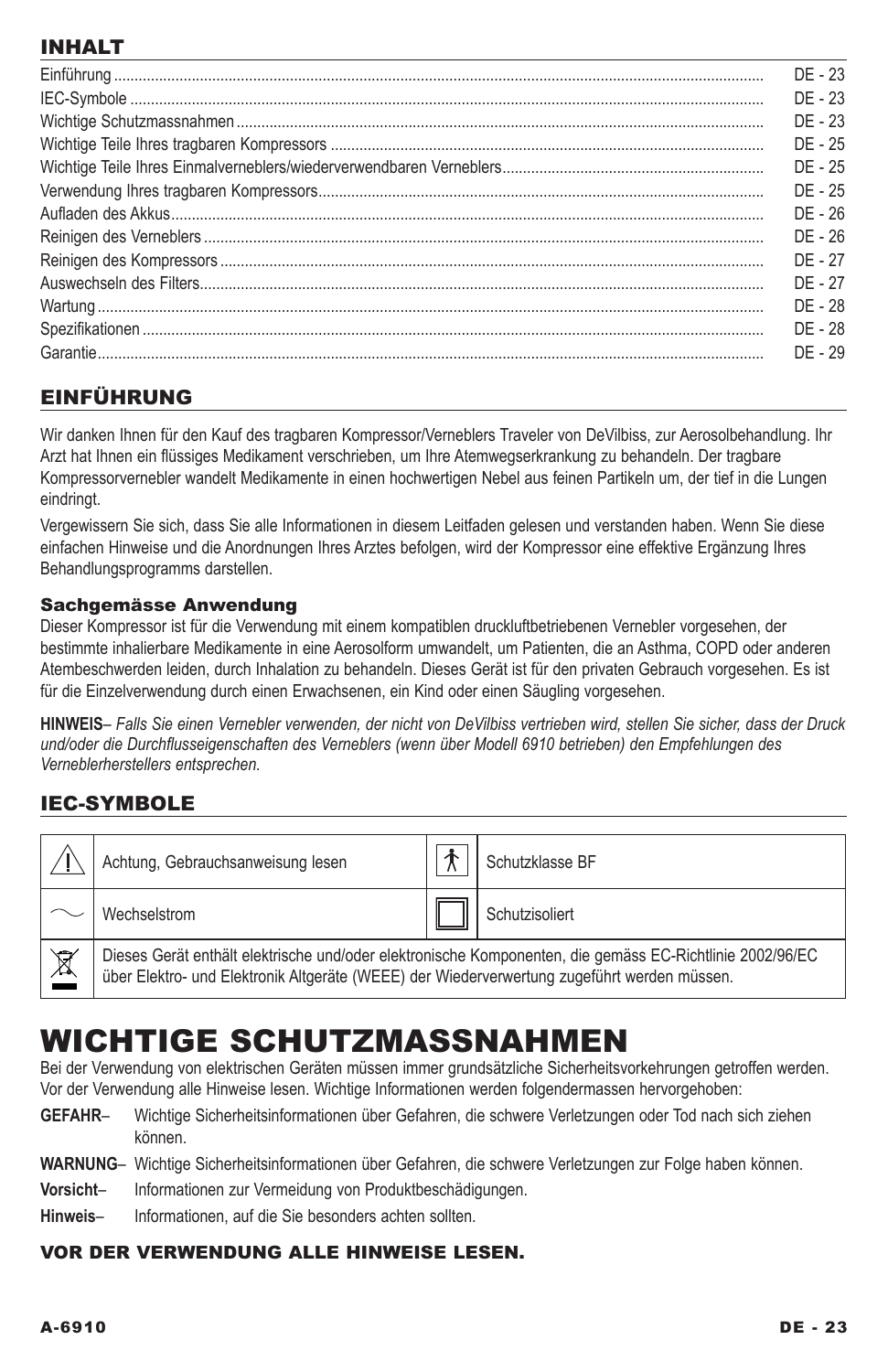### **GEFAHR**

### **So verringern Sie das Risiko eines tödlichen Elektroschocks:**

- 1. Das Produkt stets unmittelbar nach der Verwendung von der Stromversorgung trennen.
- 2. Nicht in der Badewanne verwenden.
- 3. Das Gerät stets so aufstellen oder lagern, dass es nicht in eine Badewanne oder ein Waschbecken fallen bzw. hineingezogen werden kann.
- 4. Das Gerät nicht in Wasser oder andere Flüssigkeiten eintauchen oder fallen lassen.
- 5. Nicht nach dem Gerät greifen, wenn es ins Wasser gefallen ist. Die Stromversorgung sofort unterbrechen.

### Warnung

#### **So verringern Sie das Risiko für Verbrennungen, Elektroschocks,**

- 1. Ein Gerät sollte niemals unbeaufsichtigt gelassen werden, wenn es an die Stromversorgung angeschlossen ist.
- 2. Die Verwendung des Geräts durch oder in der Nähe von Kindern oder Menschen mit körperlicher Behinderung muss unter sorgfältiger Aufsicht erfolgen.
- 3. Das Gerät darf nur zu dem in diesem Leitfaden beschriebenen Zweck verwendet werden. Verwenden Sie keine Zusatzgeräte, die der Hersteller nicht empfohlen hat.
- 4. Nehmen Sie das Gerät in folgenden Fällen nicht in Betrieb:
	- a. Das Netzkabel oder der Stecker ist beschädigt.
	- b. Das Gerät funktioniert nicht ordnungsgemäss.
	- c. Das Gerät ist heruntergefallen oder wurde beschädigt.
	- d. Das Gerät ist ins Wasser gefallen.
	- Geben Sie das Gerät zwecks Ersatz an einen autorisierten DeVilbiss-Fachhändler zurück.
- 5. Stromkabel von warmen Oberflächen fernhalten.
- 6. Nicht bei Müdigkeit oder im Schlaf verwenden.
- 7. Niemals Objekte in eine Öffnung oder einen Schlauch einführen.
- 8. Nicht in sauerstoffangereicherten Umgebungen verwenden.
- 9. Das Gerät nicht mit einem Gleichstrom-Wechselstrom-Wandler oder einer Wechselstromspannung und/oder Wechselstromfrequenz verwenden, die nicht den Festlegungen entsprechen.
- 10. Wird dieses Gerät in der Nähe anderer elektronischer Geräte betrieben, muss aufgrund möglicher Störungen Vorsicht geübt werden. Möglicherweise müssen diese Geräte voneinander entfernt werden.

**Hinweis***– Wenn das Kabel oder der Stecker ausgewechselt werden müssen, wenden Sie sich an Ihren DeVilbiss-Fachhändler.*

**Hinweis***– Die äusseren Oberflächen des Geräts und der Luftausgangsanschluss können während der Verwendung leicht warm sein. Das ist normal.*

### ALLGEMEINE VORSICHTSMASSNAHMEN

- 1. Stellen Sie vor der Verwendung des Geräts sicher, dass Sie die in diesem Benutzerhandbuch enthaltenen Informationen genau gelesen und verstanden haben.
- 2. Stellen Sie sicher, dass der Eingangsfilter trocken ist, um einen ordnungsgemässen Betrieb des Geräts zu gewährleisten. Falls der Eingangsfilter feucht wird, wechseln Sie ihn durch einen trockenen Filter aus. Lassen Sie den feuchten Filter trocknen bevor Sie Ihn wieder einsetzen.
- 3. Das Gerät darf nicht in der Nähe von entflammbaren Narkosegasmischungen verwendet werden, die Luft, Sauerstoff oder Distickstoffoxid enthalten.
- 4. Trennen Sie vor dem Befüllen den Vernebler von der Stromversorgung. Vernebler nicht überfüllen.
- 5. Trennen Sie das Gerät unmittelbar nach der Verwendung stets von der Stromversorgung.

### WARNHINWEIS FÜR DIE EINNAHME VON MEDIKAMENTEN

Folgen Sie stets den Anweisungen Ihres Arztes in Bezug auf die Art der zu verwendenden Medikamente, ihre Dosierung, Einnahmehäufigkeit und die Behandlungsdauer. Dieses Gerät wurde für die Verwendung mit wasserhaltigen Arzneimittellösungen entwickelt; zu feste oder ölhaltige Medikamente werden nicht richtig zerstäubt.

# Diese Anweisungen aufbewahren !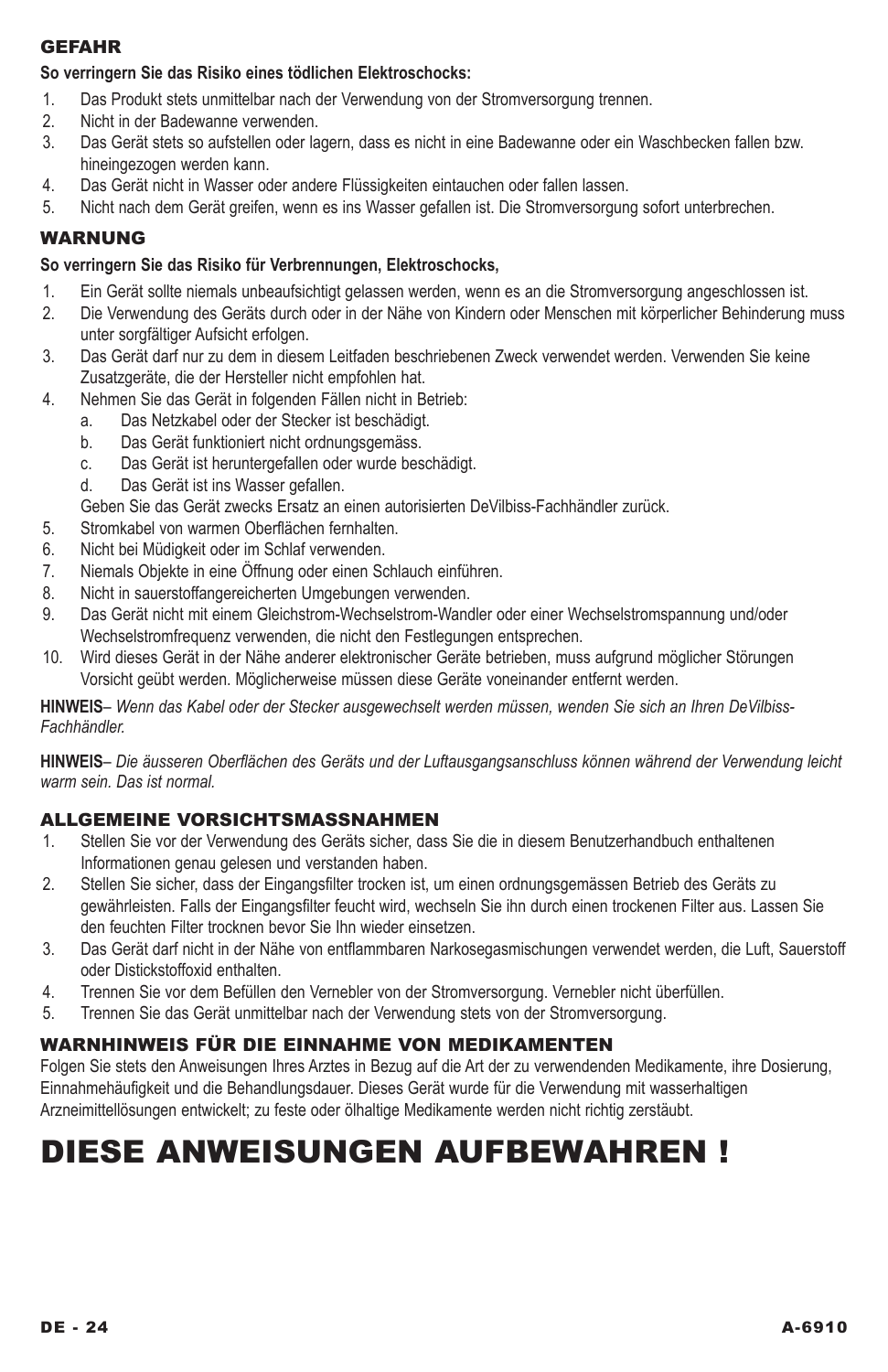## Wichtige Teile Ihres tragbaren Kompressors (Seite 2, Abbildungen A und B)

- 1. Netzschalter<br>2 Filterabdecki
- Filterabdeckung und Filter (nicht waschbar)
- 3. Integrierte Halterung für wiederverwendbaren Vernebler
- 4. Luftausgangsanschluss
- 5. Befestigungsaufsatz für Verneblerhalterung
- 6. Aufladbarer Akku
- 7. Stromversorgungsanzeige
- 8. Batteriestatusanzeige
- 9. Stromversorgungsbuchse
- 10. Akkuentriegelung (eine pro Seite)
- 11. Wechselstromadapter (ohne Abbildung)
- 12. 12V Gleichstromadapter (ohne Abbildung)
- 13. Batterieabdeckung (ohne Abbildung)

## Wichtige Teile Ihres Einmalverneblers, bzw. wiederverwendbaren Verneblers (seite 2, Abbildungen C und D)

- 1. Mundstück
- 2. T-Stück
- 3. Faltschlauch
- 4. Aufsatz
- 5. Blende
- 6. Arzneimittelbehälter
- 7. Schlauchanschluss des Verneblers
- 8. Schlauch (ohne Abbildung)

Ihr Vernebler kann optisch vom hier abgebildeten Vernebler ab-weichen.Die Verneblerteile können nicht einzeln erworben werden. Zusätzliche Vernebler (Teilenummer 3655D-621 bzw. 900D-610) sind über Ihren DeVilbiss-Fachhändler erhältlich.

**Hinweis***– Der wiederverwendbare Vernebler ist bei einigen Modellen optional.*

## **ZUBEHÖR**

| 6910D-601 | Aufladbarer Akku                                                            | 900D-610  | Wiederverwendbarer Vernebler |
|-----------|-----------------------------------------------------------------------------|-----------|------------------------------|
| 6910D-602 | Wechselstromadapter                                                         | 3655D-621 | Einmalvernebler              |
| 6910D-603 | 12V Gleichstromadapter                                                      | AAM12     | Aerosolmaske für Erwachsene  |
| 6910D-605 | Lufteingangsfilter (5), Filterabdeckung (1) und<br>Verneblerbefestigung (1) | PAM10     | Aerosolmaske für Kinder      |
| 6910D-607 | Transporttasche                                                             | DL1050    | Maske für Kinder             |

## Verwendung Ihres tragbaren Kompressors

**Hinweis***– Vor der ersten Anwendung muss der Vernebler gemäss den Reinigungsanweisungen bzw. des Herstellers gereinigt werden.*

### Das Gerät kann auf unterschiedliche Weise an die Stromversorgung angeschlossen werden:

### **Betrieb mit Steckernetzteil**

Diese Methode ist für die Verwendung zu Hause und überall dort vorgesehen, wo eine Stromversorgung mit normaler Spannung verfügbar ist.

- 1. Stecken Sie das Steckernetzteil in eine geeignete Steckdose (die technischen Daten befinden sich auf dem Adapter).
- 2. Stecken Sie den Niederspannungsstecker in die Stromversorgungsbuchse am Gerät (Abb. A).
- 3. Wenn das Gerät eingeschaltet ist, leuchtet die Stromversorgungsanzeige grün (Abb. B).

# **Betrieb mit 12 V Gleichstromadapter**

Es ist sehr praktisch, wenn der Patient während einer Autofahrt Behandlungen durchführen kann.

## WARNHINWEIS

## **Nicht als Fahrer eines Fahrzeugs verwenden.**

- 1. Stellen Sie sicher, dass die Spannung des Zigarettenanzünders bzw. der Gleichstromquelle 12 VDC beträgt. Stecken Sie den Stecker des Gleichstromadapters in den Zigarettenanzünder bzw. in die 12-V-Gleichstromquelle.
- 2. Stecken Sie das andere Ende des Adapters in die Stromversorgungsbuchse am Gerät (Abb. A).
- 3. Wenn das Gerät eingeschaltet ist, leuchtet die Stromversorgungsanzeige grün (Abb. B).

### **Betrieb über den aufladbaren Akku**

Mit Hilfe des aufladbaren Akkus sind zwei Behandlungen von je ca. 20 Minuten möglich.

- 1. Entfernen Sie ggf. die Akkuabdeckung am Ende des Gerätes.
- 2. Schliessen Sie den Akkublock an den Kompressor an, indem Sie die Anschlüsse an der seitlichen Nut ausrichten. Üben Sie eine leichten Druck auf den Akkublock aus, bis dieser einrastet. Die Installation ist damit abgeschlossen.
- 3. Entfernen Sie den Akku, indem Sie beide Akkuentriegelungen nach innen drücken, und ziehen Sie den Akku vom Gerät ab (Abb. A).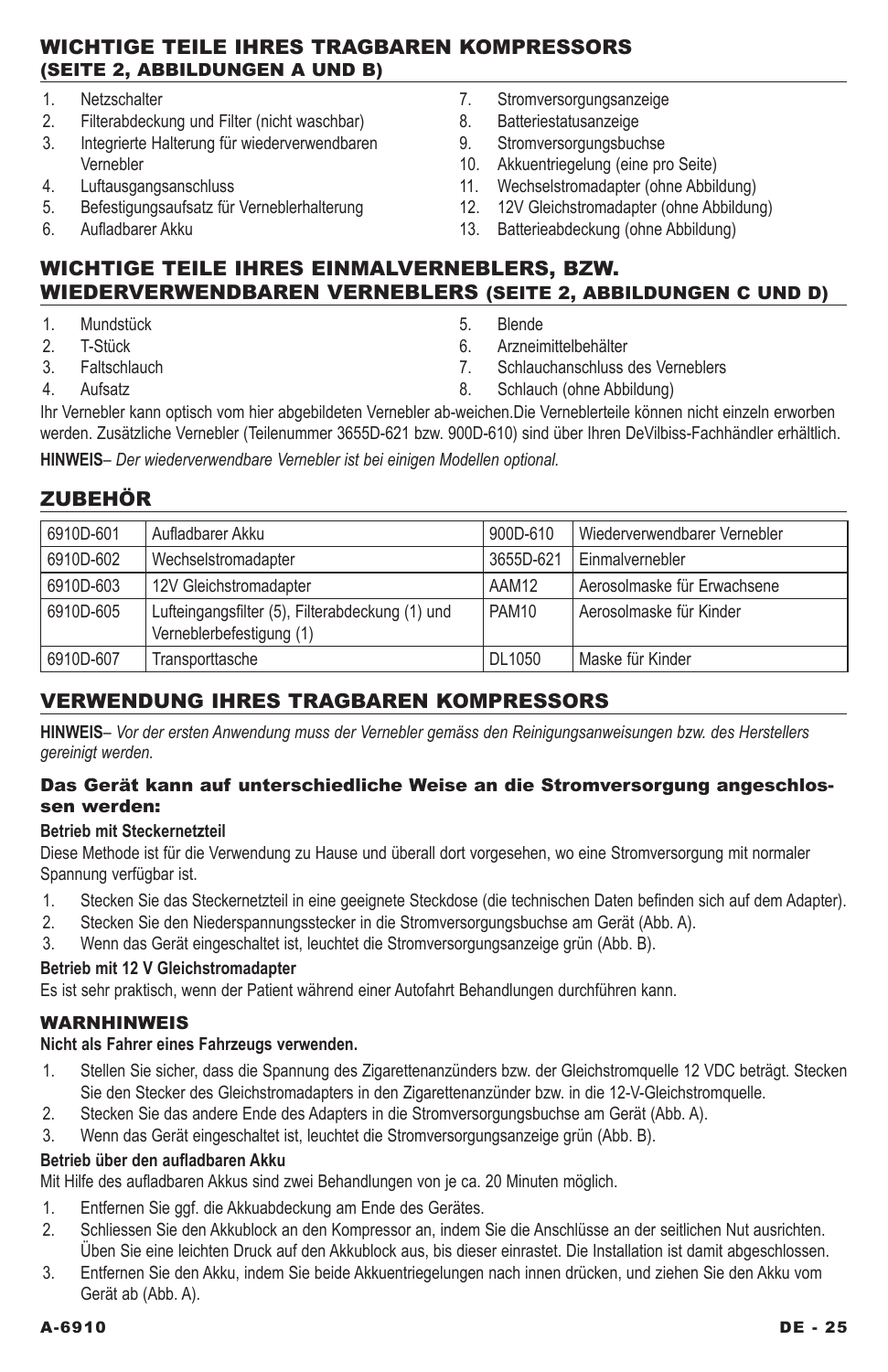- 4. Wenn das Gerät eingeschaltet ist, leuchtet die Stromversorgungsanzeige grün (Abb. B).
- 5. Wenn das Gerät über den Akku betrieben wird und der Ladezustand fast leer ist, leuchtet die Status LED rot (Abb. B).

## **GEFAHR**

### **Der tragbare Kompressor/Vernebler muss über die festgelegte Stromversorgungsquelle betrieben werden, um die Gefahr eines Elektroschocks und der Beschädigung des Kompressors zu vermeiden.**

- 1. Waschen Sie sich die Hände.
- 2. Schliessen Sie ein Ende des Verneblerschlauchs am Schlauchanschluss des Kompressors an (Abb. 1).

**Hinweis***– Bei Witterungen mit hoher Luftfeuchtigkeit kann sich Kondenswasser im Verneblerschlauch bilden. Schalten Sie in so einem Fall das Gerät nach der Behandlung (mit angeschlossenem Schlauch, aber ohne den Vernebler) ein, um den Schlauch zu trocknen.*

- 3. Setzen Sie die gereinigten Verneblerteile zusammen, wobei Sie die Blende nach unten zum Medikamentenbecher ausrichten. Füllen Sie das verschriebene Medikament in den Medikamentenbecher ein (Abb. 2). Halten Sie den Behälter aufrecht und schrauben Sie den Vernebleraufsatz auf (Abb. 3).
- 4. Setzen Sie ggf. Mundstück und T-Stück zusammen und setzen Sie das Element an der Oberseite des Vernebleraufsatzes ein. Setzen Sie bei Verwendung einer Aerosolmaske das Unterteil der Maske direkt an der Oberseite des Vernebleraufsatzes ein.
- 5. Schliessen Sie den Schlauch am Schlauchanschluss des Verneblers an (Abb. 4).<br>6. Schalten Sie den Netzschalter auf. ON" um den Kompressor zu starten.
- Schalten Sie den Netzschalter auf "ON", um den Kompressor zu starten.
- 7. Beginnen Sie die Behandlung, indem Sie das Mundstück zwischen die Zähne nehmen. Wenn Sie einen Unterbrecher benutzen, halten Sie diesen während des Einatemvorgangs gedrückt. Atmen Sie bei geschlossenem Mund tief und langsam durch den Mund ein und anschliessend langsam durch das Mundstück aus (Abb. 5). Wenn die Behandlung unterbrochen werden muss, drücken Sie einfach auf den Netzschalter oder lassen Sie den Unterbrecher los und hängen Sie den Vernebler oder den Schlauch in die Halterung ein (Abb. B).

**Hinweis***– Einige Ärzte empfehlen möglicherweise ein bestimmtes Atemmuster für die Behandlung. Folgen Sie ggf. diesen Empfehlungen*

- 8. Bei Verwendung einer Aerosolmaske platzieren Sie diese über Mund und Nase (Abb. 6). Atmen Sie tief und langsam über den Mund ein und anschliessend langsam aus.
- 9. Wenn die Behandlung abgeschlossen ist, drücken Sie auf den Netzschalter, um das Gerät auszuschalten. Falls Sie den Wechselstromadapter verwenden, ziehen Sie das Gerät aus der Steckdose.

## Aufladen des Akkus

- 1. Wenn das Gerät über den Akku betrieben wird und dieser fast leer ist, leuchtet die Status LED rot.<br>2. Laden Sie den Akku neu auf, indem Sie das Steckernetzteil bzw. den 12 V Gleichstromadapter in d
- 2. Laden Sie den Akku neu auf, indem Sie das Steckernetzteil bzw. den 12 V Gleichstromadapter in die Stromversorgungsbuchse am Gerät stecken, während der Akku installiert ist (Abb. A). Die Ladezeit beträgt 4-12 Stunden. Die Status LED leuchtet während des Ladevorgangs orange und wechselt auf grün, wenn der Akku vollständig aufgeladen ist (Abb. B). Die normale Akkulebensdauer entspricht unter normalen Bedingungen und bei ordnungsgemässer Pflege etwa 250 Lade-/Entladezyklen.

**Hinweis***– Bei einem neuen Akku dauert der erste Ladevorgang mindestens 24 Stunden*

**Hinweis***– Der Akku kann nicht aufgeladen, solange das Gerät verwendet wird. Es wird empfohlen, den Akku zwischen den Behandlungen regelmässig aufzuladen.* 

## **Ladestatus LED**

**Rot** - Akku ist fast leer. Laden Sie die Akku baldmöglichst auf.

**Grün** - Akku ist vollständig aufgeladen. **Orange** - Akku wird gerade aufgeladen.

**Vorsicht***– Stellen Sie sicher, dass die Pole des Akkus nicht mit Schlüsseln, Geldstücken oder anderen Metallobjekten in Berührung kommen, die einen Kurzschluss verursachen könnten.*

# **Richtige Pflege des Akkus**<br>1. Der Akku sollte stets VOLLSTÄND

- 1. Der Akku sollte stets VOLLSTÄNDIG AUFGELADEN an einem kühlen und trockenen Ort aufbewahrt werden.<br>2. Laden Sie den Akku kontinuierlich auf. um die Kapazität auf dem maximalen Niveau zu halten.
- 2. Laden Sie den Akku kontinuierlich auf, um die Kapazität auf dem maximalen Niveau zu halten.
- 3. Wird das Gerät längere Zeit nicht verwendet, sollte die Batterie wenigstens alle 3 Monate aufgeladen werden. Möglicherweise sind bis zu drei Lade-/Entlade-/Neuladezyklen erforderlich, bis die maximale Kapazität der Batterie wieder erreicht ist.

**Hinweis***– Wenn das Gerät nicht verwendet wird, ziehen Sie den Akku vom Basisgerät ab, um die Lebensdauer des Akkus zu verlängern. Wenn der Akku über längere Zeit nicht neu aufgeladen wird, entlädt sich der Akku langsam.*

## Reinigen des Verneblers

Alle Teile des Verneblers, mit Ausnahme des Schlauchs, sollten gemäss den folgenden Anweisungen gereinigt werden. Ihr Arzt oder Fachhändler hat Ihnen möglicherweise eine bestimmte Vorgehensweise beim Reinigen erläutert. Folgen Sie ggf. diesen Empfehlungen.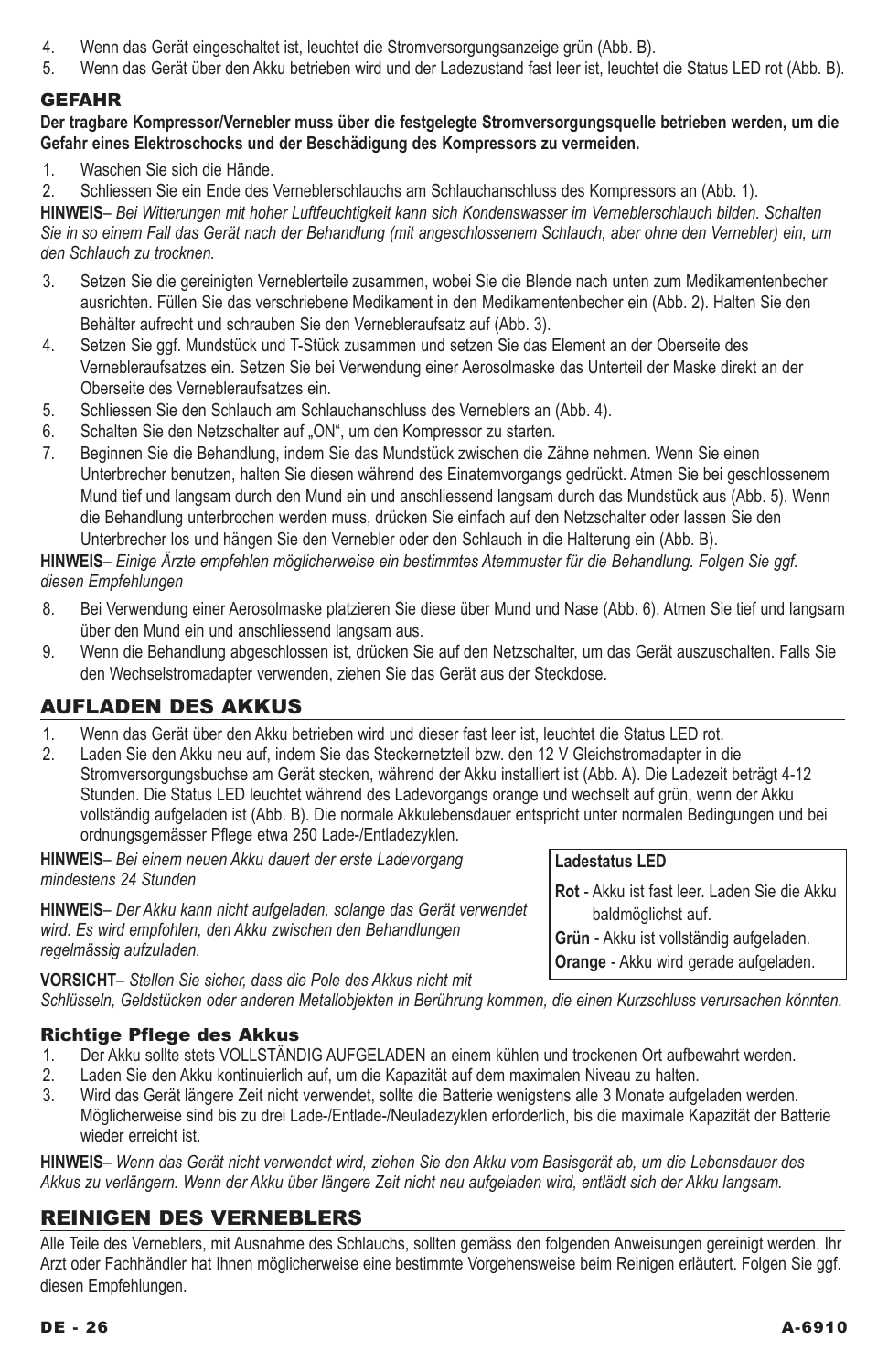### Warnung

**Es wird empfohlen, den Vernebler nach jeder Aerosolbehandlung zu reinigen, um das mögliche Risiko einer Infektion durch verunreinigte Arzneimittel zu verhindern. Es wird empfohlen, den Vernebler einmal täglich zu desinfizieren.**

### Reinigung nach jeder Verwendung:

- 1. Ziehen Sie bei ausgeschaltetem Gerät den Netzstecker aus der Steckdose.
- 2. Entfernen Sie den Schlauch vom Lufteingangsanschluss und legen Sie ihn beiseite.
- 3. Lösen Sie das Mundstück oder die Maske vom Aufsatz. Öffnen Sie den Vernebler, indem Sie den Aufsatz gegen den Uhrzeigersinn drehen und entfernen Sie die Blende.
- 4. Reinigen Sie alle Teile, ausser den Schlauch, in einer heissen Lösung aus Wasser und Geschirrspülmittel. Spülen Sie die Teile 30 Sekunden lang unter heissem klaren Wasser ab, um Spülmittelreste zu entfernen. Lassen Sie die Teile an der Luft trocknen.

**Vorsicht***– Der wiederverwendbare Vernebler von DeVilbiss ist spülmaschinenfest. Spülen Sie jedoch keine wegwerfbaren Teile des Verneblers in der Spülmaschine. Die Teile könnten dadurch beschädigt werden.*

### Tägliches Desinfizieren:

- 1. Nehmen Sie einen sauberen Behälter oder eine saubere Schüssel und tauchen Sie die Teile 30 Minuten lang in eine Lösung aus drei Teilen heissem Wasser (das Wasser sollte mindestens 55°C bis 65°C heiss sein) und einem Teil weissem Essig (Säurekonzentration ca. 5%) (Abb. 7) ODER verwenden Sie ein medizinisches bakterien- und keimtötendes Desinfektionsmittel, das Sie über Ihren Fachhändler erwerben können. Folgen Sie unbedingt den Anweisungen des Herstellers.
- 2. Nehmen Sie die Teile mit sauberen Händen aus der Desinfektionslösung, spülen Sie sie unter heissem klaren Wasser ab und lassen Sie sie auf einem sauberen Küchenpapier an der Luft trocknen. Bewahren Sie die Teile in einem wiederverschliessbaren Beutel auf.

**Hinweis***– Trocknen Sie die Verneblerteile nicht mit einem Geschirrtuch. Dies könnte zu Verunreinigungen führen.*

### Warnung

**Zur Vermeidung eines eventuellen Infektionsrisikos durch verunreinigte Reinigungslösungen, bereiten Sie stets eine frische Lösung für jeden Reinigungsvorgang vor und entsorgen Sie diese nach der Verwendung.**

- 3. Nur der wiederverwendbare Vernebler kann täglich in der Spülmaschine (falls vorhanden) im oberen Geschirrkorb gereinigt werden.
- 4. Halten Sie die äussere Oberfläche des Schlauchs staubfrei, indem Sie ihn regelmässig abwischen. Der Verneblerschlauch muss nicht gereinigt werden, da nur gefilterte Luft hindurch strömt.

**Hinweis***– Je nach Verwendung hält der wegwerfbare Vernebler mindestens 15 Tage und vermutlich sogar länger. Die Lebensdauer des Verneblers kann ausserdem durch sachgemässe Reinigung verlängert werden. Da es sich um einen wegwerfbaren Vernebler handelt, empfehlen wir, stets einen zweiten Vernebler zur Hand zu haben. Der wiederverwendbare Vernebler von DeVilbiss ist spülmaschinenfest und kann bis zu 6 monate lang gereinigt und wiederverwendet werden.*

## Reinigen des Kompressors

- 1. Ziehen Sie bei ausgeschaltetem Gerät den Netzstecker aus der Steckdose.
- 2. Wischen Sie die Aussenseite des Kompressorgehäuses alle paar Tage mit einem sauberen feuchten Tuch ab, um es staubfrei zu halten.

### **GEFAHR**

**Nicht in Wasser tauchen, dies kann zu Beschädigungen am Kompressor führen.**

### Auswechseln des Filters

- 1. Der Filter sollte alle sechs Monate ausgewechselt werden, bzw., wenn sich der Filter verfärbt, auch früher.
- 2. Entfernen Sie den Filter (Abb. A), indem Sie den Filterabdeckungsschieber zurückziehen und den Filter aus dem Gerät herausnehmen. Entsorgen Sie den alten Filter. Der Filterabdeckungsschieber sollte am Gerät befestigt bleiben.
- 3. Setzen Sie einen neuen Filter ein. Zusätzliche Filter können Sie über Ihren Fachhändler beziehen.
- 4. Üben Sie leichten Druck auf den Filter aus, um ihn richtig einzurasten und bringen Sie die Filterabdeckung wieder an.

**Vorsicht***– Filter nicht wiederverwenden oder waschen. Kein Material des Lufteingangsfilters austauschen (z. B. den Baumwolleinsatz). Dies führt zu Beschädigungen am Kompressor.*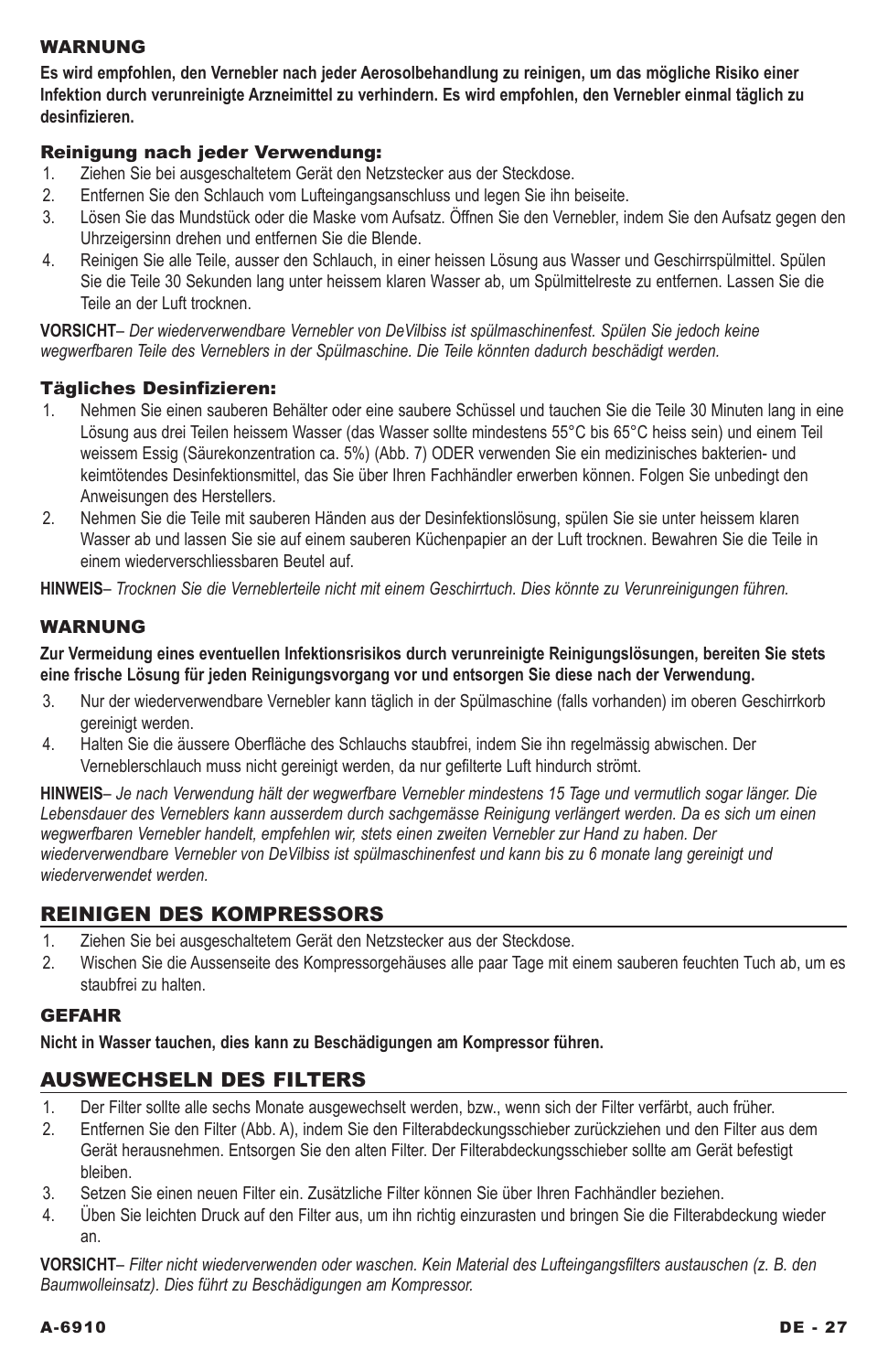## **WARTUNG**

**Sämtliche Wartungsarbeiten müssen durch einen autorisierten DeVilbiss-Fachhändler durchgeführt werden.**

## **GEFAHR**

**Gefahr des elektrischen Schocks. Kompressorgehäuse nicht entfernen. Sämtliche Reparaturarbeiten müssen durch einen, von DeVilbiss autorisierten, Fachhändler durchgeführt werden.** 

## spezifikationen

|                                                                                                              | 8.5 cm x 5.6 cm x 13.5 cm, mit Batterie |
|--------------------------------------------------------------------------------------------------------------|-----------------------------------------|
|                                                                                                              |                                         |
|                                                                                                              |                                         |
|                                                                                                              |                                         |
|                                                                                                              |                                         |
|                                                                                                              |                                         |
|                                                                                                              |                                         |
|                                                                                                              |                                         |
|                                                                                                              |                                         |
|                                                                                                              |                                         |
|                                                                                                              |                                         |
|                                                                                                              |                                         |
|                                                                                                              |                                         |
|                                                                                                              |                                         |
|                                                                                                              |                                         |
|                                                                                                              |                                         |
|                                                                                                              |                                         |
|                                                                                                              |                                         |
|                                                                                                              |                                         |
|                                                                                                              |                                         |
| Gelieferter mittlerer Aerosolmassendurchmesser (MMAD) wegwerfbarer Vernebler 5 Mikrometer**                  |                                         |
|                                                                                                              |                                         |
| * Je nach Höhe über dem Meeresspiegel, Luftdruck und Temperatur können die Bedingungen unterschiedlich sein. |                                         |
| **Wert ermittelt bei minimaler Flussrate durch den Vernebler (20°C, Meeresspiegel).                          |                                         |

### Geräteklassifizierungen

| Schutz vor elektrischem Schock………………………………………………………………………………… Klasse II                                             |  |
|---------------------------------------------------------------------------------------------------------------------|--|
|                                                                                                                     |  |
| Das Gerät darf nicht in der Nähe von entflammbaren Narkosegasmischungen verwendet werden, in denen Luft, Sauerstoff |  |
| oder Distickstoffoxid enthalten ist.                                                                                |  |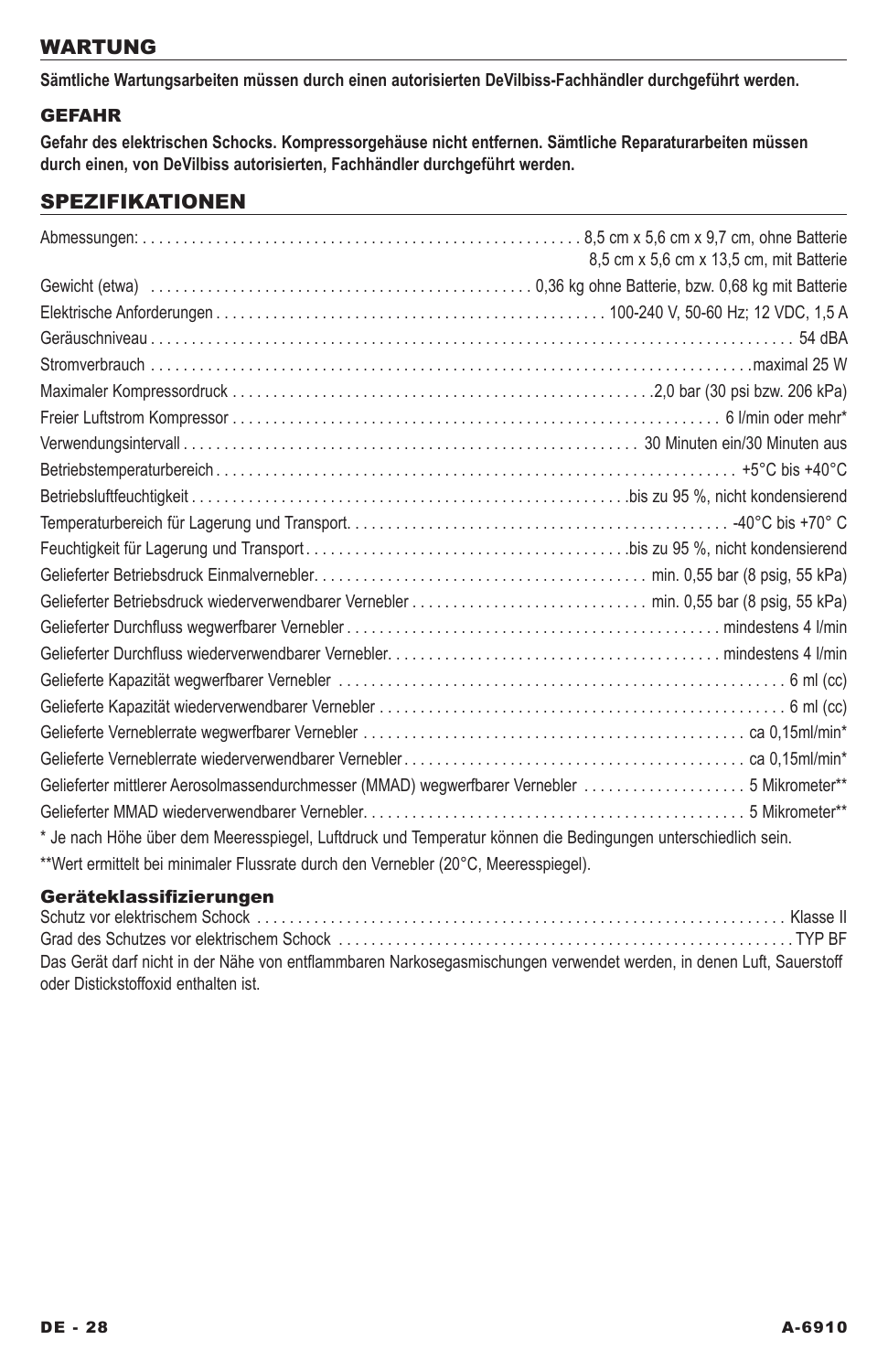# Drei Jahre eingeschränkte Garantie auf Kompressorteile

DeVilbiss Healthcare garantiert für die Dauer von drei Jahren ab Kaufdatum, dass der tragbare Kompressor von DeVilbiss Traveler frei von Herstellungs- und Materialfehlern ist. Für den Akku wird eine Garantie von einem Jahr ab Kaufdatum gewährt. Defekte Teile werden innerhalb der Garantiedauer im alleinigen Ermessen und in alleiniger Entscheidung durch DeVilbiss ersetzt oder erstattet. Voraussetzung ist, dass das Gerät innerhalb dieses Zeitraums nicht manipuliert oder unsachgemäss verwendet wurde. Vergewissern Sie sich, dass eine etwaige Fehlfunktion nicht Folge unsachgemässer Reinigung oder Missachtung der Betriebsanweisungen ist. Die Garantie gilt nur für den ursprünglichen Käufer. Normale Wartungsteile und Wegwerfprodukte sind nicht in der Garantie eingeschlossen. Falls ein Ersatz notwendig sein sollte, wenden Sie sich für weitere Anweisungen an Ihren DeVilbiss-Fachändler oder an die Kundendienstabteilung von DeVilbiss unter +49 621-178-98-230.

**HINWEIS***: Diese Garantie umfasst nicht die Bereitstellung eines Leihkompressors, den Kostenersatz für ein Leihgerät, während sich die besagte Einheit in Reparatur befindet, oder entstehende Arbeitskosten für die Reparatur oder das Ersetzen defekter Teile. Im Falle eines Ersatzes ausserhalb der Garantie trägt der Käufer die zum Zeitpunkt des Empfangs des Geräts geltenden Kosten für den Ersatz sowie sämtliche Transportkosten. Für Ersatzteile oder -einheiten gilt die ursprüngliche Garantie weiterhin für den verbleibenden Zeitraum bis zu ihrem Ablauf.* 

ES BESTEHT KEINE ANDERE VERTRAGLICHE GEWÄHRLEISTUNG. GESETZLICHE GEWÄHRLEISTUNG, WIE GEWÄHRLEISTUNG DER VERMARKTBARKEIT ODER EIGNUNG FÜR EINEN BESTIMMTEN ZWECK, IST NUR FÜR DEN ZEITRAUM DER VERTRAGLICHEN GEWÄHRLEISTUNG GÜLTIG UND IN DEM GESETZLICH ZULÄSSIGEN UMFANG, UND JEGLICHE GEWÄHRLEISTUNG STILLSCHWEIGENDER ART IST AUSGESCHLOSSEN. HIERBEI HANDELT ES SICH UM DIE EINZIG ERTEILTE GEWÄHRLEISTUNG. ES WIRD KEINERLEI GEWÄHRLEISTUNG HINSICHTLICH FOLGESCHÄDEN ODER DARAUS ENTSTANDENEN ANSPRÜCHEN ÜBERNOMMEN. EINIGE STAATEN GESTATTEN KEINE BESCHRÄNKUNG DER GESETZLICHEN GEWÄHRLEISTUNG ODER DIE BESCHRÄNKUNG BZW. DEN AUSSCHLUSS VON BEILÄUFIG ENTSTANDENEN ODER FOLGESCHÄDEN. ES KANN DAHER SEIN, DASS DIESE BESCHRÄNKUNGEN NICHT AUF SIE ZUTREFFEN.

Diese Garantie gibt Ihnen bestimmte gesetzliche Rechte. Sie können u. U. noch andere Rechte haben, die von Staat zu Staat unterschiedlich sind.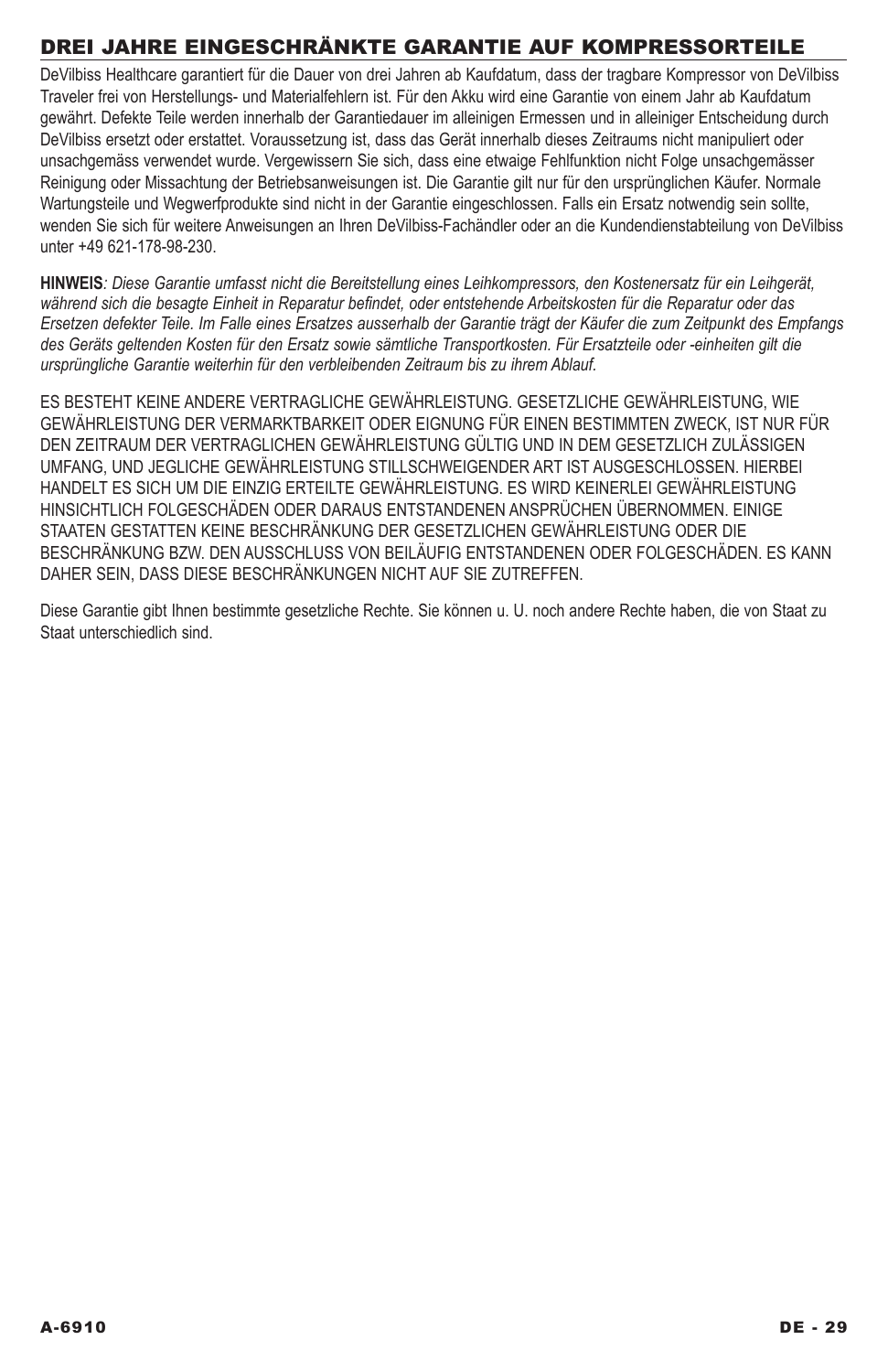# INDICE

| $\label{prop:1} \textit{Introduzione}\, \textit{}\, \textit{}\, \textit{}\, \textit{}\, \textit{}\, \textit{}\, \textit{}\, \textit{}\, \textit{}\, \textit{}\, \textit{}\, \textit{}\, \textit{}\, \textit{}\, \textit{}\, \textit{}\, \textit{}\, \textit{}\, \textit{}\, \textit{}\, \textit{}\, \textit{}\, \textit{}\, \textit{}\, \textit{}\, \textit{}\, \textit{}\, \textit{}\, \textit{}\, \$ | $IT - 30$ |
|--------------------------------------------------------------------------------------------------------------------------------------------------------------------------------------------------------------------------------------------------------------------------------------------------------------------------------------------------------------------------------------------------------|-----------|
|                                                                                                                                                                                                                                                                                                                                                                                                        | $IT - 30$ |
|                                                                                                                                                                                                                                                                                                                                                                                                        | $IT - 30$ |
|                                                                                                                                                                                                                                                                                                                                                                                                        | $IT - 32$ |
|                                                                                                                                                                                                                                                                                                                                                                                                        | $IT - 32$ |
|                                                                                                                                                                                                                                                                                                                                                                                                        | $IT - 32$ |
|                                                                                                                                                                                                                                                                                                                                                                                                        | $IT - 33$ |
|                                                                                                                                                                                                                                                                                                                                                                                                        | $IT - 33$ |
|                                                                                                                                                                                                                                                                                                                                                                                                        | $IT - 34$ |
|                                                                                                                                                                                                                                                                                                                                                                                                        | $IT - 34$ |
|                                                                                                                                                                                                                                                                                                                                                                                                        | $IT - 34$ |
|                                                                                                                                                                                                                                                                                                                                                                                                        | $IT - 35$ |
|                                                                                                                                                                                                                                                                                                                                                                                                        | $IT - 36$ |

## INTRODUZIONE

Grazie per aver acquistato il compressore/nebulizzatore portatile DeVilbiss Traveler per aerosolterapia. Quando il medico prescrive un medicinale liquido per il trattamento di patologie respiratorie, il compressore/nebulizzatore portatile agisce in modo da convertire il medicinale in un vapore di alta qualità formato da particelle fini che penetra in profondità nei polmoni.

Assicurarsi di leggere e capire bene le informazioni contenute in questa guida. Seguendo queste semplici istruzioni e il consiglio del medico, il compressore diventerà uno strumento efficace di complemento alla normale terapia.

## Dichiarazione di utilizzo

Questo compressore è previsto per l'uso con un nebulizzatore pneumatico compatibile per convertire determinati farmaci inalabili in forma di aerosol per inalazione da parte di pazienti sottoposti a trattamento per asma, broncopneumopatia ostruttiva cronica e altre patologie respiratorie. Il dispositivo è destinato al settore dell'assistenza domiciliare. È inoltre previsto per l'uso di un singolo paziente, in età adulta, pediatrica o neonatale.

**NOTA***– Se si utilizza un nebulizzatore diverso da quello distribuito da DeVilbiss, verificare che la pressione e/o le caratteristiche del flusso del nebulizzatore (durante l'uso con il modello 6910) siano conformi alle raccomandazioni del suo produttore.*

## SIMBOLI IEC

|                      | Attenzione, consultare la guida di istruzioni                                                                                                                                                                        |  | Parte applicata tipo BF |  |
|----------------------|----------------------------------------------------------------------------------------------------------------------------------------------------------------------------------------------------------------------|--|-------------------------|--|
|                      | Corrente alternata                                                                                                                                                                                                   |  | A doppio isolamento     |  |
| $\boxed{\mathbb{X}}$ | uesto dispositivo contiene attrezzatura elettrica e/o elettronica che deve essere riciclata secondo la Direttiva<br>della Comunità Europea 2002/96/EC – Rifiuti di apparecchiature elettriche ed elettroniche (RAEE) |  |                         |  |

# Avvertenze importanti

Nell'impiego di dispositivi elettrici, specialmente in presenza di bambini, è sempre necessario adottare alcune misure di sicurezza basilari. Leggere tutte le istruzioni prima dell'uso. Le informazioni importanti sono evidenziate come segue.

**Pericolo**– Informazioni di sicurezza essenziali per evitare il rischio di lesioni gravi o di morte.

**Avvertenza**– Informazioni di sicurezza importanti per evitare il rischio di lesioni gravi.

**Attenzione**– Informazioni per evitare danni al prodotto.

Nota– Informazioni alle quali occorre prestare particolare attenzione.

## Leggere tutte le istruzioni prima dell'uso.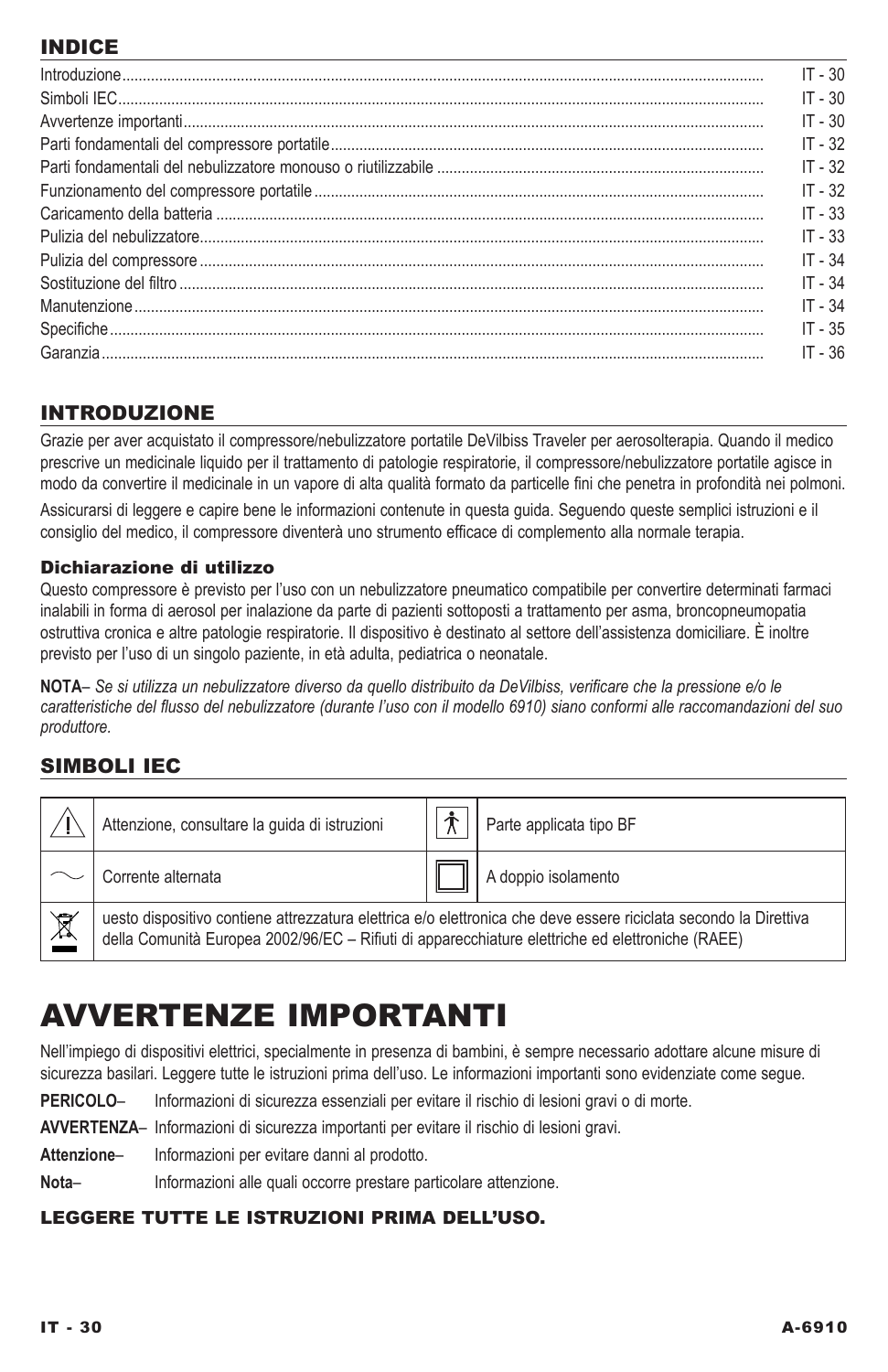## Pericolo

### **Per evitare il rischio di folgorazione:**

- 1. Staccare sempre il cavo di alimentazione del prodotto immediatamente dopo l'uso.
- 2. Non usare il dispositivo in bagno.
- 3. Non collocare il dispositivo in luoghi da cui potrebbe cadere a terra o dentro un lavandino.
- 4. Evitare che il dispositivo venga a contatto con liquidi.
- 5. Non toccare il dispositivo se questo è venuto a contatto con acqua. Scollegarlo immediatamente dalla rete elettrica.

## **AVVERTENZA**

### **Per evitare il rischio di ustioni, folgorazione, incendio o danni alle persone:**

- 1. Non lasciare mai incustodito l'apparecchio quando è inserito nella presa elettrica.
- 2. In caso di utilizzo del dispositivo da parte di individui con disabilità fisiche o adolescenti è necessaria un'attenta supervisione.
- 3. Usare il dispositivo solo per il fine previsto nelle modalità descritte in questa guida. Non utilizzare collegamenti non indicati dal produttore.
- 4. Non utilizzare mai il dispositivo nei seguenti casi:
	- a. Il cavo o la presa di alimentazione presentano segni di danneggiamento.
	- b. Il dispositivo non funziona correttamente.
	- c. Il dispositivo presenta segni di danneggiamento o ha subito una caduta.
	- d. Il dispositivo è venuto a contatto con l'acqua.
	- In tal caso, consegnare il dispositivo ad un fornitore DeVilbiss autorizzato per l'eventuale sostituzione.
- 5. Tenere il cavo di alimentazione lontano dalle fonti di calore.
- 6. Non utilizzare il dispositivo in presenza di sintomi di sonnolenza o durante il sonno.
- 7. Non gettare o inserire oggetti in qualsiasi apertura o tubo di gomma.
- 8. Non usare in un ambiente saturo di ossigeno.
- 9. Non utilizzare questo prodotto con un invertitore CC/CA o con qualsiasi tensione CA e/o frequenza diversa da quella specificata.
- 10. Usare cautela nell'utilizzare questo prodotto in prossimità di altre apparecchiature elettroniche, tenendo presente la possibile interferenza tra di essi. Potrebbe essere necessario spostarli.

**NOTA***– Per la sostituzione del cavo o della spina, contattare il proprio fornitore DeVilbiss autorizzato.*

**NOTA***– Le superfici esterne dell'apparecchio e il connettore di uscita dell'aria possono riscaldarsi durante l'utilizzo. Tale comportamento è da ritenersi normale.*

### PRECAUZIONI GENERALI

- 1. Prima dell'uso, leggere e capire bene tutte le informazioni contenute in questa guida.
- 2. Per un funzionamento corretto, assicurarsi che il filtro di entrata sia asciutto. Se il filtro di entrata si inumidisce, sostituirlo con uno asciutto e lasciar asciugare quello umido.
- 3. Questo dispositivo non è idoneo all'uso in presenza di miscele di anestetico infiammabile con aria o con ossigeno o ossido nitroso.
- 4. Scollegare il dispositivo prima di riempirlo. Non riempire eccessivamente.
- 5. Scollegare sempre il cavo di alimentazione del dispositivo immediatamente dopo l'uso.

### AVVERTENZA PER L'USO DI FARMACI

Attenersi sempre alle indicazioni del medico riguardo al tipo di farmaco da utilizzare, al dosaggio, alla frequenza e alla durata del trattamento. Questo dispositivo è stato appositamente progettato per l'uso con soluzioni acquose di medicinali; farmaci troppo densi o oleosi non saranno nebulizzati correttamente.

# Conservare queste istruzioni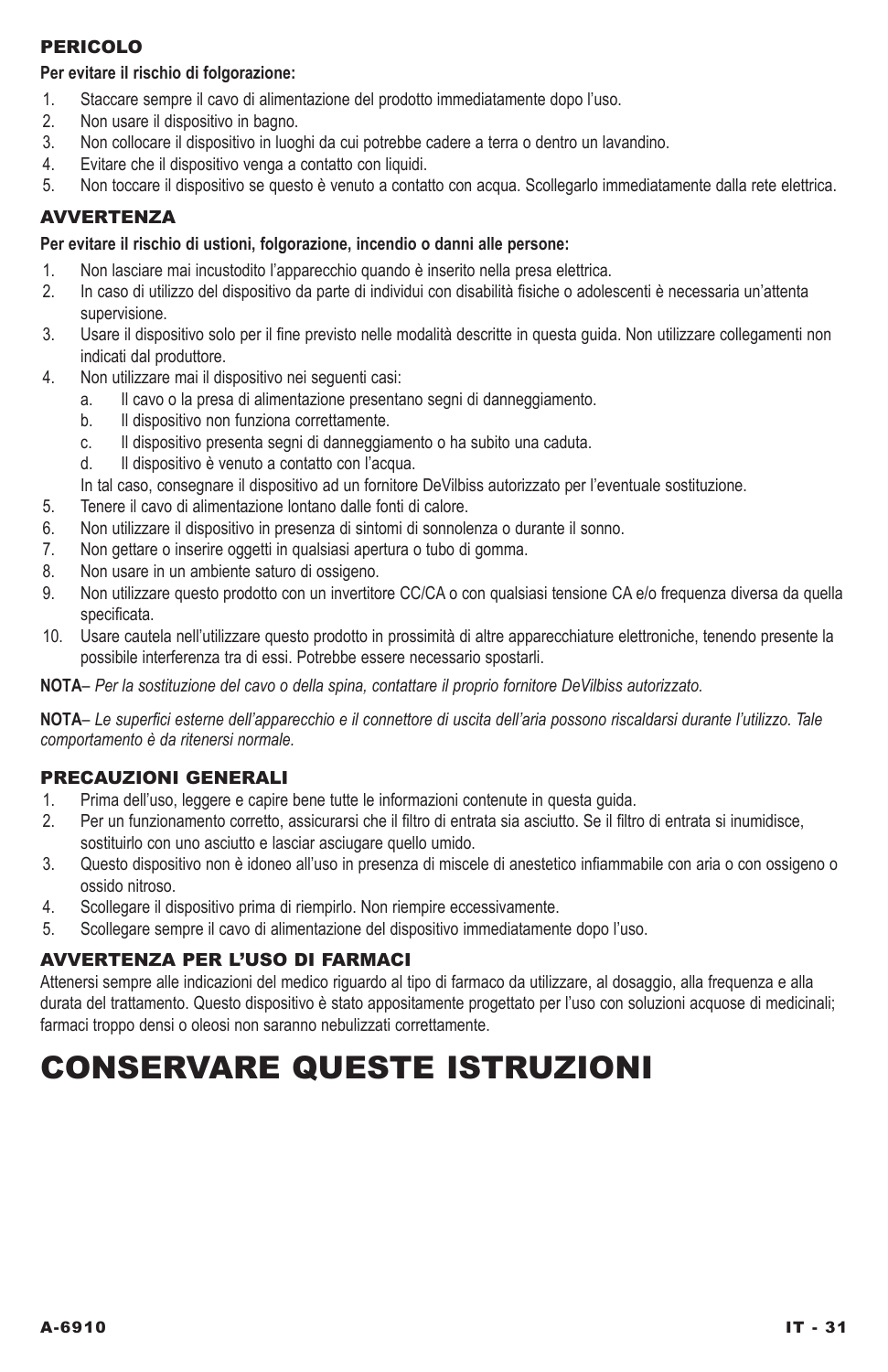## Parti fondamentali del compressore portatile (Pagina 2, Figure A e B)

- 1. Interruttore di accensione
- 2. Coperchio del filtro e filtro (non lavabile)<br>3. Supporto interno per il nebulizzatore riuti
- 3. Supporto interno per il nebulizzatore riutilizzabile
- 4. Connettore di uscita dell'aria
- 5. Staffe di sostegno per il nebulizzatore aggiuntivo
- 6. Batteria ricaricabile (opzionale in alcuni modelli)
- 7. Spia luminosa della potenza
- 8. Spia luminosa di stato della batteria
- 9. Presa di corrente
- 10. Pulsanti per sganciare la batteria (uno per lato)
- 11. Adattatore CA (non illustrato)
- 12. Adattatore CC per automobili (non illustrato)
- 13. Coperchio della batteria (non illustrato)

## Parti fondamentali del nebulizzatore monouso e riutilizzabile (Pagina 2, Figure C e D)

- 1. Boccaglio
- 2. Pezzo a T
- 3. Corrugated Tubing
- 4. Cappuccio
- 5. Deflettore
- 6. Contenitore del medicinale
- 7. Connettore di ingresso dell'aria del nebulizzatore
- 8. Tubo

Il nebulizzatore può avere un aspetto diverso da quello illustrato Le parti del nebulizzatore non sono vendute separatamente. Nebulizzatori aggiuntivi (modelli 3655D-621 o 900D-610) sono disponibili presso il fornitore DeVilbiss. **NOTA***– Il nebulizzatore riutilizzabile può essere opzionale in alcuni modelli.*

#### Accessori

| 6910D-601 | Batteria ricaricabile                                                                       | 3655D-621         | Nebulizzatore monouso             |
|-----------|---------------------------------------------------------------------------------------------|-------------------|-----------------------------------|
| 6910D-602 | Adattatore CA                                                                               | 932168            | DVD con le istruzioni             |
| 6910D-603 | Adattatore CC per automobili                                                                | AAM12             | Mascherina per aerosol adulto     |
| 6910D-605 | Filtro di entrata dell'aria (5), coperchio del<br>filtro (1) e staffa del nebulizzatore (1) | PAM <sub>10</sub> | Mascherina per aerosol pediatrico |
| 6910D-607 | Custodia per trasporto                                                                      | DL1050            | Mascherina pediatrica             |
| 900D-610  | Nebulizzatore riutilizzabile                                                                |                   |                                   |

# Funzionamento del compressore portatile

**NotA***– Prima di attivare il nebulizzatore, pulirlo seguendo le Istruzioni per la pulizia, oppure le indicazioni del proprio medico o del fornitore DeVilbiss.*

### Il dispositivo può essere alimentato in vari modi:

### **Mediante un adattatore CA:**

Questo è indicato per l'uso in casa o dovunque sia disponibile una tensione normale (sono disponibili diversi tipi di connessioni per le diverse tensioni).

- 1. Inserire l'adattatore CA in una presa a muro adeguata (le specifiche sono indicate sull'adattatore).
- 2. Inserire la spina dell'adattatore nella presa di alimentazione del dispositivo (Fig. A).
- 3. Quando l'unità è attivata si accende la spia luminosa verde (Fig. B).

## **Mediante un adattatore CC per automobili:**

È molto pratico per consentire al paziente di sottoporsi al trattamento mentre si trova in auto.

## ATTENZIONE

## **Non usare il dispositivo durante la guida**

- 1. Assicurarsi che l'accendisigari o la fonte di CC sia a 12 V. Inserire la spina dell'adattatore CC nell'accendisigari o nella fonte di CC a 12 V.
- 2. Inserire l'altra estremità dell'adattatore nella presa di alimentazione del dispositivo (Fig. A).
- 3. Quando l'unità è attivata si accende la spia luminosa verde (Fig. B).

## **Mediante una batteria ricaricabile:**

La batteria ricaricabile ha un'autonomia sufficiente per due trattamenti di circa 20 minuti ciascuno.

- 1. Togliere l'eventuale coperchio della batteria all'estremità del dispositivo
- 2. Inserire la batteria in modo che uno dei connettori combaci con la scanalatura laterale del dispositivo. Spingere finché si sente il click del secondo connettore nella scanalatura. A questo punto, l'installazione è completata.
- 3. Rimuovere la batteria spingendo su entrambi i lati i pulsanti di rilascio della batteria ed estraendola dal dispositivo (Fig. A).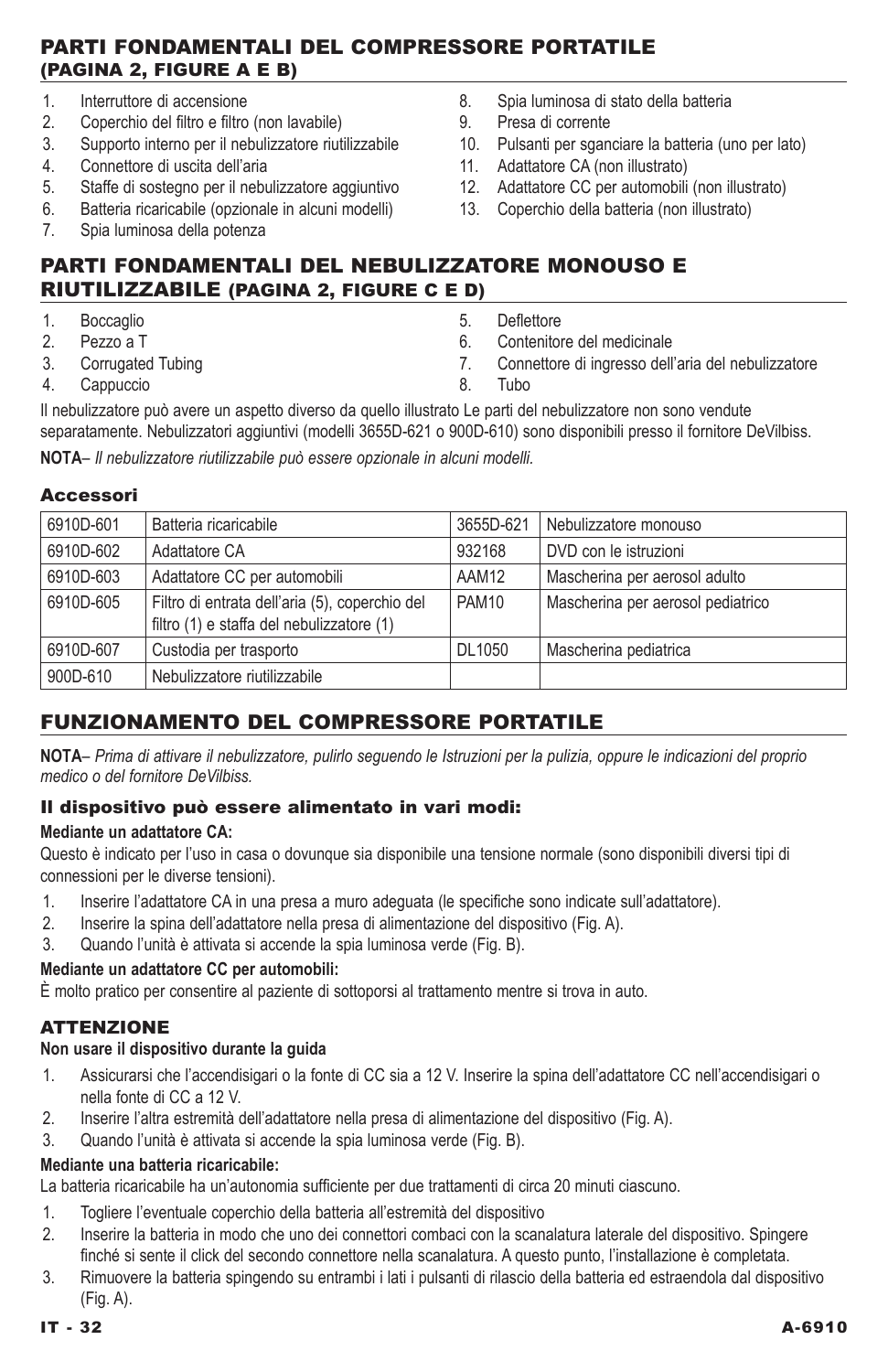- 4. Quando l'unità è attivata si accende la spia luminosa verde (Fig. B).
- 5. Se durante il funzionamento a batteria la tensione è bassa, la spia luminosa diventa rossa (Fig. B).

## **PERICOLO**

### **Il compressore/nebulizzatore portatile deve funzionare con il tipo di alimentazione indicato al fine di evitare il rischio di scosse elettriche e di danno al compressore.**

- 1. Lavarsi le mani
- 2. Collegare un'estremità del tubo del nebulizzatore al connettore di uscita dell'aria del compressore (Fig. 1).

**NotA***– In caso di condizioni climatiche molto umide, si possono verificare condense (formazione di goccioline d'acqua) nel tubo del nebulizzatore. In questo caso, dopo il trattamento avviare l'unità con il tubo collegato ma senza nebulizzatore al fine di asciugare il tubo.*

- 3. Montare le parti pulite del nebulizzatore posizionando il deflettore nella parte inferiore del contenitore di medicinale. Versare il farmaco prescritto nell'apposito contenitore (Fig. 2). Tenendo fermo il contenitore, avvitare il cappuccio del nebulizzatore (Fig. 3).
- 4. Montare il boccaglio e il pezzo a T (se applicabile) e inserirli sopra il cappuccio del nebulizzatore. Se si utilizza una mascherina per aerosol, inserire la parte inferiore della mascherina direttamente sopra il cappuccio del nebulizzatore.
- 5. Collegare il tubo al connettore di ingresso dell'aria del nebulizzatore (Fig. 4).
- 6. Premere il pulsante di accensione "ON" per avviare il compressore.
- 7. Iniziare la terapia posizionando il boccaglio tra i denti. Chiudere la bocca e inalare profondamente e lentamente il flusso dell'aerosol attraverso la bocca, quindi espirare lentamente attraverso il boccaglio (Fig. 5). Se è necessario interrompere il trattamento, premere semplicemente il pulsante di accensione e riporre il nebulizzatore o il tubo nel supporto (Fig. B).

#### **NotA***– Some physicians may recommend a specific breathing pattern during treatment. If so, follow their recommendation.*

- 8. Se si utilizza una mascherina per aerosol, posizionarla in modo da coprire bocca e naso (Fig. 6). Inalare profondamente e lentamente il flusso dell'aerosol attraverso la bocca, quindi espirare lentamente.
- 9. Una volta completato il trattamento, spegnere il dispositivo premendo il pulsante di accensione. Se si utilizza un adattatore CA, scollegare l'apparecchio dalla presa a muro.

## Caricamento della batteria

- 1. Se durante il funzionamento a batteria la tensione è bassa, la spia luminosa diventa rossa.
- 2. Con la batteria installata, inserire la spina dell'adattatore CA o CC nella presa di alimentazione del dispositivo (Fig. A). Il tempo di caricamento è di 4-12 ore. Durante il caricamento la spia luminosa di stato della batteria è di colore arancione e diventa verde quando la batteria è completamente carica (Fig. B). La durata normale di una batteria è di circa 250 cicli completi di carica ed esaurimento in condizioni normali e con la manutenzione adeguata.

**NotA***– Per una batteria ricaricabile nuova, il primo caricamento richiederà almeno 24 ore.*

**NotA***– Quando il dispositivo è in funzione, la batteria non si ricarica. Si raccomanda di caricare la batteria continuamente tra due trattamenti successivi.* 

**Attenzione***– Assicurarsi che i poli della batteria non entrino in contatto con chiavi, monete o altri oggetti metallici che possono provocare un corto circuito.*

### Manutenzione adeguata della batteria ricaricabile

- 1. La batteria deve sempre essere conservata COMPLETAMENTE CARICA in un luogo fresco e asciutto.
- 2. Caricare continuamente la batteria per mantenere la massima capacità.
- 3. Se l'unità non viene utilizzata per un periodo di tempo prolungato, è necessario ricaricare la batteria almeno ogni 3 mesi. Possono essere necessari 3 cicli di caricamento/esaurimento/ricaricamento per portare la batteria alla capacità massima.
- **NotA** *Quando l'apparecchio non è in funzione, scollegare la batteria dall'unità principale per preservarne la durata. Se la batteria non viene ricaricata per un lungo periodo di tempo, si scaricherà lentamente.*

## Pulizia del nebulizzatore

Tutte le parti del nebulizzatore, a eccezione del tubo, devono essere pulite seguendo le istruzioni. Il medico e/o il fornitore DeVilbiss possono indicare particolari procedure di pulitura. In tal caso, seguire le loro raccomandazioni.

**Spia luminosa di stato della batteria Rosso**- Batteria scarica. Ricaricare al più presto. **Verde**- Batteria completamente carica. **Arancione**- Caricamento della batteria.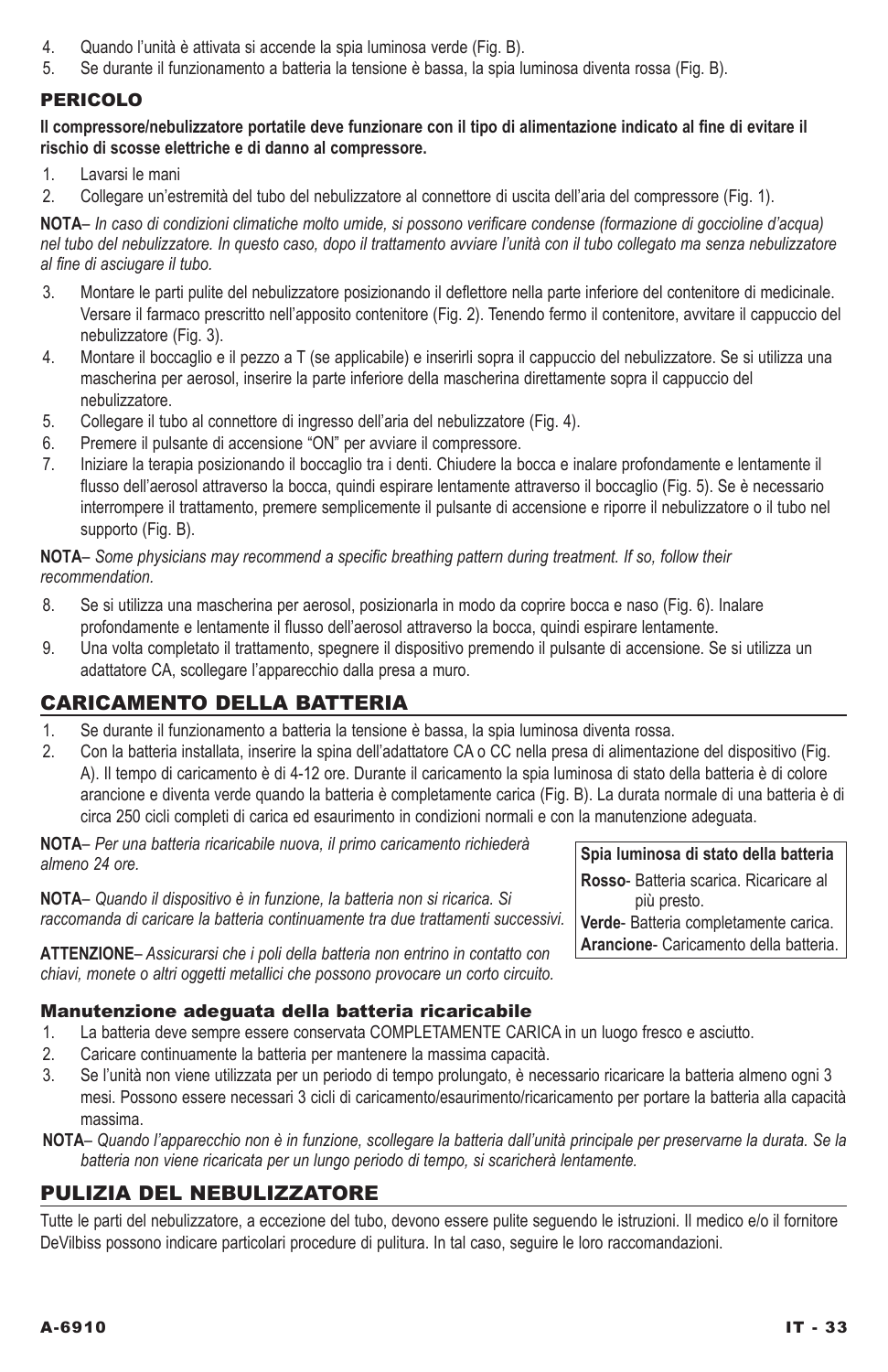## **AVVERTENZA**

**Per prevenire eventuali rischi di infezioni dovute a medicinali contaminati, si raccomanda di pulire il nebulizzatore dopo ciascun trattamento con aerosol. Si consiglia di disinfettare una volta al dì.**

## Pulizia dopo l'uso:

- 1. Spegnere l'apparecchio e staccare il cavo di alimentazione dalla presa a muro.
- 2. Scollegare il tubo dal connettore di entrata dell'aria e riporlo.
- 3. Smontare il boccaglio o la mascherina dal cappuccio. Aprire il nebulizzatore ruotando il cappuccio in senso antiorario e rimuovere il deflettore.
- 4. Lavare tutti gli elementi, tranne il tubo, con una soluzione di acqua calda e detergente per stoviglie. Risciacquare con acqua calda corrente per 30 secondi per rimuovere i residui di detergente. Lasciar asciugare all'aria.

**Attenzione***– Il Nebulizzatore Riutilizzabile DeVilbiss può essere lavato in lavastoviglie ma i pezzi del nebulizzatore monouso non possono essere messi nella lavastoviglie automatica, in quanto ciò può causare danni.*

### Disinfettare ogni giorno:

- 1. Immergere gli elementi in un contenitore o in una ciotola pulita contenente tre parti di acqua (55 °C-65 °C) calda e una parte di aceto (>=5% concentrazione acido acetico) bianco per 30 minuti (Fig. 7) OPPURE utilizzare un disinfettante battericida-germicida disponibile presso il rivenditore locale. Assicurarsi di seguire attentamente le istruzioni del produttore.
- 2. Con le mani pulite, rimuovere gli elementi dalla soluzione disinfettante, risciacquare sotto acqua calda corrente e lasciare asciugare all'aria su una salvietta di carta assorbente. Conservare in un sacchetto a chiusura ermetica.

**NotA***– Non asciugare le parti del nebulizzatore con una salvietta perché potrebbe verificarsi una contaminazione.*

## **AVVERTENZA**

**Per prevenire eventuali rischi di infezioni dovute a soluzioni detergenti contaminate, preparare sempre nuove soluzioni per ciascun ciclo di pulizia ed eliminare la soluzione dopo l'uso.** 

- 3. Solo per il nebulizzatore riutilizzabile, lavare quotidianamente in lavastoviglie (se disponibile) nel cestello superiore.
- 4. Pulire regolarmente la superficie esterna del tubo per evitare accumuli di polvere. Non è necessario lavare il tubo del nebulizzatore in quanto vi passa solo aria filtrata.

**NotA***– Il nebulizzatore monouso ha una durata di 15 giorni ed eventualmente di più, secondo l'uso. Una pulitura adeguata contribuisce alla durata del nebulizzatore. Poiché il nebulizzatore è monouso, si raccomanda di tenere a portata di mano un altro nebulizzatore. Il Nebulizzatore Riutilizzabile DeVilbiss può essere lavato in lavastoviglie, può essere pulito e riutilizzato per un periodo fino a 6 mesi.*

## Pulizia del compressore

- 1. Spegnere l'apparecchio e staccare il cavo di alimentazione dalla presa a muro.
- Pulire l'esterno del modulo del compressore con un panno pulito e umido ogni tre o quattro giorni per evitare l'accumulo di polvere.

### **PERICOLO**

**Non immergere in acqua altrimenti il compressore ne risulterà danneggiato.**

## Sostituzione del filtro

- 1. Il filtro deve essere sostituito ogni sei mesi o prima se scolorisce.<br>2. Per rimuovere il filtro (Fig. A) tirare la linguetta del coperchio ed e
- 2. Per rimuovere il filtro (Fig. A) tirare la linguetta del coperchio ed estrarlo dal modulo. Eliminare il filtro usato. La linguetta del coperchio del filtro deve restare attaccata al dispositivo.
- 3. Inserire un filtro nuovo. È possibile acquistare filtri nuovi presso il fornitore DeVilbiss.
- 4. Posizionare il filtro nuovo e riporre il coperchio.

**Attenzione***– Non riutilizzare o lavare i filtri né sostituire i filtri di entrata dell'aria DeVilbiss con altro materiale come cotone. Il compressore potrebbe subire danni.*

## Manutenzione

Gli interventi di manutenzione devono essere eseguiti da un fornitore DeVilbiss autorizzato.

### Pericolo

**Pericolo di scosse elettriche. Non rimuovere il modulo del compressore. Per lo smontaggio e la manutenzione rivolgersi a un fornitore DeVilbiss autorizzato.**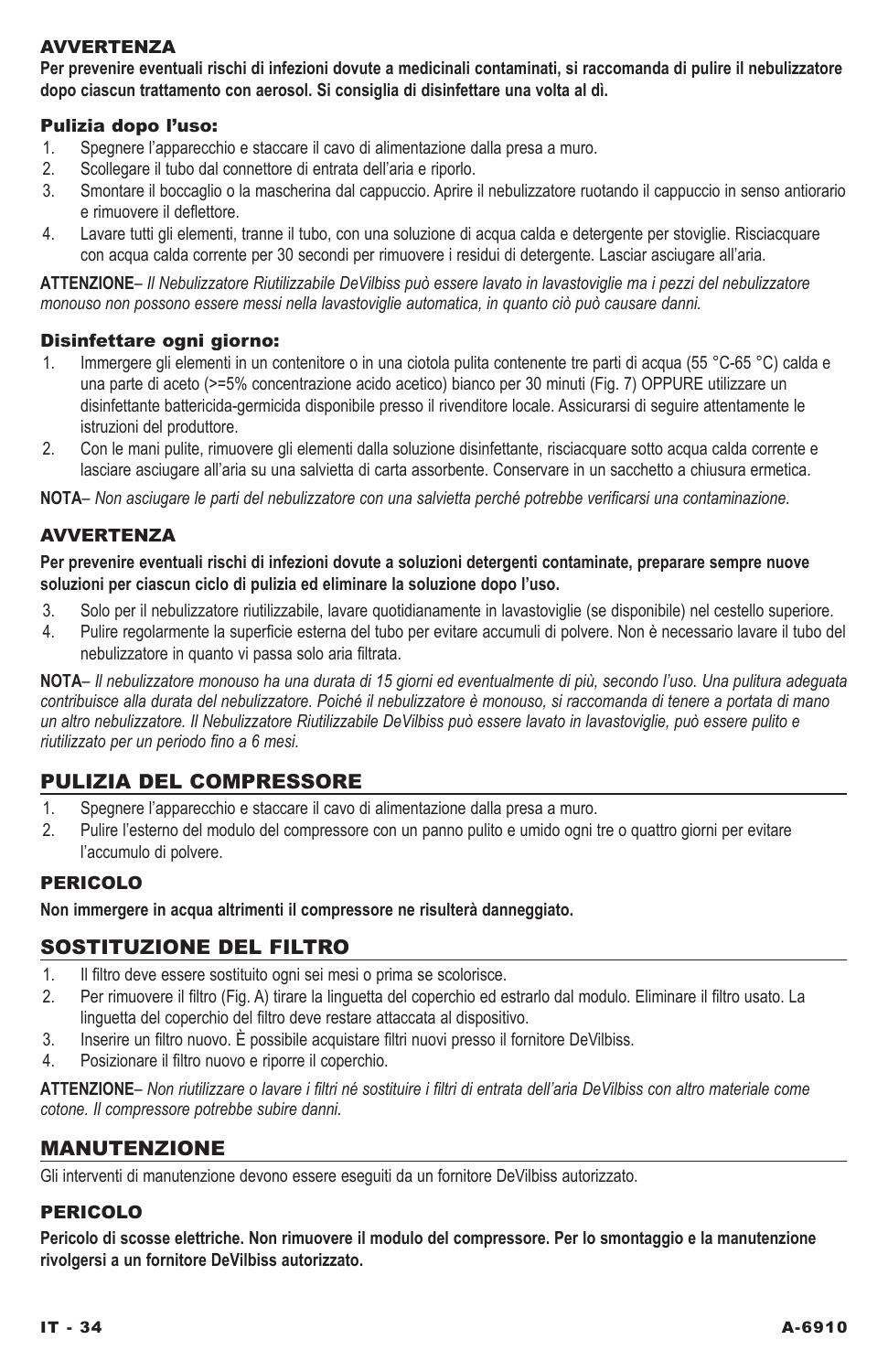# **SPECIFICHE**

| 3,34" L x 2,2" H x 5,3" P (8,5 cm x 5,6 cm x 13,5 cm) compresa la batteria                                                  |
|-----------------------------------------------------------------------------------------------------------------------------|
| Peso (approssimativo) 0,8 libbre (0,36 kg) esclusa la batteria o 1,5 libbre (0,68 kg) compresa la batteria                  |
|                                                                                                                             |
|                                                                                                                             |
|                                                                                                                             |
|                                                                                                                             |
|                                                                                                                             |
|                                                                                                                             |
|                                                                                                                             |
|                                                                                                                             |
|                                                                                                                             |
|                                                                                                                             |
|                                                                                                                             |
|                                                                                                                             |
|                                                                                                                             |
|                                                                                                                             |
|                                                                                                                             |
|                                                                                                                             |
|                                                                                                                             |
|                                                                                                                             |
|                                                                                                                             |
|                                                                                                                             |
| * Le condizioni possono variare in base all'altitudine sul livello del mare, alla pressione barometrica e alla temperatura. |
| **Valore determinato con una velocità di flusso minima attraverso il nebulizzatore (20 °C, livello del mare).               |
|                                                                                                                             |

## Classificazioni del dispositivo

Protezione contro la scossa elettrica . . Classe II Grado di protezione da scosse elettriche: . Tipo BF Apparecchiatura non idonea all'uso in presenza di una miscela di anestetico infiammabile con l'aria o con ossigeno o ossido nitroso.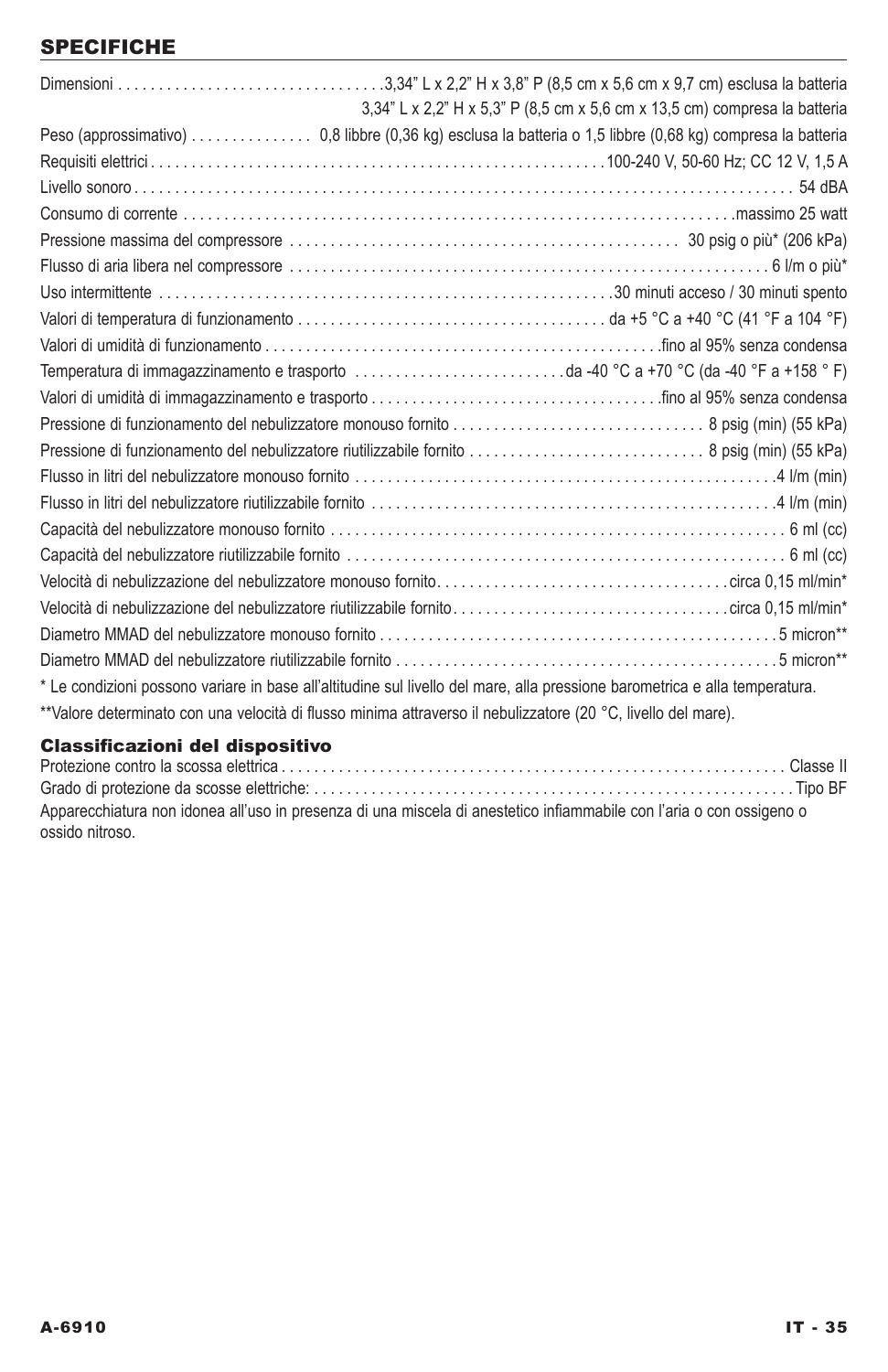# Garanzia di tre anni per le parti del compressore.

DeVilbiss Healthcare garantisce il Compressore portatile DeVilbiss Traveler contro difetti di materiale e di manodopera per un periodo di tre anni dalla data d'acquisto. La batteria ricaricabile è garantita un anno dalla data di acquisto. Qualsiasi pezzo difettoso sarà sostituito o rimborsato parzialmente o in toto in base ai termini della garanzia a discrezione e determinazione unica di DeVilbiss sempre che l'unità non sia stata manomessa o usata impropriamente durante quel periodo. Accertarsi che qualsiasi malfunzionamento non sia dovuto ad una pulizia inadeguata o all'inosservanza di istruzioni. La presente garanzia si estende solo al primo acquirente. Sono esclusi dalla garanzia i normali elementi di manutenzione e i prodotti monouso. Se è necessaria una sostituzione, chiedere istruzioni contattando il proprio fornitore DeVilbiss autorizzato o il Reparto di servizio ai clienti DeVilbiss al numero 800-338-1988 o 814-443-4881.

**NotA***- Questa garanzia non prevede la fornitura di un compressore sostitutivo, né l'indennizzo di costi sostenuti per*  l'eventuale noleggio durante il periodo di non utilizzo per guasto o i costi di manodopera sostenuti per la sostituzione delle parti difettose. La sostituzione di parti non comprese nella garanzia sono a carico del cliente al prezzo corrente al *momento del ricevimento dell'unità; tutti i costi di trasporto sono a carico dell'acquirente. Qualsiasi parte o unità sostitutiva è garantita per il tempo rimanente del periodo di garanzia originale.* 

NON SI RICONOSCONO ALTRE GARANZIE ESPLICITE. LE GARANZIE IMPLICITE, COMPRESE QUELLE DI COMMERCIABILITÀ E IDONEITÀ PER UNO SCOPO PARTICOLARE, SONO LIMITATE ALLA DURATA DELLA GARANZIA ESPLICITA LIMITATA E, NELLA MISURA MASSIMA CONSENTITA DALLA LEGGE, SI ESCLUDE QUALSIASI ALTRA GARANZIA IMPLICITA. QUESTO È L'UNICO RIMEDIO GIURIDICO A DISPOSIZIONE DELL'ACQUIRENTE. NEI LIMITI PREVISTI DALLA LEGGE, SI RESPINGE QUALSIASI RESPONSABILITÀ PER EVENTUALI DANNI INDIRETTI E INCIDENTALI NELL'AMBITO DI QUALSIVOGLIA GARANZIA. ALCUNI PAESI NON CONSENTONO LIMITAZIONI ALLA DURATA DELLE GARANZIE IMPLICITE, NÉ LIMITAZIONI O ESCLUSIONI DI DANNI CONSEGUENTI O INCIDENTALI; PERTANTO, LA PREDETTA LIMITAZIONE O ESCLUSIONE POTREBBE NON APPLICARSI AL CASO DI SPECIE.

Questa garanzia conferisce diritti legali specifici. L'utente potrebbe godere di altri diritti che variano secondo i paesi.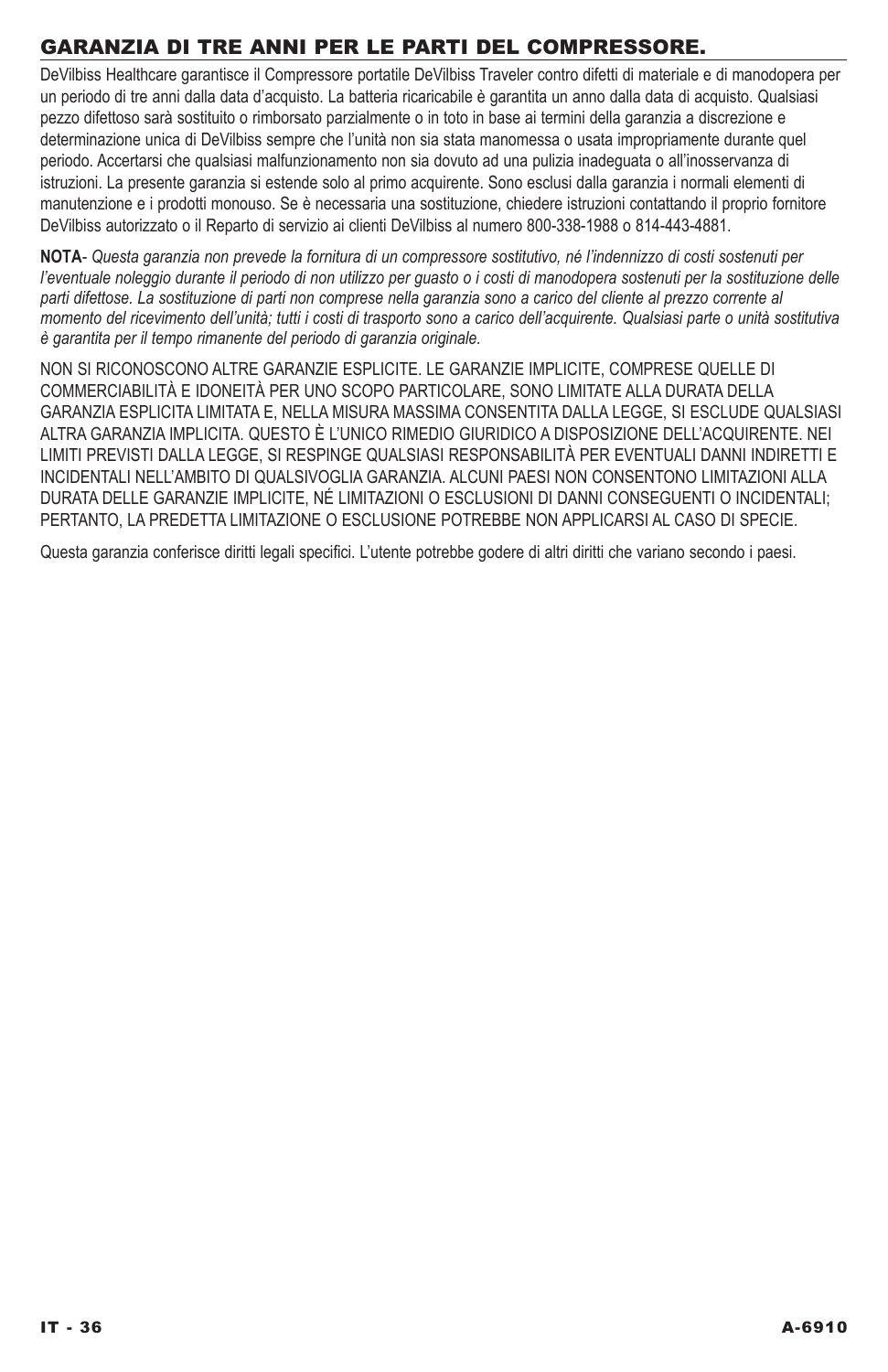# INHOUDSOPGAVE

## INLEIDING

Hartelijk dank voor het aanschaffen van de DeVilbiss Traveler draagbare compressor/vernevelaar voor aërosoltherapie. Uw arts heeft vloeibare medicatie voorgeschreven ter behandeling van uw ademhalingsaandoening. De draagbare compressor/vernevelaar zet de medicatie om in een kwalitatief hoogwaardige nevel van fijne deeltjes die diep in de longen doordringen.

Lees de informatie in dit instructiehandboekje zorgvuldig door en zorg dat u deze ook begrijpt. Wanneer u zich aan deze instructies en aan het advies van uw arts houdt, kan uw compressor uitgroeien tot een effectieve aanvulling op uw therapie.

### Gebruiksdoel

De compressor wordt gebruikt in combinatie met een compatibele pneumatische vernevelaar om bepaalde inhaleerbare medicijnen om te zetten in nevelvorm zodat een patiënt die lijdt aan astma, COPD (chronische bronchitis en longemfyseem) of andere ademhalingsaandoeningen deze kan inhaleren. Het apparaat is bedoeld voor de thuiszorgmarkt. Het is bedoeld voor gebruik door één enkele volwassene, kind of zuigeling.

**OPMERKING***– Controleer, bij gebruik van een andere vernevelaar dan de apparaten die worden geleverd door DeVilbiss,*  dat de druk- en/of stroomeigenschappen van de vernevelaar (bij gebruik in combinatie met het model 6910) voldoen aan *de aanbevelingen van de fabrikant van de vernevelaar.*

# IEC SYMBOLEN

|                  | Waarschuwing. Raadpleeg<br>instructiehandboekje.                                                                                                                                           |  | Type BF-toegepast onderdeel |  |  |  |
|------------------|--------------------------------------------------------------------------------------------------------------------------------------------------------------------------------------------|--|-----------------------------|--|--|--|
|                  | Wisselstroom                                                                                                                                                                               |  | Dubbel geïsoleerd           |  |  |  |
| $\sum_{i=1}^{n}$ | Dit apparaat bevat elektrische en/of elektronische apparatuur die moet worden gerecycled conform EC-richtlijn<br>2002/96/EC met betrekking tot elektrisch en elektrotechnisch afval (WEEE) |  |                             |  |  |  |

# Belangrijke veiligheidsinstructies

Wanneer gebruik wordt gemaakt van elektrische producten, vooral in aanwezigheid van kinderen, moeten altijd elementaire veiligheidsmaatregelen worden genomen. Lees alle instructies goed door voordat u dit product gaat gebruiken. Belangrijke informatie wordt aangegeven met behulp van de volgende termen:

GEVAAR– Dringende veiligheidsinformatie met betrekking tot gevaren die ernstig letsel of de dood tot gevolg kunnen hebben.

**Waarschuwing**– Belangrijke veiligheidsinformatie met betrekking tot gevaren die ernstig letsel tot gevolg kunnen hebben.

**Voorzichtig**– Informatie ter voorkoming van schade aan het product.

**Opmerking**– Informatie waarop u bijzonder acht moet slaan.

### Lees alle instructies goed door voordat u dit product gaat gebruiken.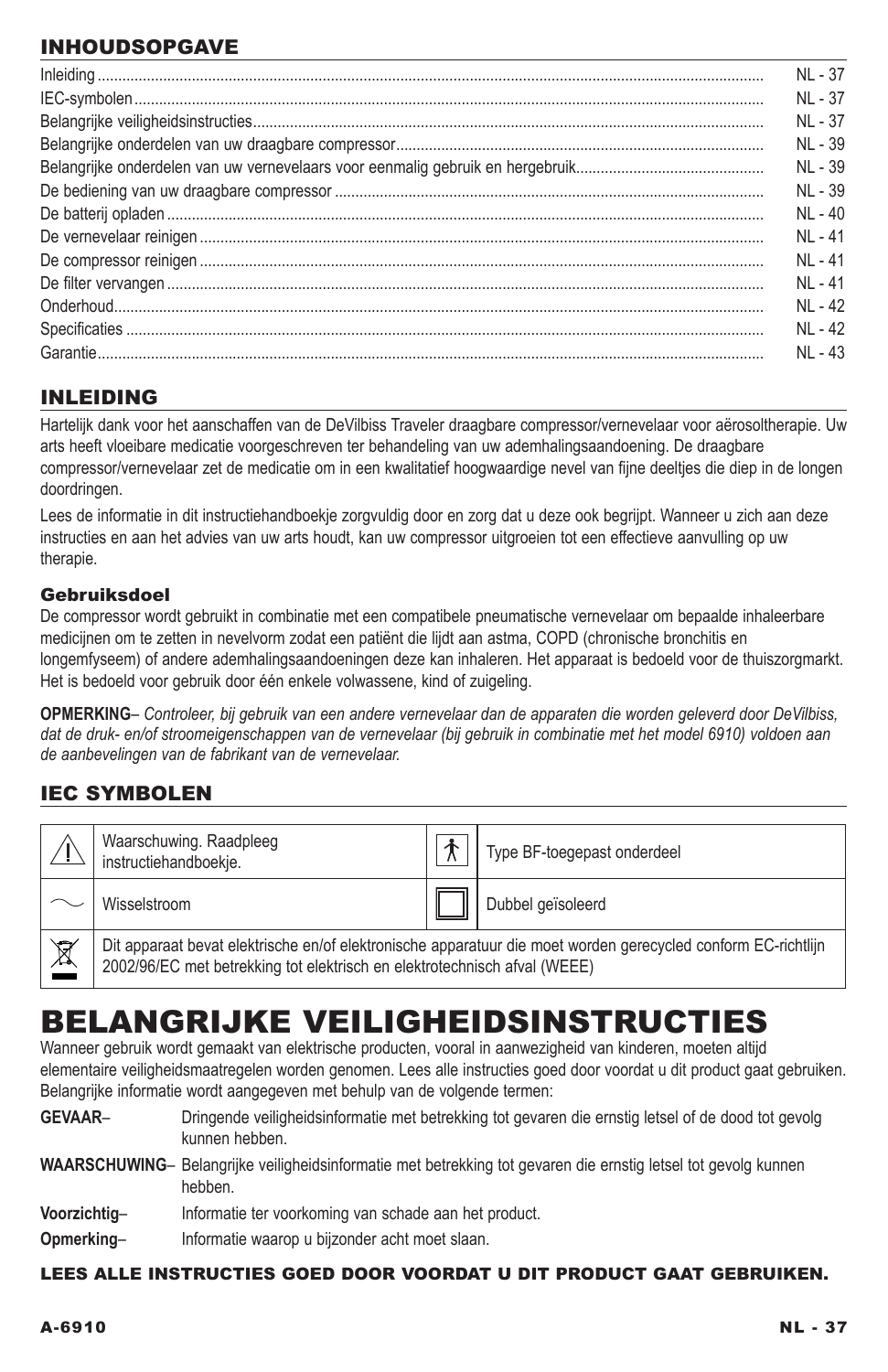### **GEVAAR**

## **Doe het volgende om het risico van elektrocutie te beperken:**

- 1. Verwijder, na het gebruik van dit product, altijd onmiddellijk het netsnoer uit het stopcontact.
- 2. Gebruik het apparaat niet terwijl u in bad zit.
- 3. Plaats of bewaar het product niet op een plek waar het in een badkuip of gootsteen kan vallen.
- 4. Leg of dompel het apparaat niet in water of enig andere vloeistof.
- 5. Raak een product dat in water is gevallen niet aan. Verwijder onmiddellijk het netsnoer.

## Waarschuwing

## **Doe het volgende om het risico van brandwonden, elektrocutie, brand of persoonlijk letsel te beperken:**

- 1. Laat dit product nooit onbeheerd achter terwijl dit is ingeschakeld.
- 2. Nauw toezicht is noodzakelijk wanneer dit product wordt gebruikt door of in aanwezigheid van kinderen of lichamelijk gehandicapte personen.
- 3. Gebruik dit product alleen voor het doel waarvoor het is bestemd (zoals beschreven in deze handleiding). Gebruik geen toevoegingen die niet zijn aanbevolen door de fabrikant.
- 4. Gebruik dit product nooit als:
	- a. Het netsnoer of de stekker beschadigd is.
	- b. Het niet correct werkt.
	- c. Het gevallen of beschadigd is.
	- d. Het in het water terecht is gekomen.
	- Stuur het product naar een geautoriseerde DeVilbiss-leverancier ter vervanging.
- 5. Zorg ervoor dat het netsnoer niet in aanraking komt met hete oppervlakken.
- 6. Gebruik het product nooit terwijl u slaapt of als u slaperig bent.
- 7. Zorg ervoor dat geen voorwerpen in een van de openingen of slangen terecht kunnen komen.
- 8. Gebruik dit product niet in een omgeving die is verrijkt met zuurstof.
- 9. Gebruik dit product niet in combinatie met een gelijkstroomomvormer of met een ander wisselspanningsvoltage en/of frequentie dan aangegeven.
- 10. Wees voorzichtig als dit product wordt gebruikt in de buurt van elektronische apparatuur in verband met mogelijk storing. Mogelijk moet deze worden verplaatst.

**Opmerking***– Als vervanging van het netsnoer of de stekker noodzakelijk is, neemt u contact op met uw geautoriseerde DeVilbiss-leverancier.*

**Opmerking***– De buitenkant van het apparaat en de luchtuitlaatconnector kunnen enigszins warm aanvoelen tijdens het gebruik. Dat is normaal.*

## ALGEMENE VOORZORGSMAATREGELEN

- 1. Lees voor gebruik de informatie in dit instructiehandboekje zorgvuldig door en zorg dat u deze ook begrijpt.
- 2. Controleer of de inlaatfilter werkelijk droog is zodat deze naar behoren kan werken. Als de inlaatfilter vochtig wordt, vervangt u deze door een droge filter en laat u de natte filter opdrogen.
- 3. Dit apparaat is niet geschikt voor gebruik bij een ontvlambaar mengsel van anesthesiemiddelen en lucht, zuurstof of distikstofoxide.
- 4. Koppel het apparaat los van de voedingsbron voordat u het gaat vullen. Maak het niet te vol.
- 5. Verwijder, na het gebruik van het apparaat, altijd onmiddellijk het netsnoer uit het stopcontact.

## WAARSCHUWING VOOR GEBRUIK VAN MEDICIJNEN

Volg altijd de instructies van de arts met betrekking tot het type medicijnen dat moet worden gebruikt, de dosis, de frequentie en de duur van de behandeling. Dit apparaat is ontworpen voor gebruik met medicijnen die zijn opgelost in water, medicijnen met een te grote dichtheid om goed te kunnen worden verneveld of medicijnen die hiervoor te olieachtig zijn.

# Bewaar deze instructies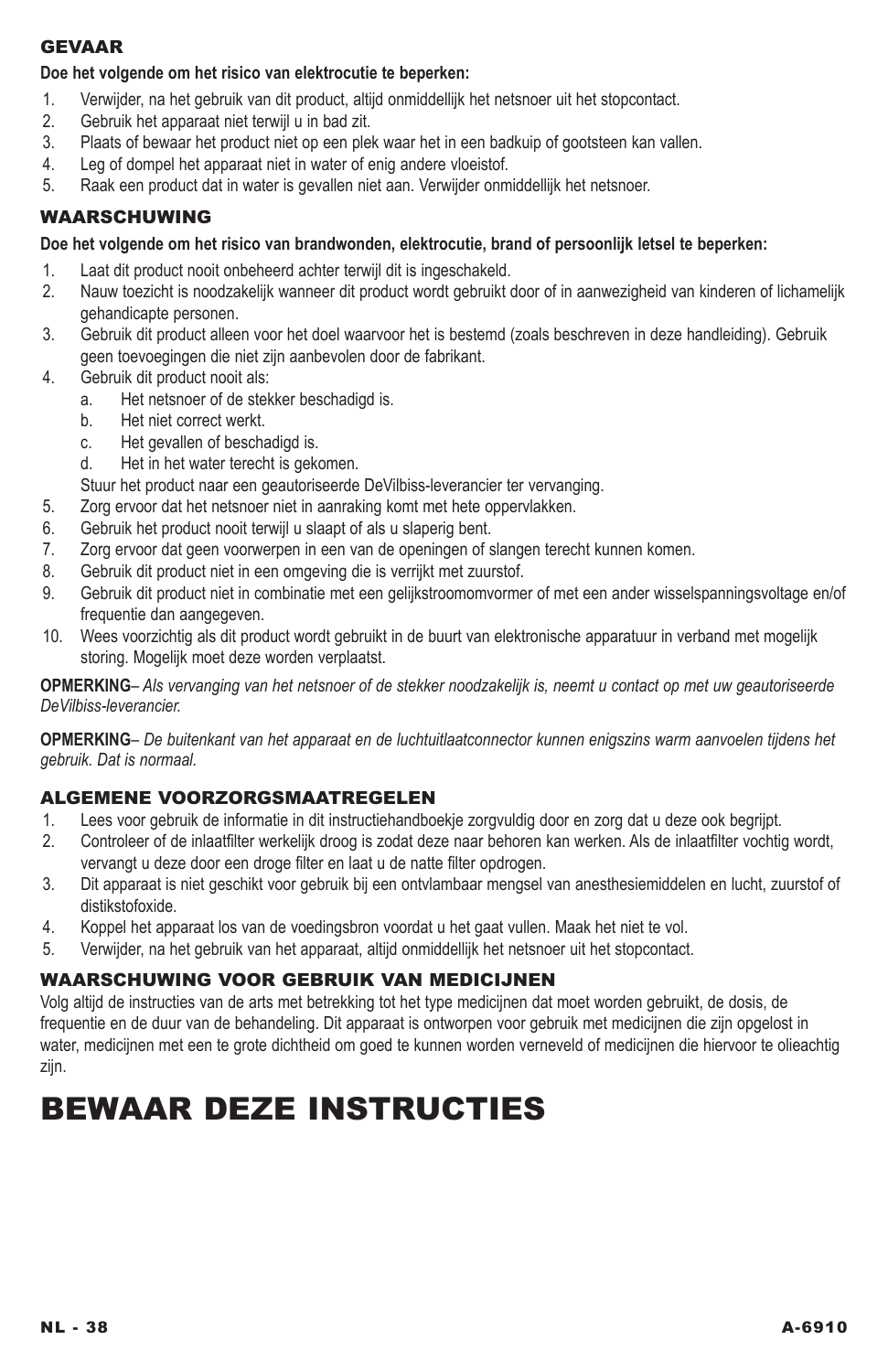## Belangrijke onderdelen van uw draagbare compressor (Pagina 2, afbeeldingen A en B)

- 1. Aan/uit-schakelaar
- 2. Filterkap en filter (niet afwasbaar)<br>3. Houder voor ingebouwde verneve
- 3. Houder voor ingebouwde vernevelaar
- 4. Luchtuitlaatconnector
- 5. Beugel voor houder van externe vernevelaar
- 6. Oplaadbare batterij (optioneel bij sommige modellen)
- 7. Voedingslampje
- 8. Lampje voor batterijstatus
- 9. Voedingsaansluiting
- 10. Vrijgaveknoppen voor batterij (een aan elke zijde)
- 11. Wisselstroomadapter (niet afgebeeld)
- 12. Gelijkstroomadapter voor de auto (niet afgebeeld)
- 13. Klepje van batterijvak (niet afgebeeld)

## Belangrijke onderdelen van uw vernevelaars voor eenmalig gebruik en voor hergebruik (Pagina 2, afbeeldingen C en D)

- 1. Mondstuk
- 2. T-stuk
- 3. Corrugated Tubing
- 4. Kapje
- 5. Baffle
- 6. Medicijnbeker
- 7. Luchtinlaatconnector voor vernevelaar
- 8. Slangen

De ontvangen vernevelaar kan er anders uitzien dan de vernevelaar die wordt afgebeeld. Onderdelen van vernevelaars worden niet apart verkocht. Extra vernevelaars (onderdeelnr. 3655D-621 of 900D-610) zijn verkrijgbaar via uw DeVilbissleverancier.

**Opmerking***– Vernevelaar voor hergebruik kan tevens als optie worden gebruikt bij sommige modellen.*

### **Accessoires**

| 6910D-601 | Oplaadbare batterij                                                      | 3655D-621    | Vernevelaar voor eenmalig gebruik |
|-----------|--------------------------------------------------------------------------|--------------|-----------------------------------|
| 6910D-602 | Wisselstroomadapter                                                      | 932168       | Instructie-dvd                    |
| 6910D-603 | Gelijkstroomadapter voor de auto                                         | AAM12        | Aërosolmasker voor volwassenen    |
| 6910D-605 | Luchtinlaatfilter (5), filterkapje (1) en beugel<br>voor vernevelaar (1) | <b>PAM10</b> | Aërosolmasker voor kinderen       |
| 6910D-607 | Draagkoffer                                                              | DL1050       | Masker voor kinderen              |
| 900D-610  | Vernevelaar voor hergebruik                                              |              |                                   |

# De bediening van uw draagbare compressor

Opmerking– Voordat u de vernevelaar in gebruik neemt, moet deze eerst worden gereinigd aan de hand van de reinigingsinstructies of volgens de aanbevelingen van uw arts of DeVilbiss-leverancier.

### Het apparaat kan op verschillende manieren van voeding worden voorzien:

### **Via de wisselstroomadapter:**

Deze is ontworpen voor gebruik thuis of op andere plekken met een stroomvoorziening die een normaal voltage biedt (voor andere voltages zijn andere oplossingen beschikbaar).

- 1. Steek de wisselstroomadapter in een geschikt stopcontact (specificaties staan vermeld op de adapter).<br>2. Steek de stekker van de adapter in de voedingsaansluiting van het apparaat (afbeelding A)
- 2. Steek de stekker van de adapter in de voedingsaansluiting van het apparaat (afbeelding A).
- 3. Het voedingslampje gaat groen branden als het apparaat wordt ingeschakeld (afbeelding B).

## **Via de gelijkstroomadapter voor de auto:**

Deze is zeer handig voor behandeling van patiënten die reizen per auto.

## WAARSCHUWING

### **Gebruik het apparaat niet terwijl u rijdt.**

- 1. Controleer of de sigarettenaansteker in de auto of de gelijkstroombron 12 V is. Steek de stekker van de gelijkstroomadapter in de sigarettenaansteker op de 12 V-gelijkstroombron.
- 2. Steek het andere uiteinde van de adapter in de voedingsaansluiting van het apparaat (afbeelding A).
- 3. Het voedingslampje gaat groen branden als het apparaat wordt ingeschakeld (afbeelding B).

### **Via de oplaadbare batterij:**

De oplaadbare batterij kan worden gebruikt voor twee behandelingen van elk ongeveer 20 minuten.

- 1. Verwijder het klepje van het batterijvak aan het uiteinde van het apparaat als dit is aangesloten.
- 2. Plaats de batterij door een van de connectors van de batterij in de groef aan de zijkant van het apparaat te schuiven. Druk de batterij naar binnen totdat de tweede connector vastklikt in de groef. De installatie is voltooid.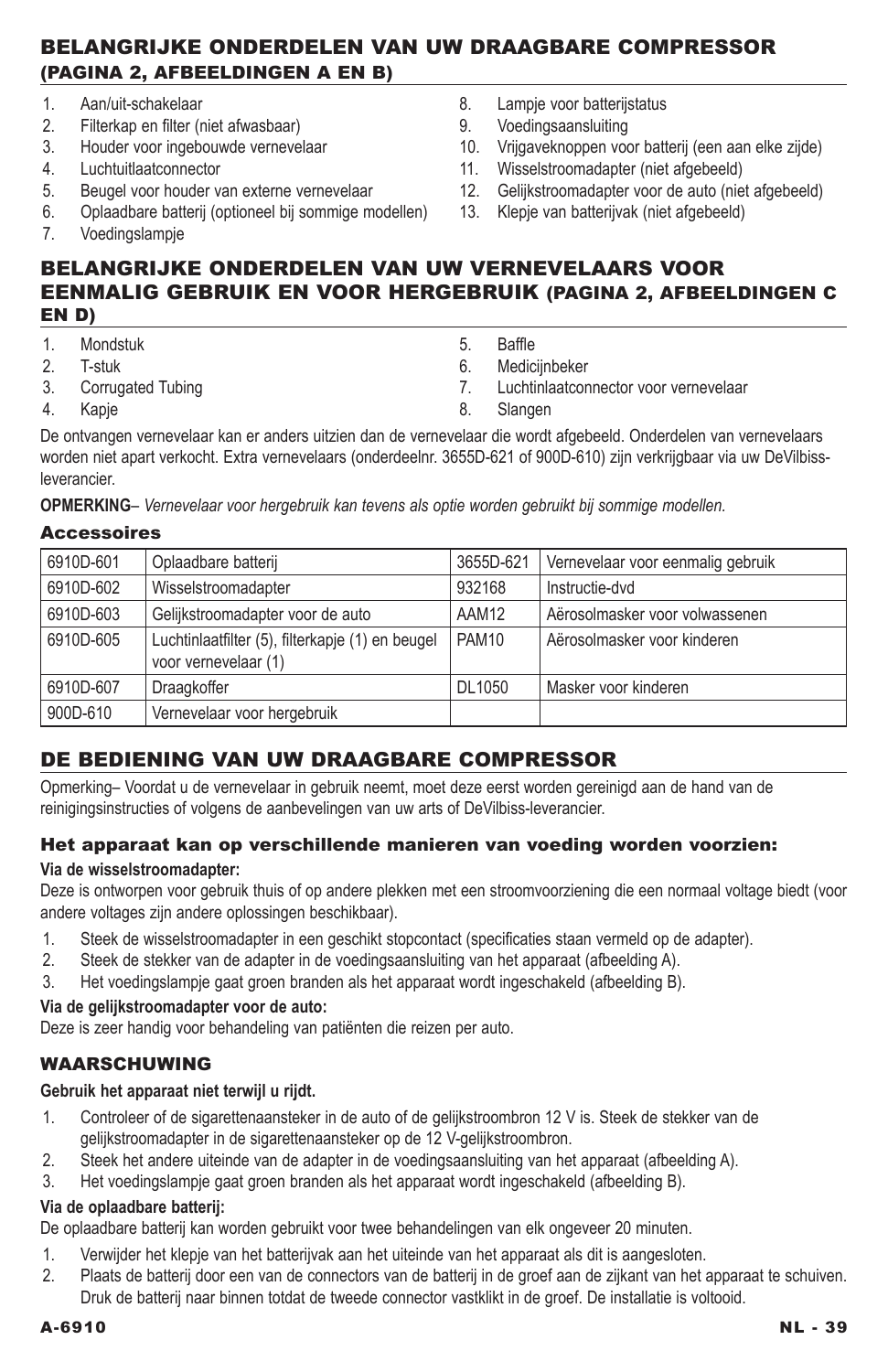- 3. Verwijder de batterij door beide vrijgaveknoppen op de batterij in te drukken en de batterij uit het apparaat te trekken (afbeelding A).
- 4. Het voedingslampje gaat groen branden als het apparaat wordt ingeschakeld (afbeelding B).
- 5. Het lampje voor de batterijstatus gaat rood branden als de batterij bijna leeg is tijdens de werking met de batterij (afbeelding B).

## **GEVAAR**

**De draagbare compressor/vernevelaar moet worden gebruikt in combinatie met de aangegeven voedingsbron om het risico van elektrische schokken en schade aan de compressor te vermijden.**

- 1. Was uw handen.
- 2. Sluit het ene uiteinde van de slang van de vernevelaar aan op de luchtuitlaatconnector van de compressor (afbeelding 1).

**Opmerking***– Bij zeer vochtig weer, kan er condensatie (watervorming) optreden in de slangen van de vernevelaar. Als dat gebeurt, zet u na de behandeling het apparaat aan met aangesloten slangen maar zonder vernevelaar zodat de slangen kunnen opdrogen.*

- 3. Monteer de schone onderdelen van de vernevelaar door de baffle in de medicijnbeker te plaatsen. Doe de voorgeschreven medicijnen in de medicijnbeker (afbeelding 2) Houd de beker goed stil en schroef de dop op de vernevelaar (afbeelding 3).
- 4. Monteer het mondstuk en het T-stuk (indien van toepassing) en schuif deze boven in het kapje van de vernevelaar. Schuif bij gebruik van een aërosolmasker het onderste deel van het masker direct boven in het kapje van de vernevelaar.
- 5. Sluit de slangen aan op de luchtinlaatconnector van de vernevelaar (afbeelding 4).
- 6. Zet de aan/uit-schakelaar op "ON" om de compressor te starten.
- 7. Begin met de behandeling door het mondstuk tussen de tanden te plaatsen. Adem diep en langzaam in door de mond totdat de aërosol begint te stromen en adem vervolgens langzaam uit door het mondstuk (afbeelding 5). Als de behandeling moet worden onderbroken, zet u simpelweg de aan/uit-knop op "Off" en plaatst u de vernevelaar of slang in de houder (afbeelding B).

**Opmerking***– Sommige artsen adviseren u mogelijk een specifiek ademhalingspatroon te gebruiken tijdens de behandeling. Houd u aan deze aanbeveling als dat het geval is*

- 8. Als een aërosolmasker wordt gebruikt, plaatst u het masker over mond en neus (afbeelding 6). Adem diep en langzaam in door de mond als de aërosol begint te stromen, en adem daarna langzaam uit.
- 9. Als de behandeling is voltooid, schakelt u het apparaat uit door op de aan/uit-schakelaar te drukken. Verwijder het netsnoer uit het stopcontact bij gebruik van de wisselstroomadapter.

## De batterij opladen

- 1. Het batterijlampje gaat rood branden als de batterij bijna leeg is tijdens de werking met de batterij.
- 2. Laad de batterij opnieuw op door de wisselstroom- of gelijkstroomadapter in de voedingsaansluiting van het apparaat te steken terwijl de batterij is geplaatst (afbeelding A). De oplaadtijd bedraagt 4-12 uur. Het batterijlampje brandt oranje tijdens het opladen en wordt groen als de batterij volledig is opgeladen (afbeelding B). De normale levensduur van de batterij bedraagt ongeveer 250 volledige oplaad-/ontlaadcycli onder normale condities en bij het juiste onderhoud.

**Opmerking***– Het opladen van een nieuwe oplaadbare batterij neemt minimaal 24 uur in beslag.*

**Opmerking***– De batterij wordt niet opgeladen als het apparaat in gebruik is. Het continu opladen van de batterij tussen behandelingen wordt aanbevolen.* 

**Attentie***– Zorg ervoor dat de polen van de batterij niet in contact komen met sleutels, munten of andere metalen voorwerpen waardoor de batterijpolen kunnen worden kortgesloten.*

### Juiste verzorging van oplaadbare batterij

- 1. De batterij moet altijd VOLLEDIG OPGELADEN worden opgeslagen op een koele, droge plek.
- 2. Laad de batterij continu op zodat deze altijd helemaal vol is.
- 3. Als het apparaat gedurende langere tijd niet wordt gebruikt, moet de batterij minimaal één keer per drie maanden opnieuw worden opgeladen. Het kan tot 3 oplaad-/ontlaadcycli duren voordat de maximale capaciteit van de batterij weer wordt bereikt.

**Opmerking***– Als het apparaat niet in gebruik is, haalt u de batterij uit het hoofdsysteem om de oplaadbare batterij te sparen. Als de oplaadbare batterij gedurende langere tijd niet opnieuw wordt opgeladen, verliest deze langzaam zijn lading.*

**Lampje voor batterijstatus**

**Red** - Batterij bijna leeg. Zo snel mogelijk opnieuw opladen. **Groen** - Batterij volledig opgeladen. **Oranje** - Batterij wordt opgeladen.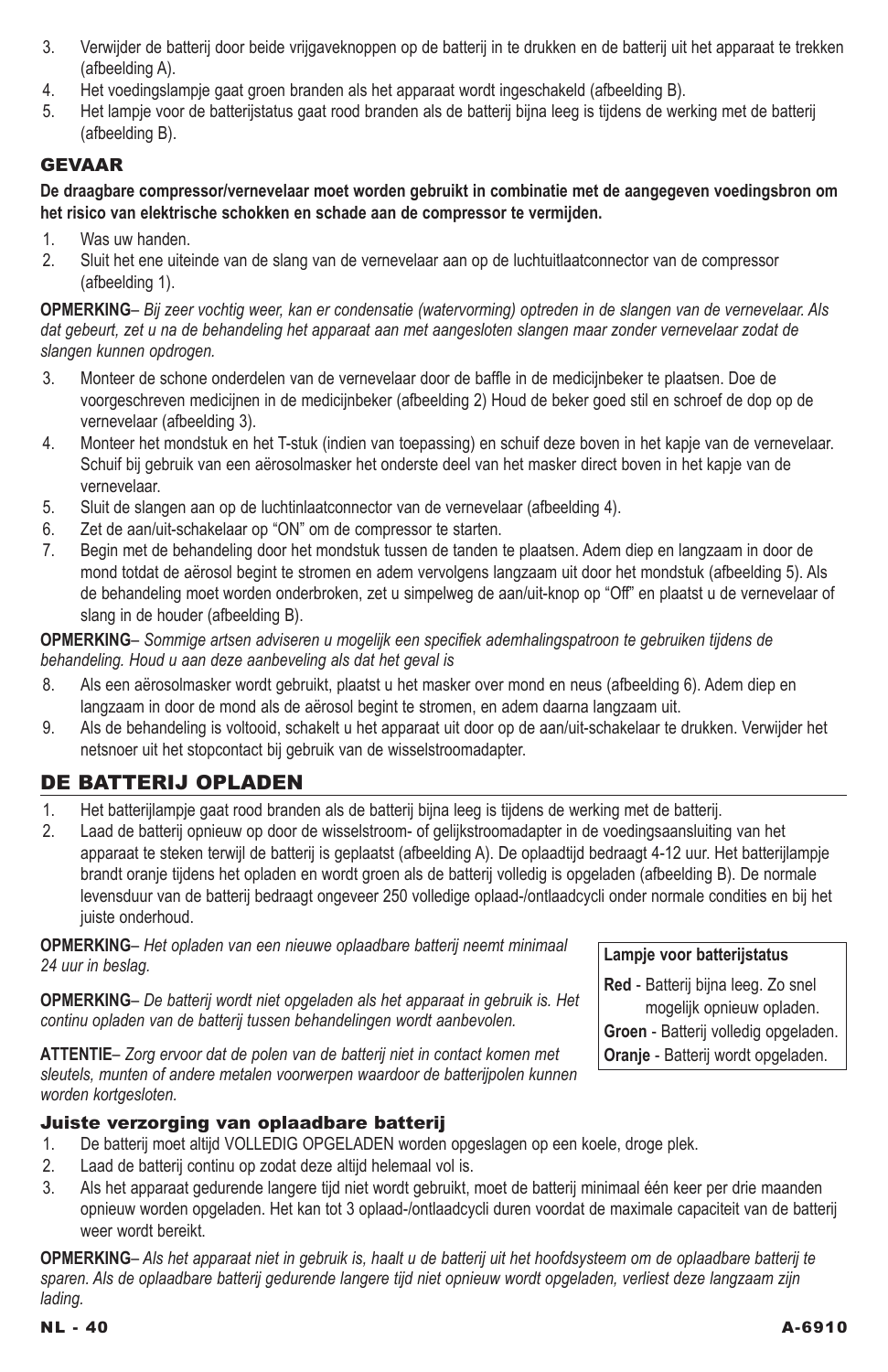# De vernevelaar reinigen

Alle onderdelen van de vernevelaar, met uitzondering van de slangen, moeten worden gereinigd volgens de onderstaande instructies. Uw arts en/of DeVilbiss-leverancier vragen u mogelijk een bepaalde reinigingsprocedure te hanteren. Houd u aan deze aanbevelingen als dat het geval is.

### Waarschuwing

**U kunt het risico van mogelijke infectie door verontreinigde medicijnen vermijden door de vernevelaar na elke aërosolbehandeling te reinigen. Tevens wordt dagelijkse desinfectie aanbevolen.**

### Reiniging na elk gebruik:

- 1. Schakel het apparaat uit en verwijder het netsnoer uit het stopcontact.
- 2. Koppel de slangen los van de luchtinlaatconnector en leg ze aan de kant.
- 3. Verwijder het mondstuk of masker van het kapje. Open de vernevelaar door het kapje naar links te draaien en de baffle te verwijderen.
- 4. Was alle onderdelen, met uitzondering van de slangen, af met een oplossing van warm water en een afwasmiddel. Spoel de onderdelen gedurende 30 seconden schoon met warm kraanwater om resten van het afwasmiddel te verwijderen. Laat het geheel opdrogen.

**Attentie***– De DeVilbiss herbruikbare vernevelaar kan worden schoongemaakt in de vaatwasser. Plaats echter geen van de onderdelen van een vernevelaar voor eenmalig gebruik in een vaatwasser omdat dit tot beschadiging zou kunnen leiden.*

### Dagelijkse desinfectie:

- 1. Neem een schone bak en laat de onderdelen gedurende 30 minuten weken in drie delen heet water (55 °C-65 °C) op één deel witte azijn (>=5% azijnzuur concentratie) (afbeelding 7) OF gebruik een in de handel verkrijgbaar medisch desinfecterend, bacterie- of kiemdodend middel. Houd u zorgvuldig aan de instructies van de fabrikant.
- 2. Zorg dat u schone handen hebt en verwijder de onderdelen uit de desinfecterende oplossing. Spoel ze vervolgens af en laat ze opdrogen op een schoon stuk keukenpapier. Sla de onderdelen op in een Zip-lock®-opbergtas.

**Opmerking***– Droog de onderdelen van de vernevelaar niet af met een handdoek. Dit zou tot besmetting kunnen leiden.*

### **WAARSCHUWING**

**U kunt het risico van mogelijke infectie door verontreinigde reinigingsmiddelen vermijden door steeds nieuw reinigingsmiddel te gebruiken voor elke reinigingsbeurt en de oplossing na elk gebruik weg te gooien.**

- 3. Vernevelaars voor hergebruik kunnen dagelijks worden gereinigd door deze boven in de vaatwasser (indien beschikbaar) te plaatsen en de vaatwasser te laten draaien.
- 4. Houd de buitenkant van de slangen stofvrij door deze regelmatig af te vegen. De slangen van de vernevelaar hoeven niet te worden gewassen omdat hier alleen gefilterde lucht doorheen gaat.

**Opmerking***– De vernevelaar voor eenmalig gebruik gaat minimaal 15 dagen en mogelijk langer mee, afhankelijk van het gebruik. Een goede reiniging helpt de levensduur van de vernevelaar te verlengen. Aangezien de vernevelaar bestemd is voor eenmalig gebruik, adviseren wij altijd een extra vernevelaar achter de hand te houden. De DeVilbiss vernevelaar voor hergebruik kan worden schoongemaakt in de vaatwasser en gaat tot 6 maaden lang mee.*

### De compressor reinigen

- 1. Schakel het apparaat uit en verwijder het netsnoer uit het stopcontact.
- 2. Veeg de buitenkant van de compressorbehuizing om de paar dagen af met een schone, vochtige doek om het apparaat stofvrij te houden.

### **GEVAAR**

**Dompel het apparaat niet onder in water om schade aan de compressor te voorkomen.**

## De filter vervangen

- 1. De filter moet elke zes maanden worden vervangen of eerder als de filter begint te verkleuren.
- 2. Verwijder de filter (afbeelding A) door het lipje van de filterkap naar achter te trekken en vervolgens de filter uit het apparaat te halen. Gooi de oude filter weg. Het lipje van de filterkap moet aan het apparaat blijven vastzitten.
- 3. Vervang de filter door een nieuw exemplaar. Extra filters zijn verkrijgbaar bij uw DeVilbiss-leverancier.
- 4. Duw de filter op zijn plaats en plaats de filterkap terug.

**Attentie***– De luchtinlaatfilters van DeVilbiss mogen niet worden gewassen of opnieuw gebruikt, of worden vervangen door andere materialen zoals katoen. Dit leidt tot schade aan de compressor.*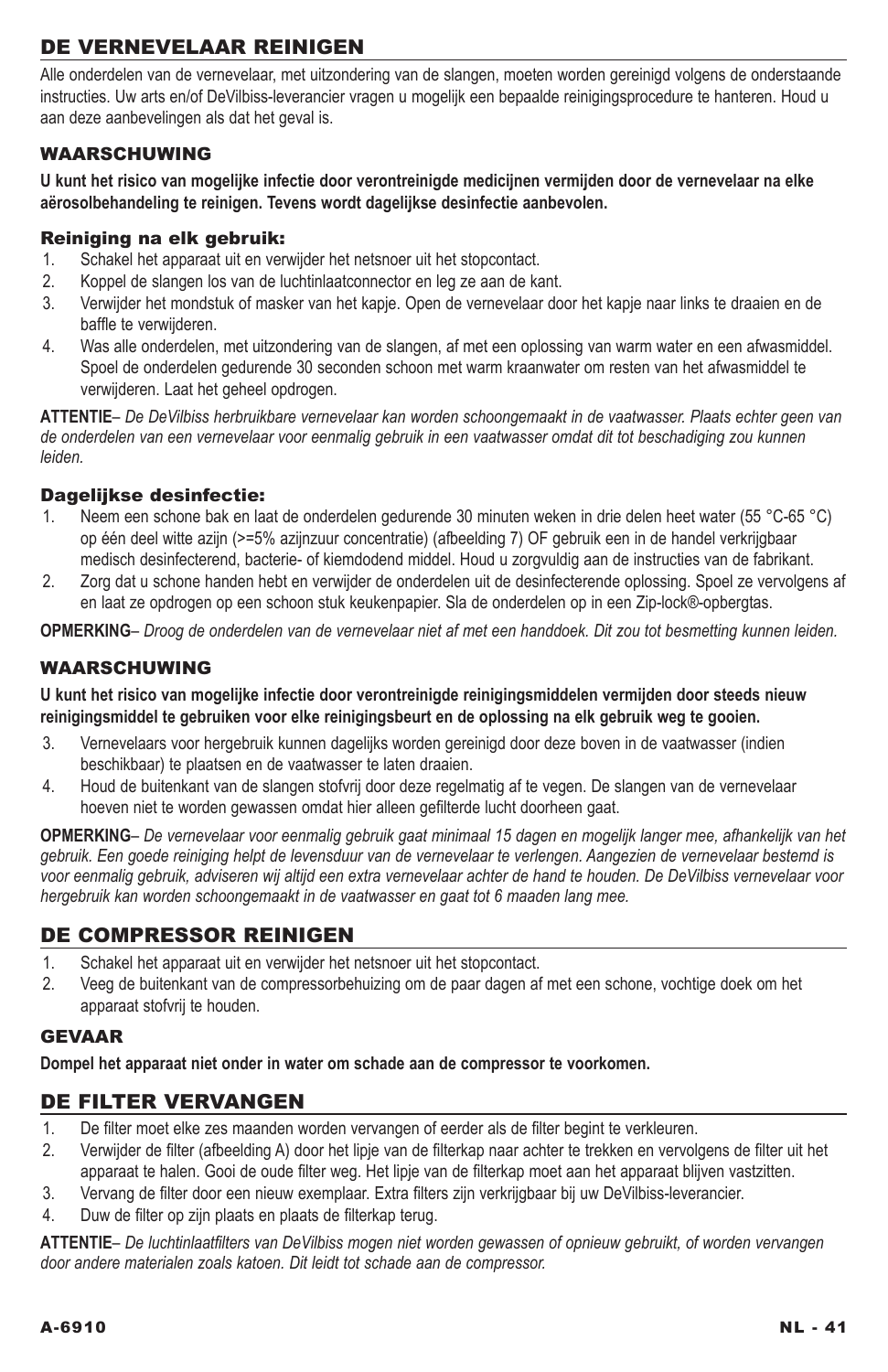## **ONDERHOUD**

Alle onderhoud moet worden uitgevoerd door een geautoriseerde DeVilbiss-leverancier.

## **GEVAAR**

**Er bestaat een risico van elektrische schokken. Verwijder nooit de behuizing van de compressor. Alle demontageen onderhoudswerkzaamheden moeten worden uitgevoerd door een geautoriseerde DeVilbiss-leverancier.**

## **SPECIFICATIES**

|                                                                                         | 8,5 x 5,6 x 13,5 cm (H x B x D) met batterij |
|-----------------------------------------------------------------------------------------|----------------------------------------------|
|                                                                                         |                                              |
|                                                                                         |                                              |
|                                                                                         |                                              |
|                                                                                         |                                              |
|                                                                                         |                                              |
|                                                                                         |                                              |
|                                                                                         |                                              |
|                                                                                         |                                              |
|                                                                                         |                                              |
|                                                                                         |                                              |
|                                                                                         |                                              |
|                                                                                         |                                              |
|                                                                                         |                                              |
|                                                                                         |                                              |
|                                                                                         |                                              |
|                                                                                         |                                              |
|                                                                                         |                                              |
|                                                                                         |                                              |
|                                                                                         |                                              |
| Geleverde aërodynamische diameter vernevelaar voor eenmalig gebruik 5 micron**          |                                              |
|                                                                                         |                                              |
| * De condities kunnen variëren, afhankelijk van hoogte, barometerdruk en temperatuur.   |                                              |
| **Waarde vastgesteld bij minimale stroomsnelheid door de vernevelaar (20°C, zeeniveau). |                                              |

### Apparaatclassificaties

| Apparaat niet geschikt voor gebruik bij een ontvlambaar mengsel van anesthesiemiddelen en lucht, zuurstof of lachgas. |  |
|-----------------------------------------------------------------------------------------------------------------------|--|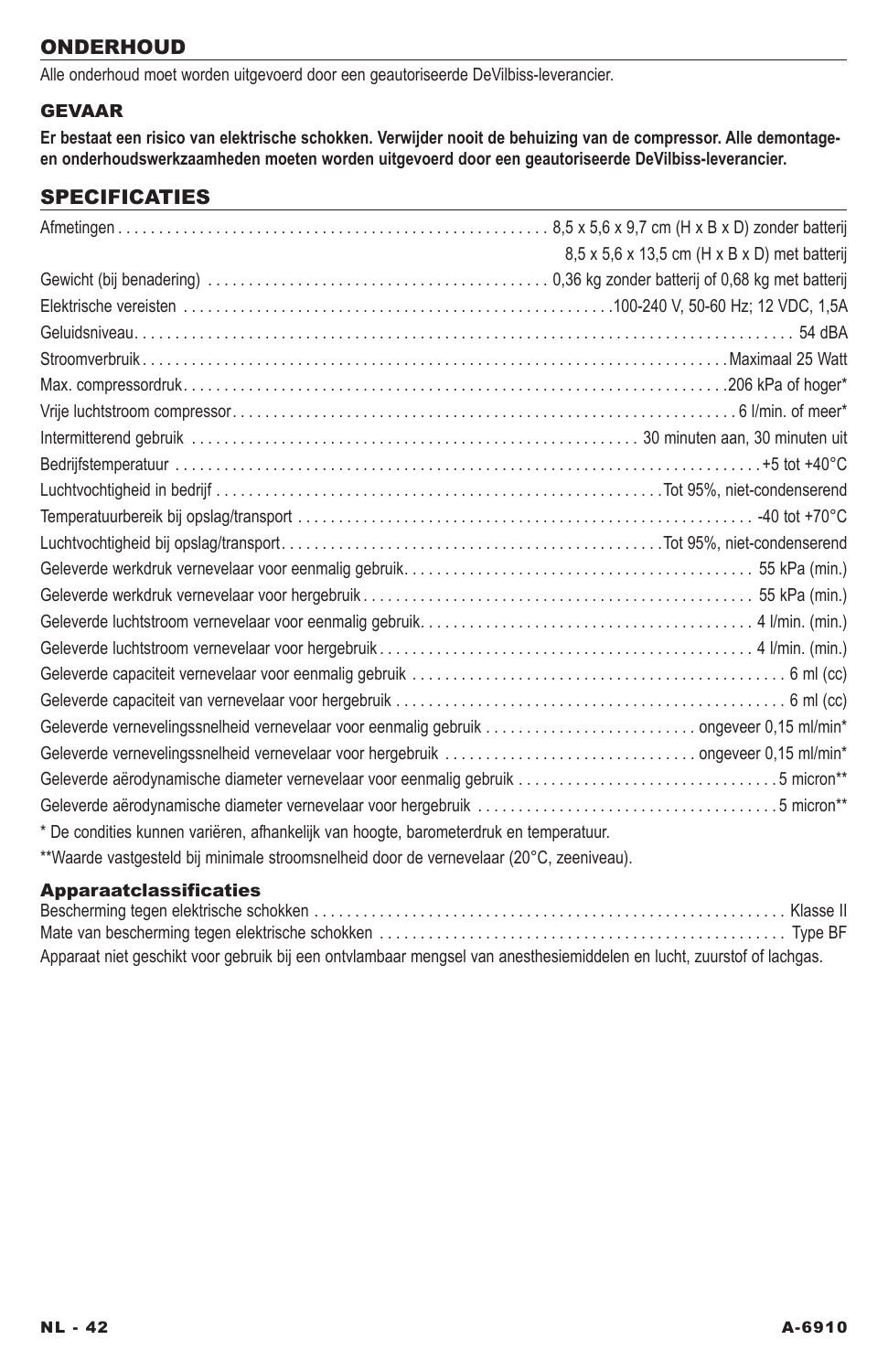# Driejarige beperkte garantie op compressoronderdelen

Voor de DeVilbiss Traveler draagbare compressor geldt een garantie van drie jaar op productie- en materiaalfouten, vanaf de datum van aanschaf. Voor de oplaadbare batterij geldt een garantie van één jaar vanaf de datum van aanschaf. Eventuele defecte onderdelen zullen, geheel naar eigen keuze of inzicht van DeVilbiss Healthcare, worden vervangen of vergoed naar rato van de verstreken garantieduur, op voorwaarde dat er gedurende die periode niet met het apparaat is geknoeid en het niet onjuist is gebruikt. Zorg ervoor dat eventuele storingen niet het gevolg zijn van het feit dat het apparaat onvoldoende is schoongemaakt of dat de instructies niet zijn uitgevoerd. Deze garantie geldt uitsluitend voor de oorspronkelijke koper. Normale onderhoudsartikelen en wegwerpproducten vallen niet onder de garantie. Als vervanging noodzakelijk is, neemt u contact op met uw geautoriseerd DeVilbiss-leverancier of de klantenservice van DeVilbiss op +1 800-338-1988 of 814-443-4881 voor nadere instructies.

**OPMERKING***: Deze garantie voorziet niet in het beschikbaar stellen van een vervangende compressor, het vergoeden van de gemaakte kosten bij het huren van een compressor wanneer dit apparaat wordt gerepareerd of het vergoeden van arbeidskosten bij het repareren of vervangen van defecte onderdelen. Voor vervanging buiten de garantie zal de klant het tarief in rekening worden gebracht dat geldt op het moment van ontvangst van het apparaat. Alle verzendkosten komen voor rekening van de koper. De garantie van alle vervangende onderdelen of apparaten duurt tot aan het einde van de oorspronkelijke garantieperiode.* 

ER WORDT GEEN ANDERE EXPLICIETE GARANTIE GEBODEN. IMPLICIETE GARANTIES, WAARONDER DE GARANTIE VAN VERHANDELBAARHEID EN GESCHIKTHEID VOOR EEN BEPAALD DOEL, GELDEN UITSLUITEND VOOR DE GELDIGHEIDSPERIODE VAN DE EXPLICIETE GARANTIE EN ALLE IMPLICIETE GARANTIES WORDEN, VOORZOVER TOEGESTAAN DOOR DE WET, UITGESLOTEN. DIT VERTEGENWOORDIGT HET ENIGE RECHTSMIDDEL EN DE AANSPRAKELIJKHEID VOOR ALLE GEVOLG- EN INDIRECTE SCHADE OP BASIS VAN ENIGE GARANTIE WORDT UITGESLOTEN, VOORZOVER UITSLUITING HIERVAN WORDT TOEGESTAAN DOOR DE WET. IN SOMMIGE STATEN IS BEPERKING VAN DE GELDIGHEIDSDUUR VAN EEN IMPLICIETE GARANTIE OF VAN DE BEPERKING OF UITSLUITING VAN GEVOLG- EN INDIRECTE SCHADE NIET TOEGESTAAN, ZODAT DE BOVENGENOEMDE BEPERKING OF UITSLUITING MOGELIJK NIET OP U VAN TOEPASSING IS.

Deze garantie biedt u specifieke wettelijke rechten. Bovendien bestaat de kans dat u nog andere rechten hebt, die van land tot land kunnen verschillen.